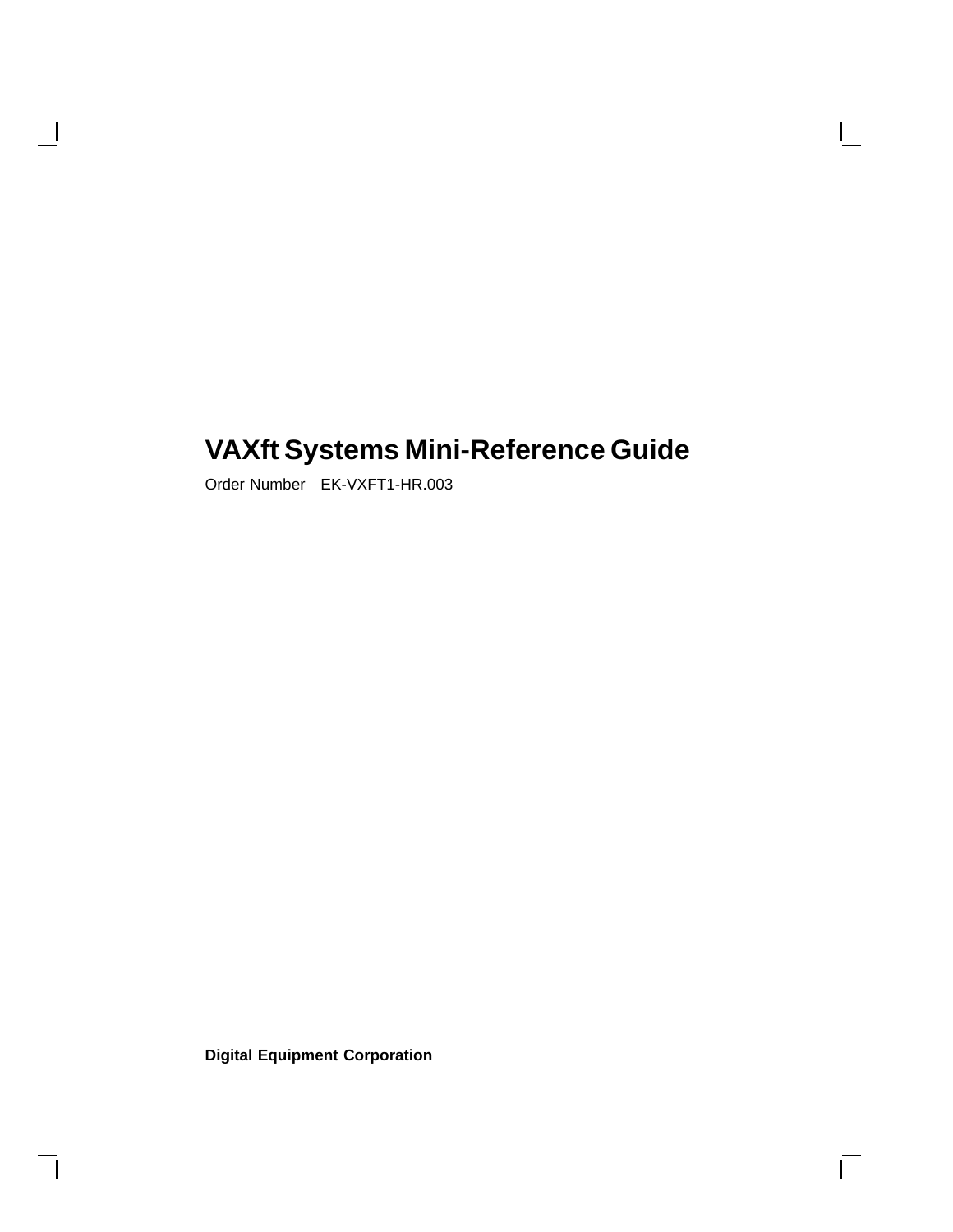#### **September, 1991**

The information in this document is subject to change without notice and should not be construed as a commitment by Digital Equipment Corporation. Digital Equipment Corporation assumes no responsibility for any errors that may appear in this document.

Possession, use, duplication, or dissemination of the software described in this documentation is authorized only pursuant to a valid written license from Digital or the third-party owner of the software copyright.

No responsibility is assumed for the use or reliability of software on equipment that is not supplied by Digital Equipment Corporation.

Copyright © Digital Equipment Corporation 1991

All Rights Reserved. Printed in U.S.A.

### 

CompacTape CompacTape II DEC DEC/CMS DEC/MMS DECmate DECsystem DECUS DEC WANcontroller 620 DIBOL DSSI MASSBUS MicroVAX PDP P/OS Professional Rainbow RSTS RSX

DECwriter

 $\mathbf{RT}$ **ThinWire** TK ULTRIX UNIBUS VAX VAXcluster VAXft VMS VT Work Processor

This document was prepared and published by Educational Services Development and Publishing, Digital Equipment Corporation.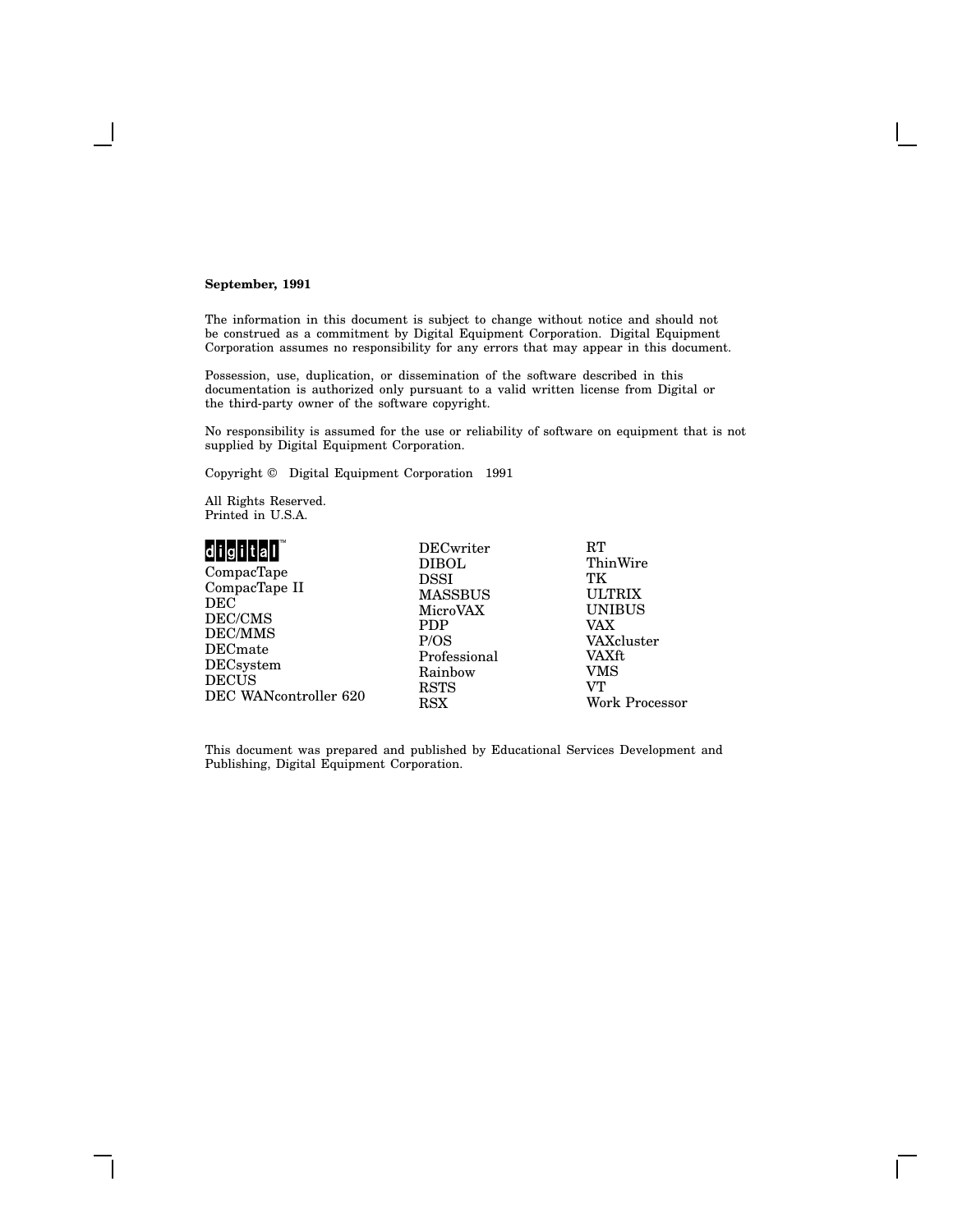

# **VAXft Systems Documentation Road Map**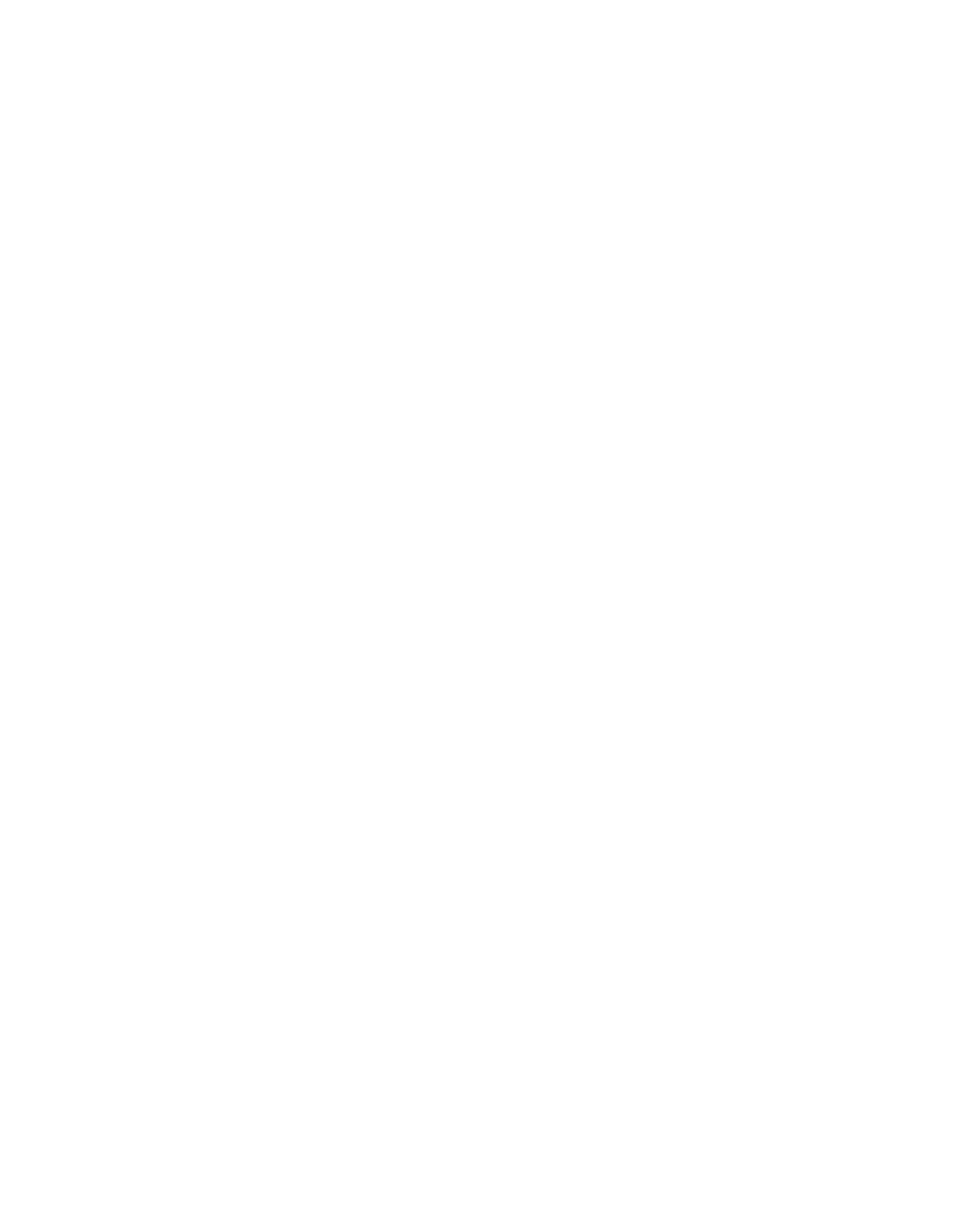# **Contents**

### **About This Manual** v

### **1 Controls and Indicators** 1.1 Cabinet Access . . . . . . . . . . . . . . . . . . . . . . . . . . . . . . . . . . . 1–2

| 1.1.2 |  |
|-------|--|
|       |  |
|       |  |

### **2 Console Operation**

| 2.1 Console Modes and Mode Change Commands  2-2 |  |
|-------------------------------------------------|--|
|                                                 |  |
| 2.3 MIO Mode Console Command Summary  2-8       |  |
|                                                 |  |
|                                                 |  |
|                                                 |  |

## **3 System Registers**

 $\mathbf{L}$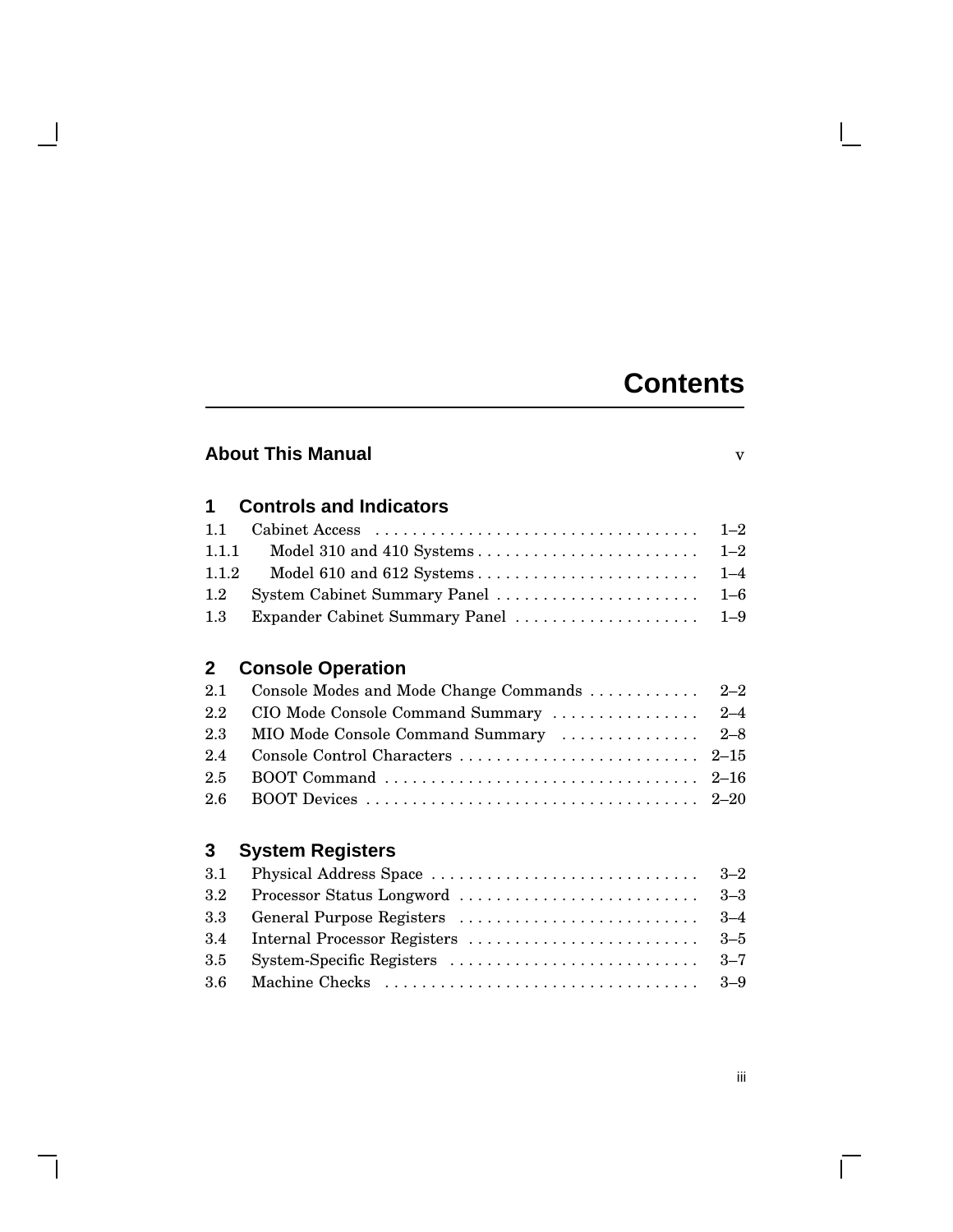iv Contents

 $\mathbf{1}$ 

# **Figures**

| $1 - 1$ | Model 310 or 410 System Cabinet, Front View  | $1 - 2$  |
|---------|----------------------------------------------|----------|
| $1 - 2$ | Model 610 or 612 System Cabinet, Front View  | $1 - 4$  |
| $1 - 3$ | System Cabinet Summary Panel                 | $1 - 6$  |
| $1 - 4$ | Expander Cabinet Summary Panel               | $1 - 9$  |
| $2 - 1$ | Console Modes and Mode Change Commands       | $2 - 2$  |
| $2 - 2$ | BOOT Command Syntax                          | $2 - 16$ |
| $2 - 3$ | I/O Module Zone/Slot Specifiers              | $2 - 20$ |
| $2 - 4$ | System Cabinet Drive Specifiers              | $2 - 22$ |
| $2 - 5$ | Expander Cabinet Drive Specifiers            | $2 - 23$ |
| $3 - 1$ | Physical Address Space                       | $3 - 2$  |
| $3 - 2$ | Processor Status Longword                    | $3 - 3$  |
| $3 - 3$ | System-Specific Registers                    | $3 - 7$  |
| $3 - 4$ | Interrupt Stack Contents After Machine Check | $3-9$    |

## **Tables**

| $1 - 1$ | System Cabinet Summary Panel Elements        | $1 - 7$  |
|---------|----------------------------------------------|----------|
| $1 - 2$ | Expander Cabinet Summary Panel Elements      | $1 - 10$ |
| $2 - 1$ | CIO Mode Console Command Summary             | $2 - 4$  |
| $2 - 2$ | Symbolic Addresses for DEPOSIT and EXAMINE   | $2 - 7$  |
| $2 - 3$ | MIO Mode Console Command Summary             | $2 - 8$  |
| $2 - 4$ | SET NOTIFICATION Command Options             | $2 - 12$ |
| $2 - 5$ | Dialout Countries                            | $2 - 14$ |
| $2 - 6$ | Console Control Characters and Function Keys | $2 - 15$ |
| $2 - 7$ | BOOT Command Qualifier and Options           | $2 - 17$ |
| $2 - 8$ | VMB Program Control Flags for $/R5$ :n       | $2 - 18$ |
| $2 - 9$ | BOOT and SET BOOT Command Examples           | $2 - 19$ |
| $3 - 1$ | General Purpose Registers (GPRs)             | $3 - 4$  |
| $3 - 2$ | Internal Processor Registers (IPRs)          | $3 - 5$  |
| $3 - 3$ |                                              |          |

 $\bar{\Gamma}$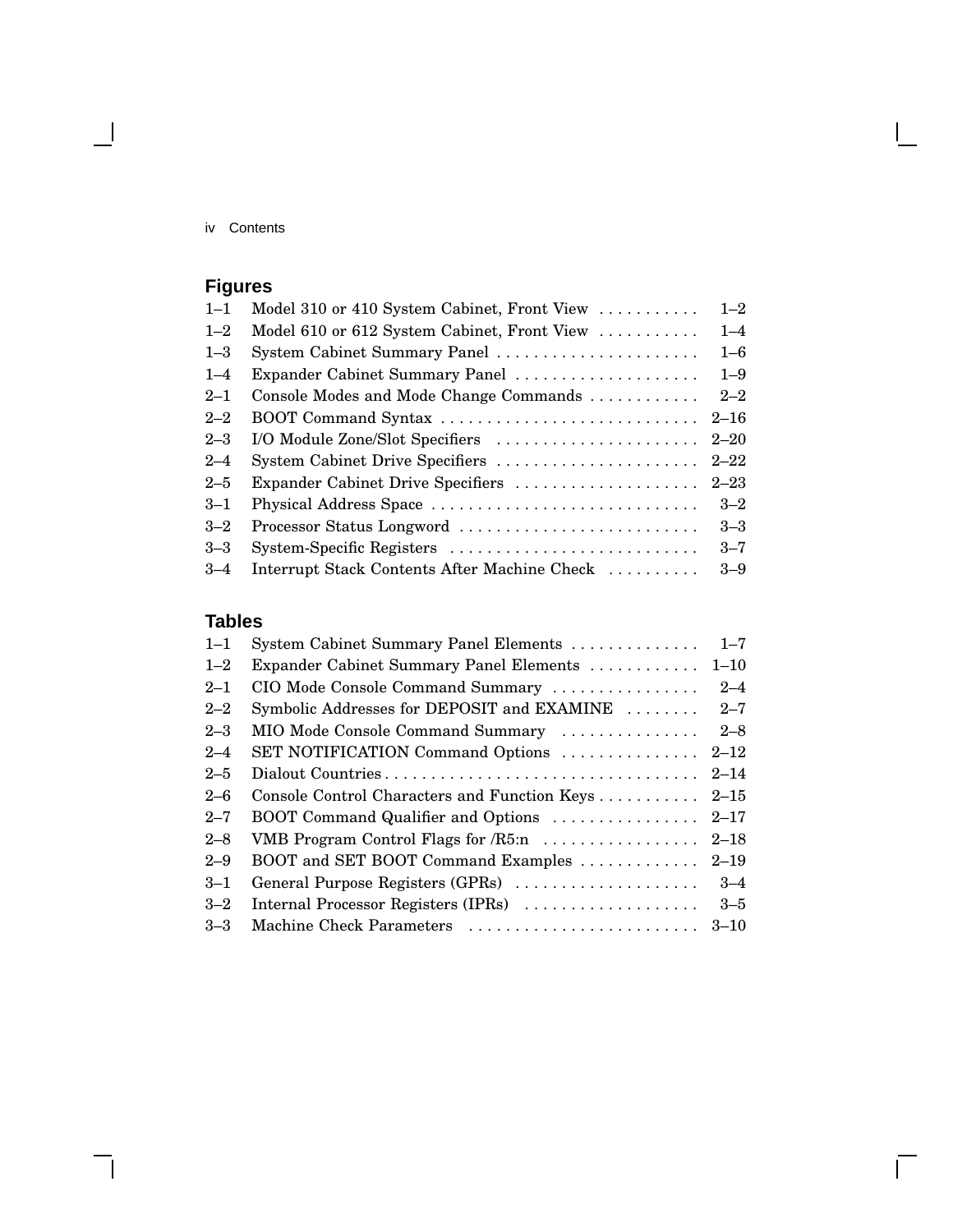# **About This Manual**

### **Intended Audience**

This manual is intended for use by Digital Customer Services and other qualified personnel responsible for operating or maintaining a faulttolerant VAXft system.

### **Document Structure**

This manual provides general system information. It is made up of the following chapters:

- **Chapter 1, Controls and Indicators —** Explains the use of the cabinet operating controls.
- **Chapter 2, Console Operation —** Summarizes the CIO mode and MIO mode console commands and describes the BOOT command syntax.
- **Chapter 3, System Registers —** Summarizes system address space and lists the operating registers.

### **Related Documentation**

The VAXft documentation set includes the following manuals:

- *VAXft Systems Site Preparation and Installation Guide* (EK-VXFT1-IN)—Provides site preparation guidelines and the system specifications. Describes how to install, boot, and verify the system. Provides procedures for removing, handling, and replacing the logic modules, and for removing and replacing the system drives.
- *VAXft Systems Owner's Manual* (EK-VXFT1-OM)—Provides a functional description of the VAXft system. Describes the system controls and indicators, console commands, bootstrap functions, and tape drive operation. Provides procedures for removing and replacing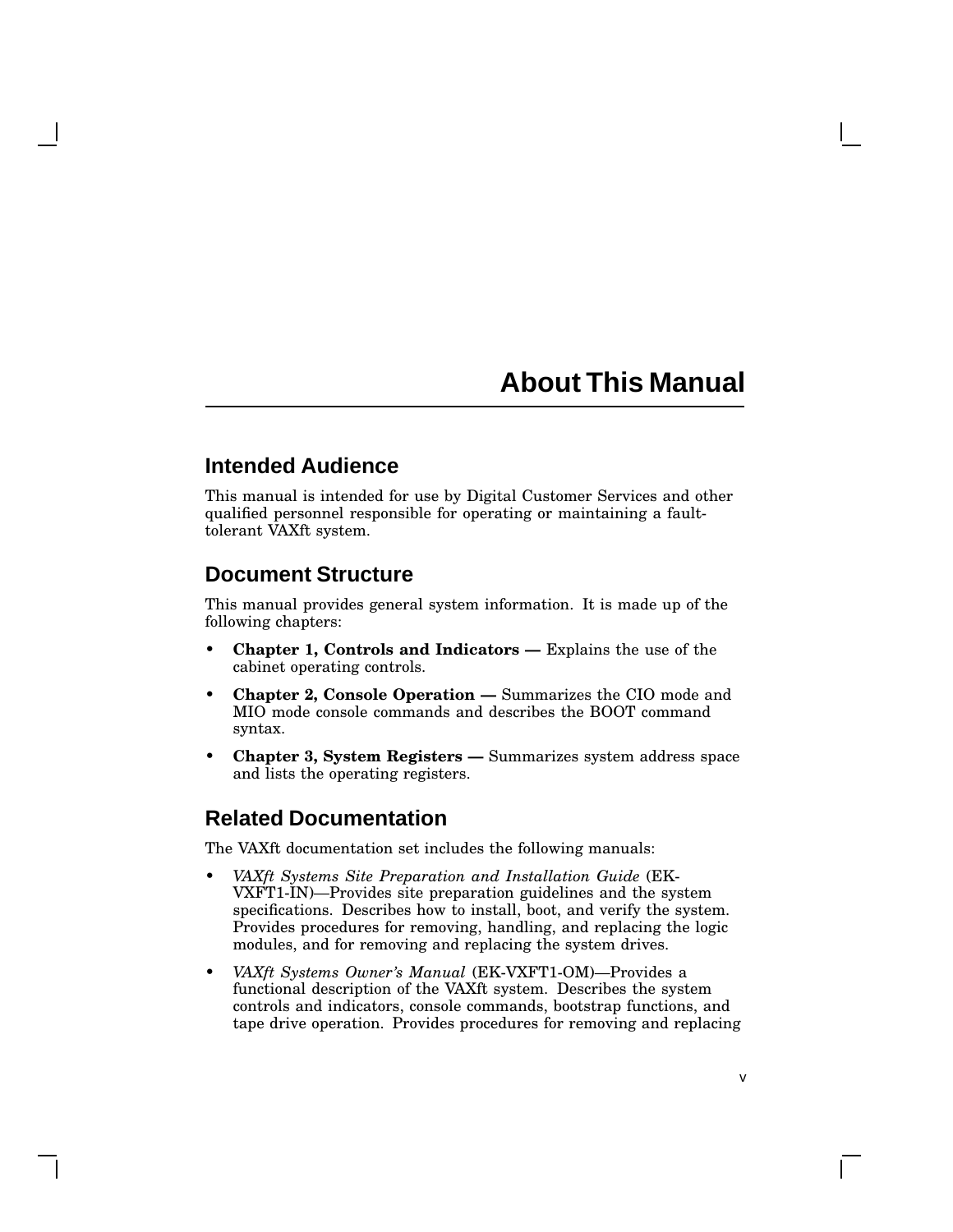vi About This Manual

the system drives and for removing, handling, and replacing the logic modules.

• *VAXft Systems Mini-Reference Guide* (EK-VXFT1-HR)—Provides summaries of the system controls and indicators, console operation, console commands, bootstrap functions, and system registers.

### **Additional Documentation**

Other documents related to the VAXft system include:

- *VAXft Systems Guide to VAX Fault Tolerant Systems*—Describes the VAXft system and describes fault-tolerant computing.
- *VAX Wide Area Network Device Drivers*—Describes the software utilities used in wide area network communications.
- *VAXft System Services Installation Guide*—Provides step-by-step procedures for installing the VAXft system services software on your VAXft system.
- *VAXft System Services Manager's Guide*—Describes the VAXft system and the VAXft system services software. Provides information on managing a fault tolerant system that is running VAXft system services software.
- *VAXft System Services Release Notes*—Provides information related to the current version of VAXft system services. Provides additional information for installing and maintaining your VAXft system.
- *VAXft System Services Reference Manual*—Provides reference information on VAXft system services operation. Describes the DCL commands used on a VAXft system.
- *VAXft System Services Online Help*—Provides information about using the VAXft system services specific information and the DCL commands used on a VAXft system.
- *VAXft System Services Error Message Manual*—Provides descriptions of error messages that may be encountered in using VAXft system services. Provides a reference for fault tolerant and system error messages.
- *VAXft System Services Master Index*—Provides a complete index for the software documentation set.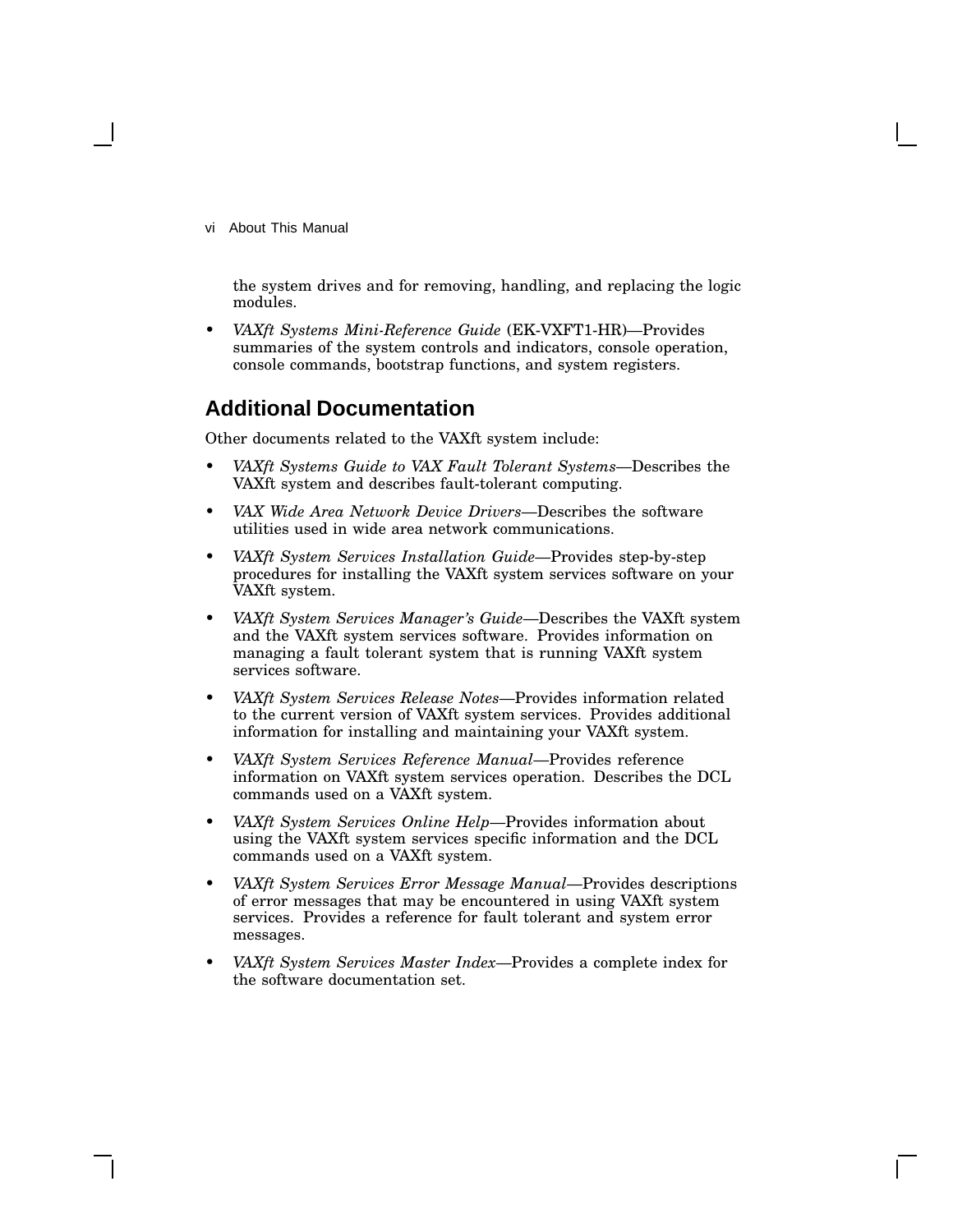About This Manual vii

 $\mathbf{I}$ 

- *VMS Upgrade and Installation Manual*—Describes the installation and upgrade procedures for the current release of the VMS operating system. Provides information on the user environmental test package (UETP).
- *VMS Upgrade and Installation Supplement: VAXft Systems* Supplements the *VMS Upgrade and Installation Manual* with information specific to the VAXft computer including startup, shutdown, and backup procedures.
- *VMS Release Notes*—Provides notes on various aspects of the VMS operating system.
- *VMS Volume Shadowing Manual*—Provides an in-depth discussion of volume shadowing (phase II), shadow sets, the mount utility, and DCL commands used to mount, monitor, and dismount volume shadow sets.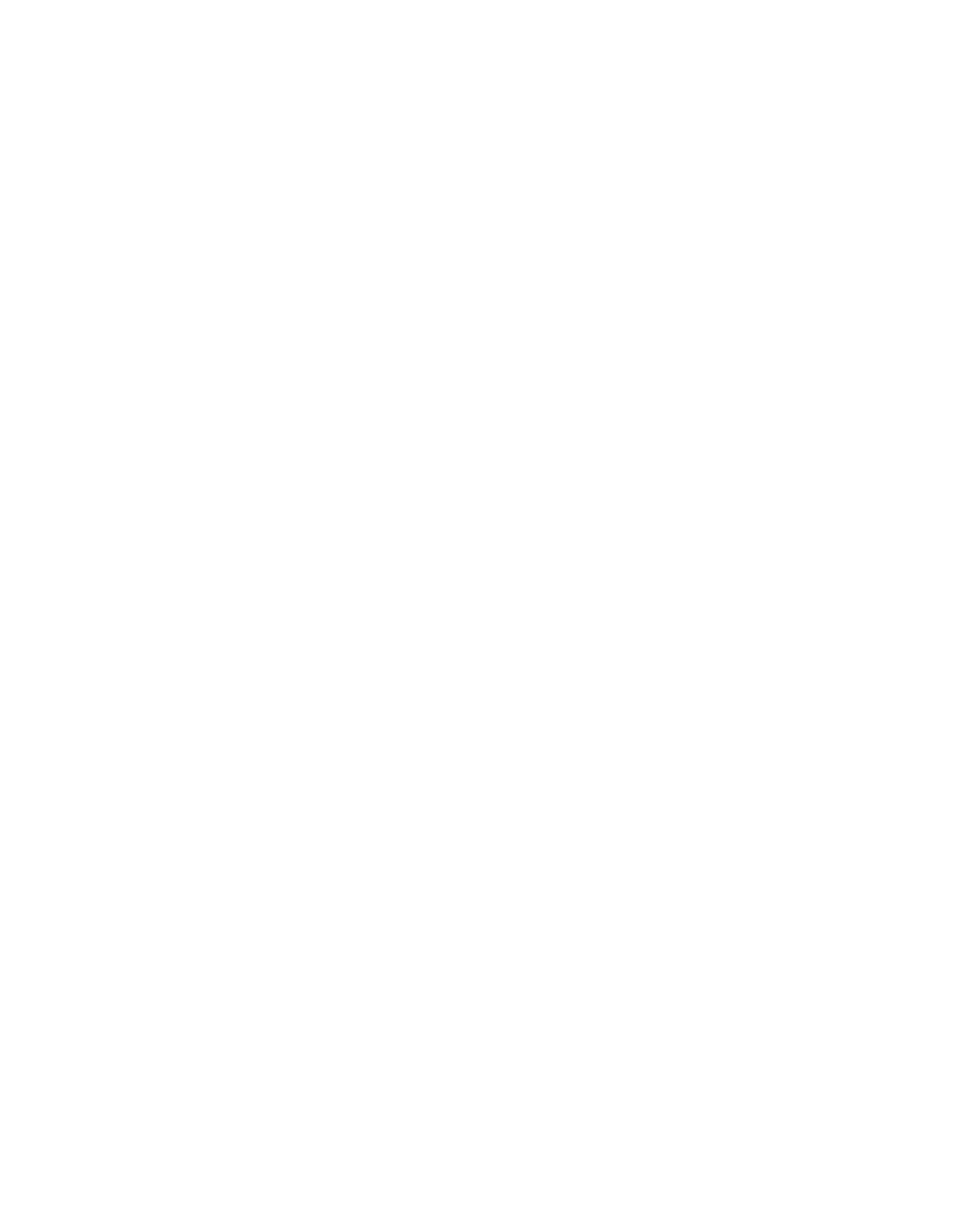# **1 Controls and Indicators**

This chapter explains the use of the controls and indicators on the cabinet summary panels.

This chapter includes:

• Cabinet access

 $\mathbf l$ 

- System cabinet summary panel
- Expander cabinet summary panel

 $\mathbf{L}$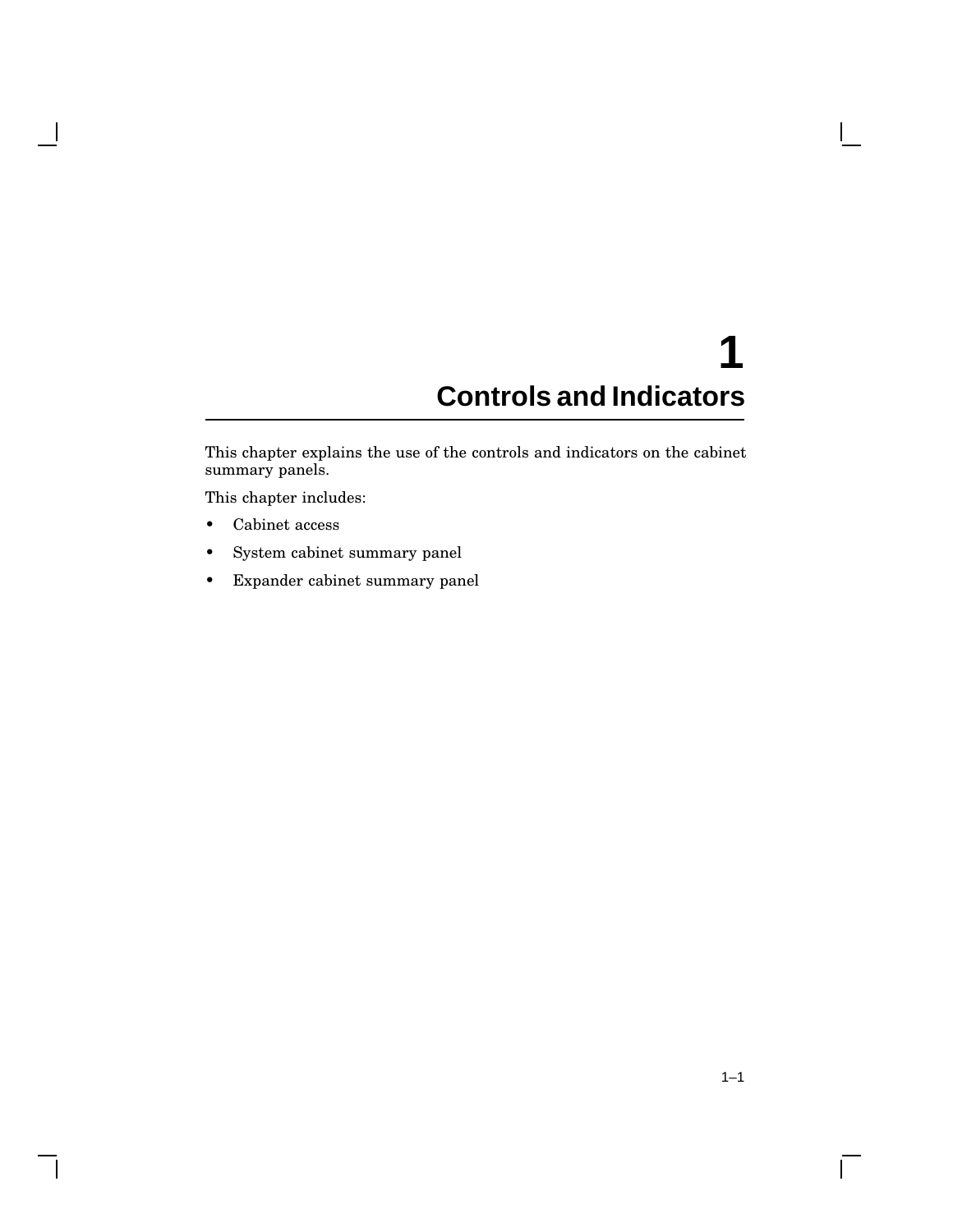1–2 Controls and Indicators

### **1.1 Cabinet Access**

All operating and service access takes place from the front of the system.

### **1.1.1 Model 310 and 410 Systems**

Figure 1–1 identifies the front doors and base cap on the computer cabinets.



**Figure 1–1 Model 310 or 410 System Cabinet, Front View**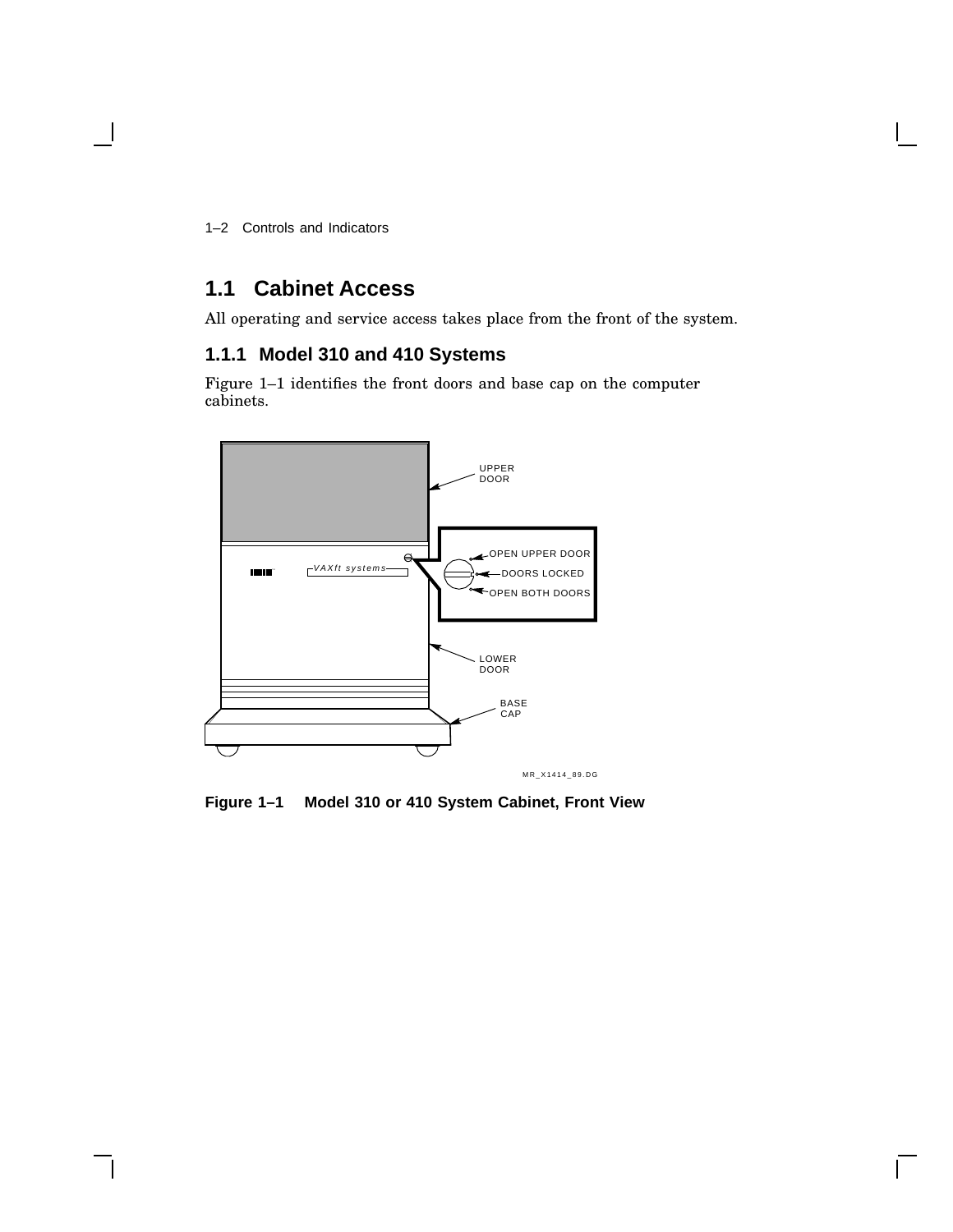Figure 1–1 also shows the front panel latch and its functions. (The upper door may be opened by itself or both doors may be opened together.) A key (PN 12-17119-01), supplied with each cabinet must be used to turn the latch.

- The upper door provides access to the summary panel and cannister drives.
- The lower door is opened only for maintenance purposes. The lower door provides access to the cables and main circuit breaker in each cabinet, logic modules in the system cabinets, and carrier disk drives in the expander cabinets.

#### **CAUTION**

**Installation and maintenance procedures may be performed only by qualified personnel. They must be familiar with the electrostatic discharge (ESD) procedures and power procedures for the VAXft system.**

• The base cap provides additional access for routing and installing cables.

#### **WARNING**

**A cabinet may weigh as much as 118 kg (260 lb) and is too heavy to be handled by one person. At least two people are required to move a cabinet.**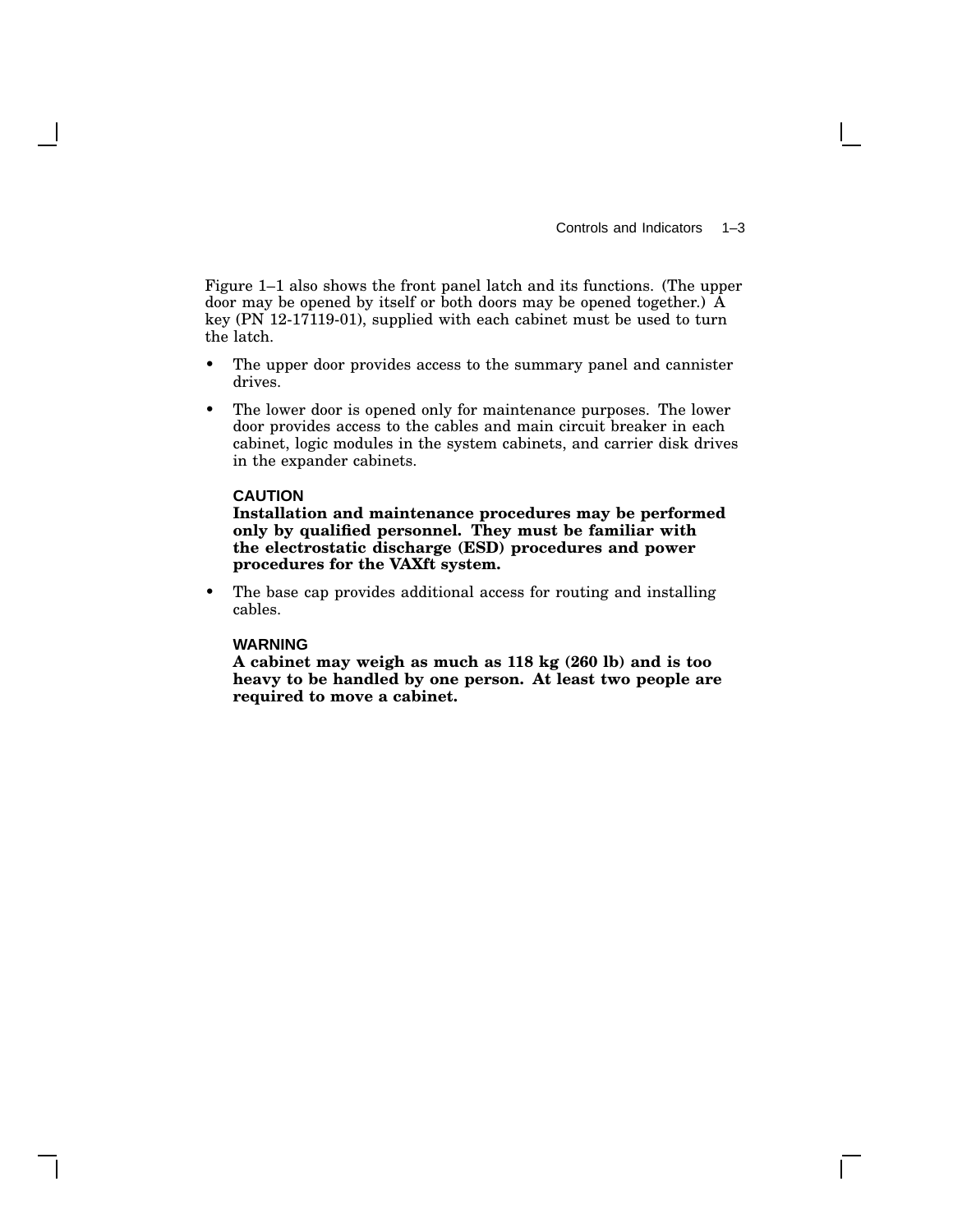1–4 Controls and Indicators

### **1.1.2 Model 610 and 612 Systems**

Figure 1–2 identifies the front doors on the computer cabinets.



**Figure 1–2 Model 610 or 612 System Cabinet, Front View**

 $\mathsf{L}$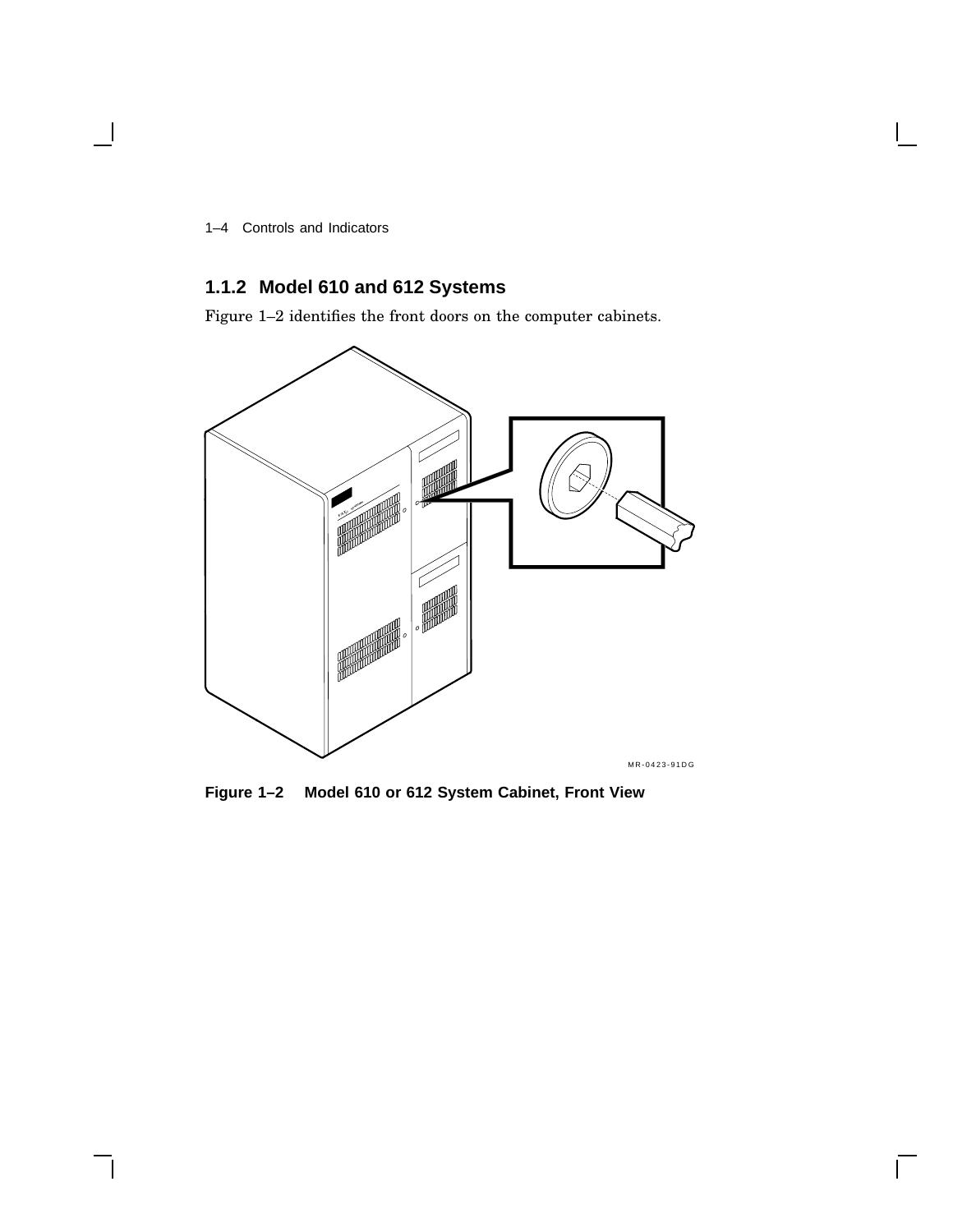Figure 1–2 also shows the key (supplied with the system) used to turn the latch.

- The upper door provides access to zone A of the system or expander cabinet.
- The lower door provides access to zone B of the the system or expander cabinet.

#### **CAUTION**

**Installation and maintenance procedures may be performed only by qualified personnel. They must be familiar with the electrostatic discharge (ESD) procedures and power procedures for the VAXft system.**

#### **WARNING**

**A cabinet may weigh as much as 433 kg (956 lb) and is too heavy to be handled by one person. At least two people are required to move a cabinet.**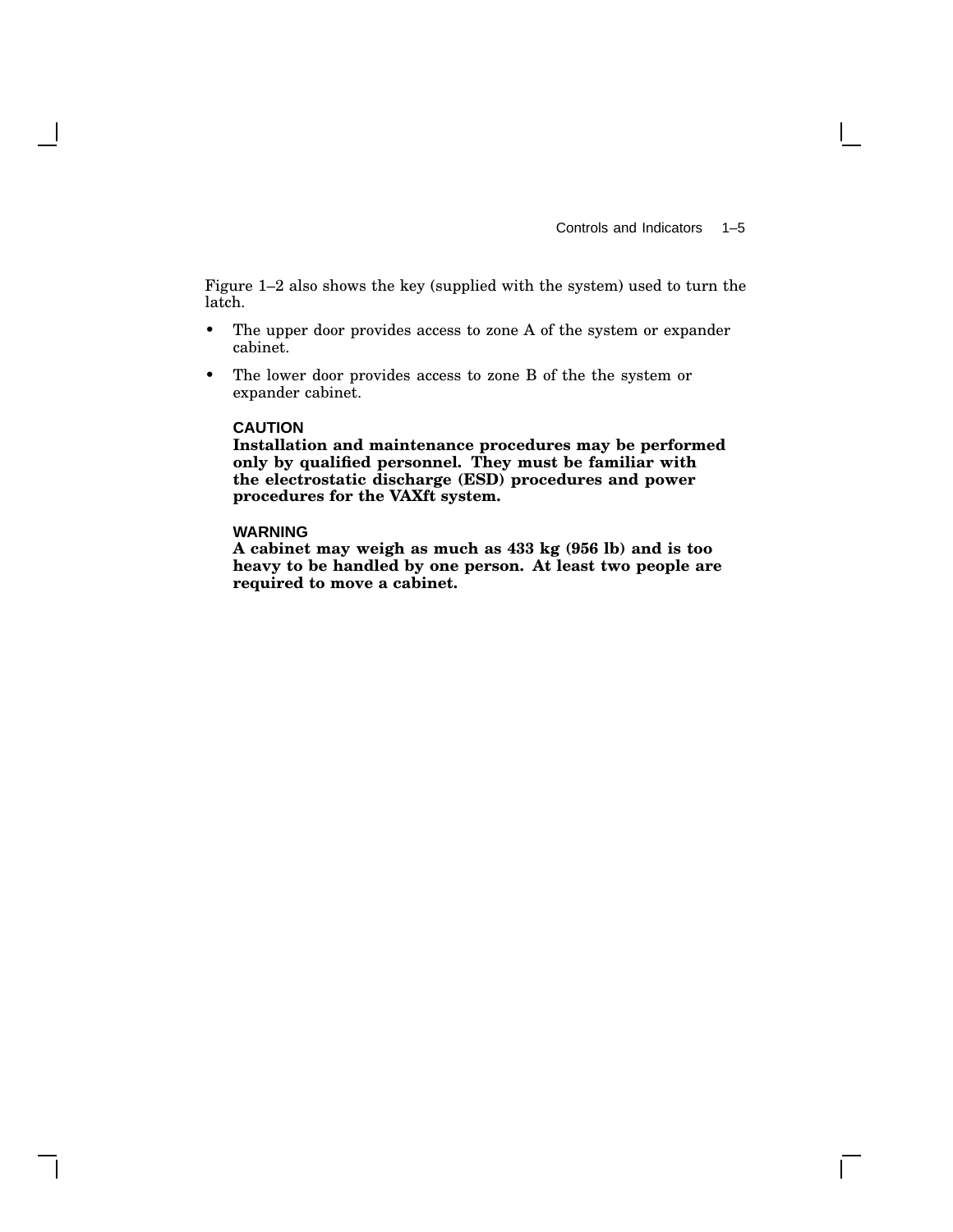1–6 Controls and Indicators

# **1.2 System Cabinet Summary Panel**

Figure 1–3 shows the layout of the summary panel in the system cabinets. Each switch is labeled as left or right to indicate the disk drive it controls. (The switches have no effect on a TF-series tape drive.)



MR−0469−91RAGS

**Figure 1–3 System Cabinet Summary Panel**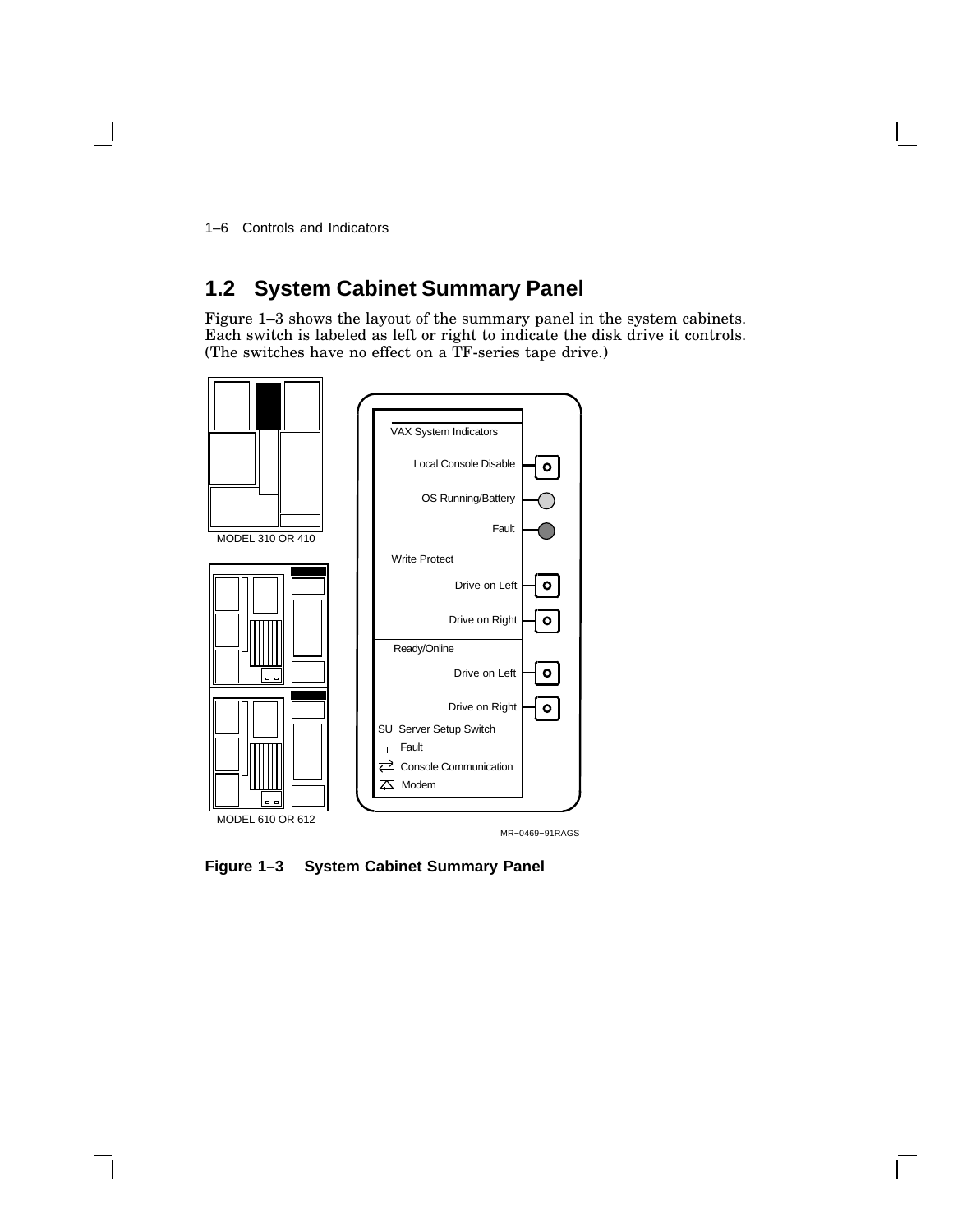$\Box$ 

Table 1–1 describes the functions of the system cabinet summary panel elements.

| Element               | <b>Function</b>                                                                                                                                                                                                                                                                                                      |  |  |
|-----------------------|----------------------------------------------------------------------------------------------------------------------------------------------------------------------------------------------------------------------------------------------------------------------------------------------------------------------|--|--|
| Local Console Disable | Two-position switch with amber indicator. Enables or<br>disables the Break key function for the local console<br>terminal. (The switch has no effect on the remote<br>console terminal. Full access privileges for the remote<br>operator are set by the local operator.)                                            |  |  |
|                       | When the switch is released (OFF, button out), the<br>Break key function is enabled and the indicator is dark<br>(unlit). The local operator may leave program I/O (PIO)<br>mode and enter console I/O (CIO) mode by pressing the<br>Break key. The console returns the >>> prompt.                                  |  |  |
|                       | When the switch is pressed in $(ON)$ , the Break key<br>function is disabled and the indicator is amber (lit). If<br>the Break key is pressed, the Break character is passed<br>to the operating software.                                                                                                           |  |  |
| OS Running/Battery    | Green indicator. When the indicator is green (lit), the<br>operating software is running. When the indicator is<br>dark (unlit), the operating software is not running (the<br>processor may be running the console firmware). When<br>the indicator is blinking, the system cabinet is running<br>on battery power. |  |  |
| Fault                 | Red indicator. The normal state of the indicator is dark<br>(unlit). When the indicator is blinking quickly, a logic<br>problem is present. When the indicator is blinking<br>slowly, a power system problem is present.                                                                                             |  |  |
|                       | The MFI of the faulty device may also indicate the<br>fault. The normal state of an MFI is dark (reset).                                                                                                                                                                                                             |  |  |

**Table 1–1 System Cabinet Summary Panel Elements**

 $\mathbf{I}$ 

 $\mathsf{l}$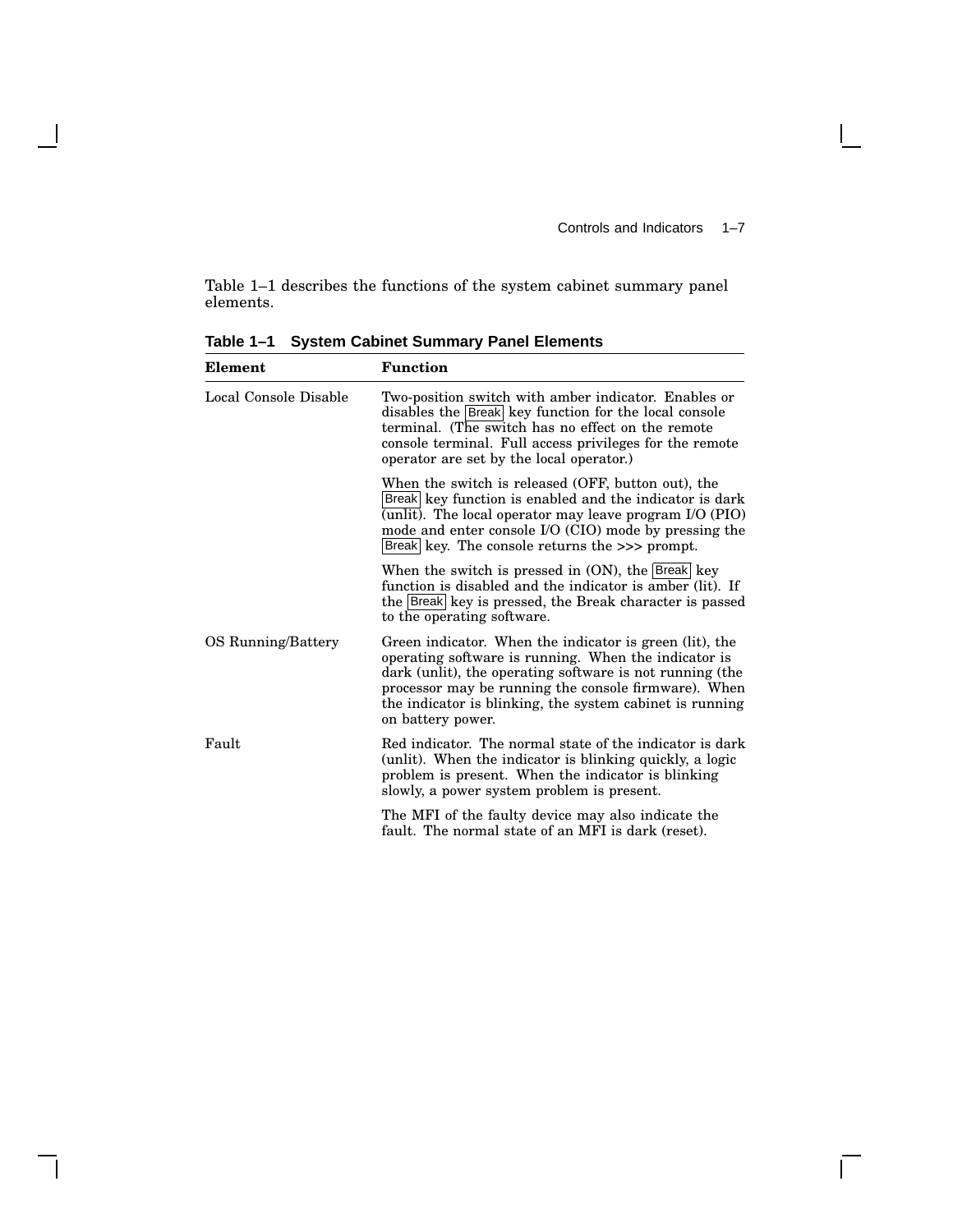#### 1–8 Controls and Indicators

 $\overline{\phantom{a}}$ 

**Table 1–1 (Cont.) System Cabinet Summary Panel Elements**

| Element                    | <b>Function</b>                                                                                                                                                                                                                                                                                                                                                                                                                              |
|----------------------------|----------------------------------------------------------------------------------------------------------------------------------------------------------------------------------------------------------------------------------------------------------------------------------------------------------------------------------------------------------------------------------------------------------------------------------------------|
| Write Protect <sup>1</sup> | Two-position switches with amber indicators. The<br>switches enable or disable the associated drives for<br>writes by the software. When pressed in, a switch<br>disables writes to the drive and the indicator is amber<br>(lit). When released (button out), a switch enables<br>writes to the drive and the indicator is dark (unlit).                                                                                                    |
| Ready/On Line <sup>1</sup> | Two-position switches with green indicators. The<br>switches enable or disable the associated drives for<br>acceptance of commands from software. When the<br>switch is released (button out), the drive is enabled.<br>When it is pressed in, the drive is disabled. When the<br>indicator is green (lit), the associated drive is up to<br>speed. When it is dark (unlit), the drive is not up to<br>speed or does not have power applied. |
|                            |                                                                                                                                                                                                                                                                                                                                                                                                                                              |

<sup>1</sup>The Write Protect and On Line switches control the RF-series disk drives and have no effect on a TF-series tape drive. TF-series protection is set by a write-protect switch on the TK tape cartridge.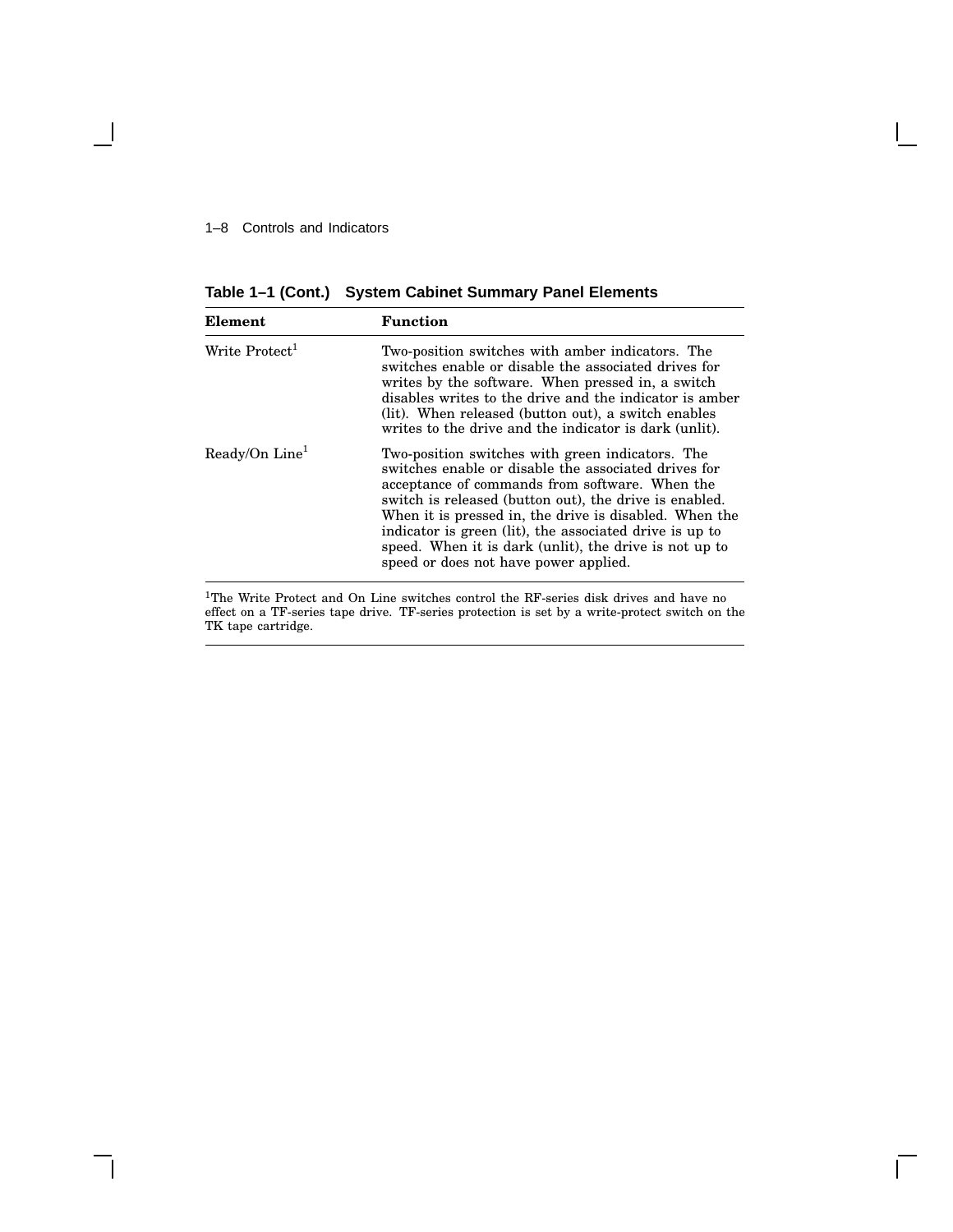### **1.3 Expander Cabinet Summary Panel**

Figure 1–4 shows the layout of the summary panel in the expander cabinets. The upper and lower switches are labeled from left to right as X through 5 to indicate the disk drives they control. (The switches have no effect on a TF-series tape drive.)



NOTE: THE SWITCHES AND INDICATORS CONTROL THE FOLLOWING DRIVES.

X





MR−0470−91RAGS



1 || 0

3 || 2

5 || 4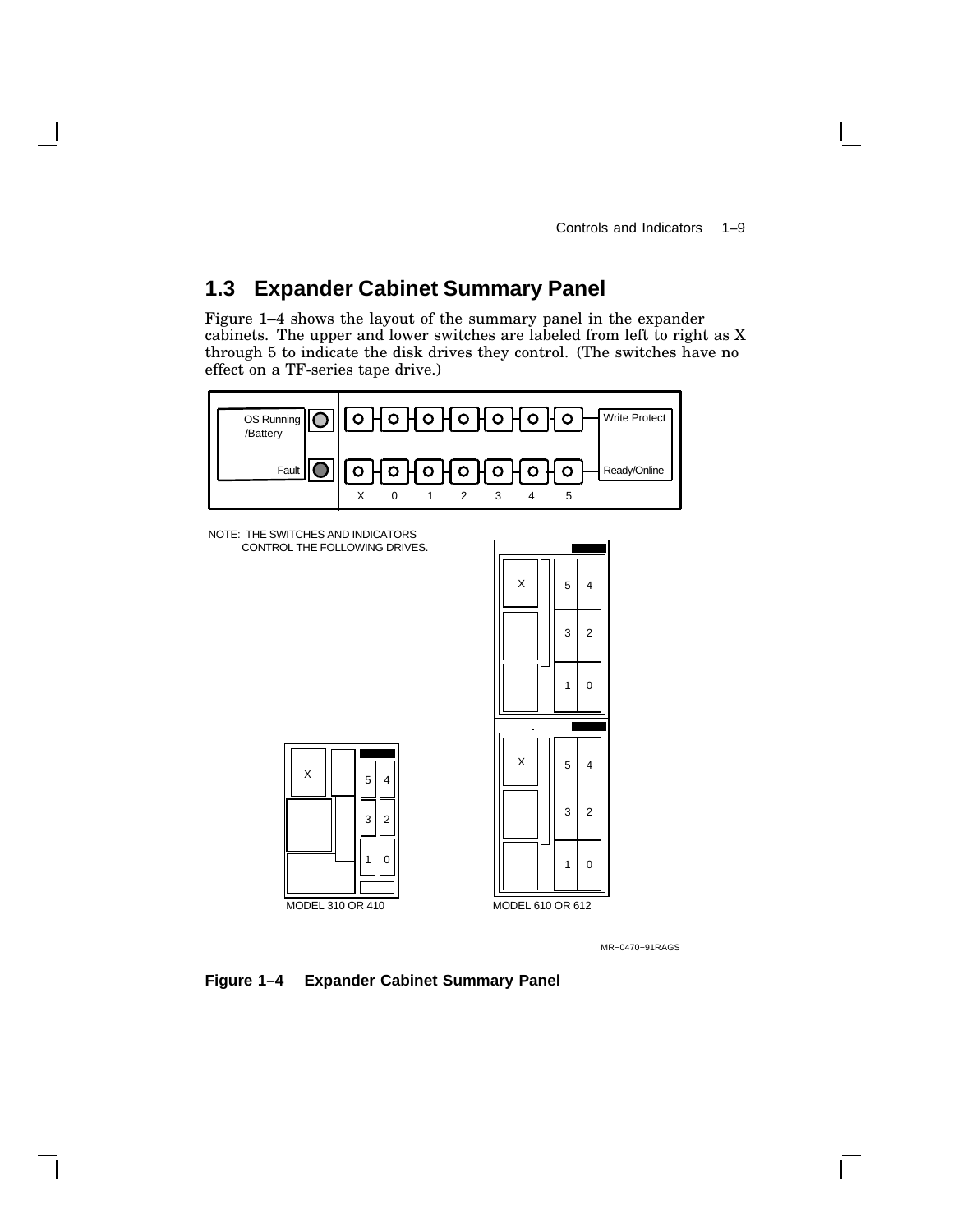#### 1–10 Controls and Indicators

Table 1–2 describes the functions of the expander cabinet summary panel elements.

| Element                    | <b>Function</b>                                                                                                                                                                                                                                                                                                                                                                                                                              |
|----------------------------|----------------------------------------------------------------------------------------------------------------------------------------------------------------------------------------------------------------------------------------------------------------------------------------------------------------------------------------------------------------------------------------------------------------------------------------------|
| OS Running/Battery         | Green indicator. When the indicator is green (lit), the<br>cabinet is running on ac power. When the indicator<br>is blinking, the system cabinet is running on battery<br>power.                                                                                                                                                                                                                                                             |
| Fault                      | Red indicator. The normal state of the indicator is<br>dark (unlit). When the indicator is blinking, a fault is<br>present.                                                                                                                                                                                                                                                                                                                  |
|                            | The MFI of the faulty device may also indicate the fault.<br>The normal state of an MFI is dark (reset).                                                                                                                                                                                                                                                                                                                                     |
| Write Protect <sup>1</sup> | Two-position switches with amber indicators. The<br>switches enable or disable the associated drives for<br>writes by the software. When pressed in, a switch<br>disables writes to the drive and the indicator is amber<br>(lit). When released (button out), a switch enables writes<br>to the drive and the indicator is dark (unlit).                                                                                                    |
| Ready/On Line <sup>1</sup> | Two-position switches with green indicators. The<br>switches enable or disable the associated drives for<br>acceptance of commands from software. When the<br>switch is released (button out), the drive is enabled.<br>When it is pressed in, the drive is disabled. When the<br>indicator is green (lit), the associated drive is up to<br>speed. When it is dark (unlit), the drive is not up to<br>speed or does not have power applied. |

**Table 1–2 Expander Cabinet Summary Panel Elements**

<sup>1</sup>The Write Protect and On Line switches control the RF-series disk drives and have no effect on a TF-series tape drive. TF-series protection is set by a write-protect switch on the TK tape cartridge.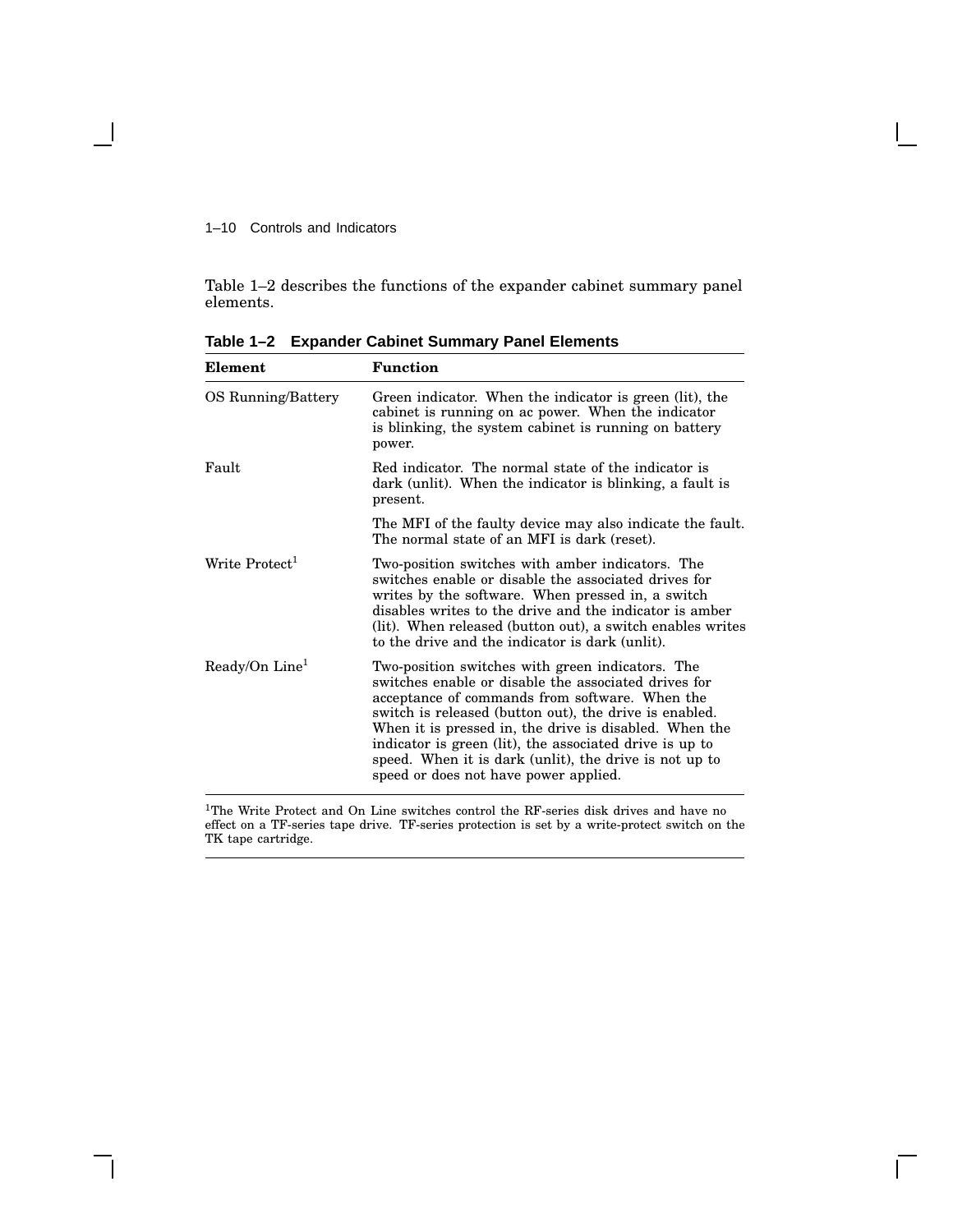# **2 Console Operation**

This chapter briefly describes the console modes. It lists CIO and MIO mode console commands and describes system booting.

This chapter includes:

- Console modes and mode change commands
- CIO mode console command summary
- MIO mode console command summary
- Control and function keys
- BOOT command
- BOOT devices

 $\mathbf{I}$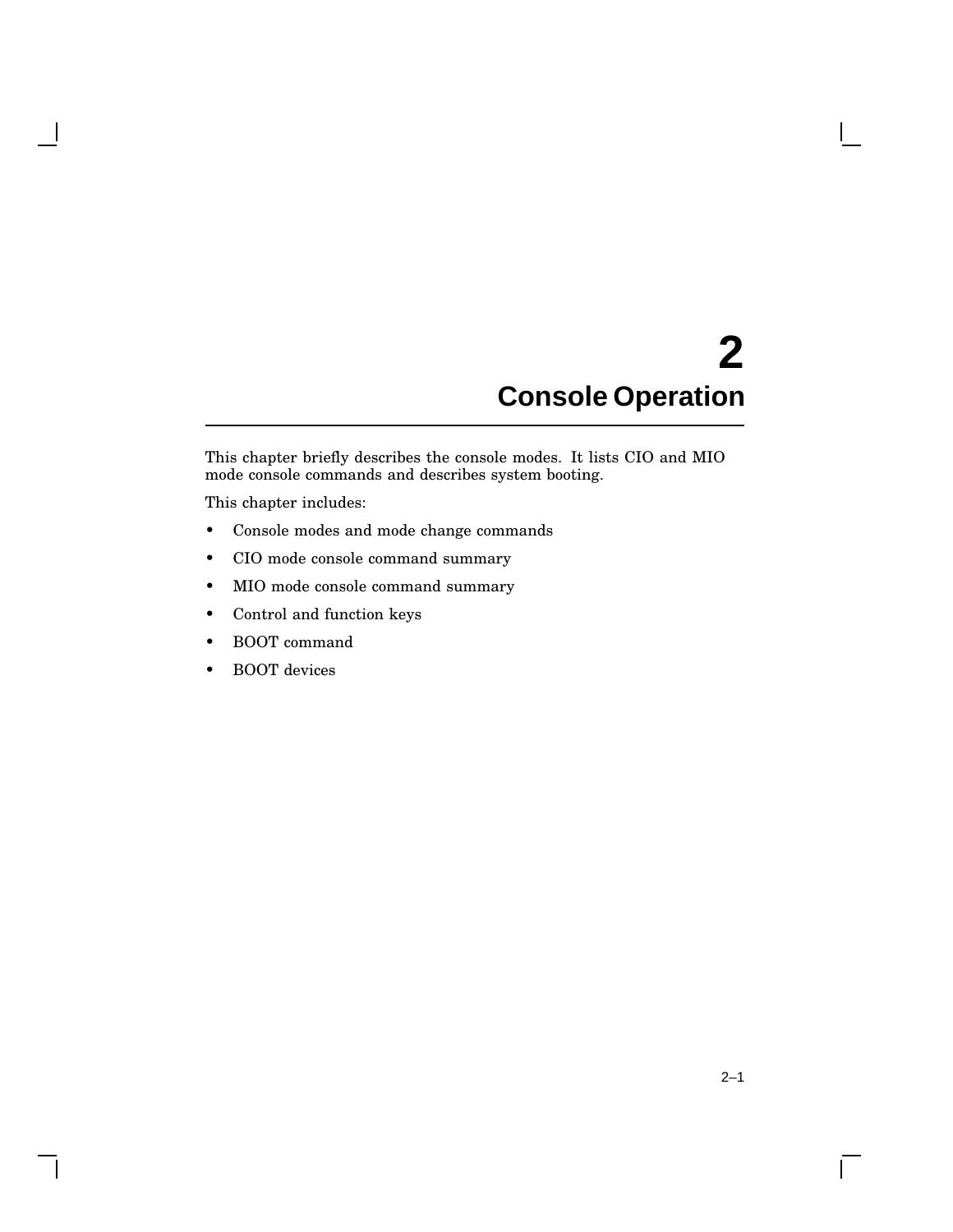2–2 Console Operation

### **2.1 Console Modes and Mode Change Commands**

Console operators communicate with the system in one of the three input/output (I/O) operating modes shown in Figure 2–1.



**Figure 2–1 Console Modes and Mode Change Commands**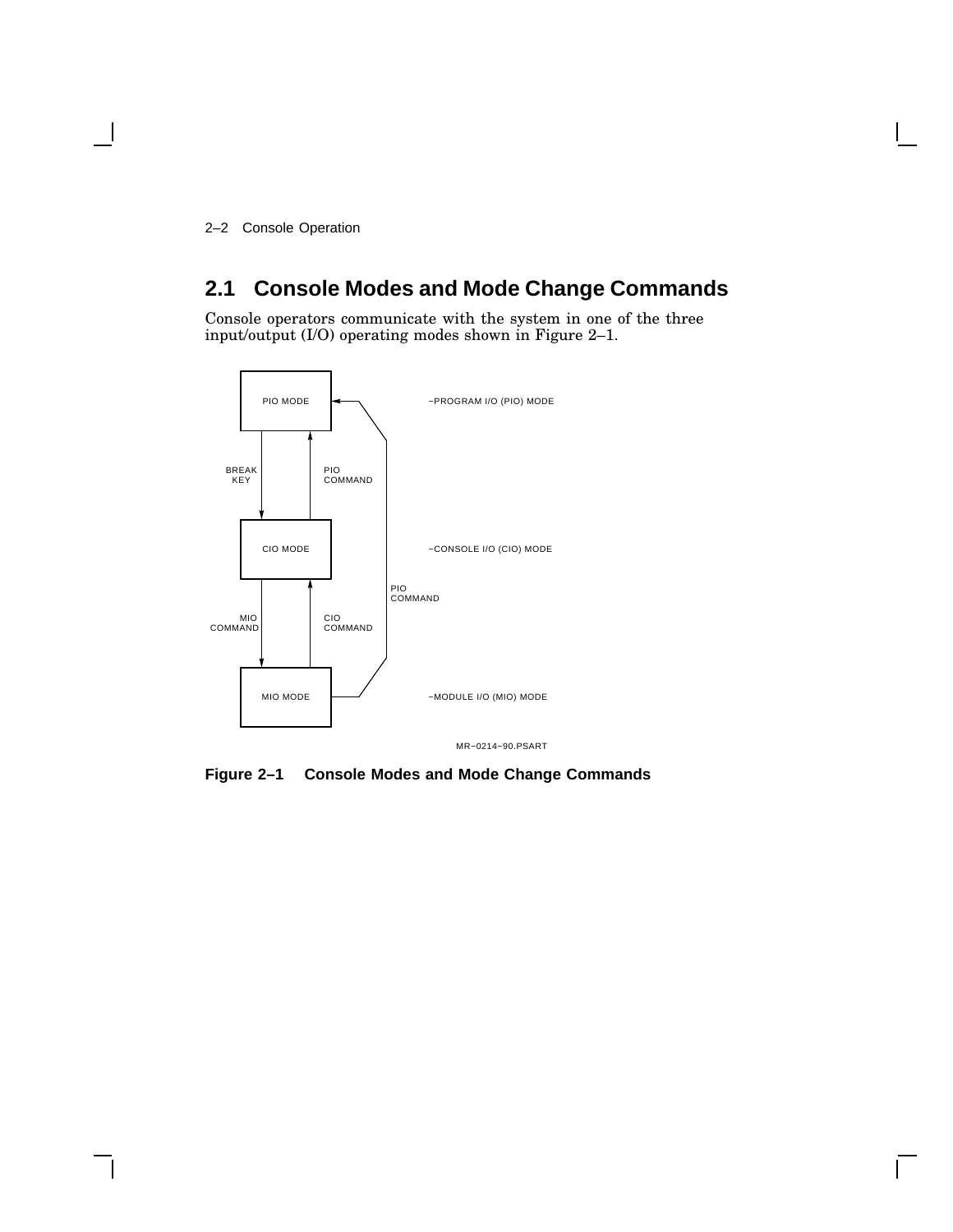Console Operation 2–3

**PIO Mode —** Program I/O mode may be entered from *either* of the other modes. To enter PIO mode, use one of these commands: SET TERMINAL PROGRAM or PIO.

In PIO mode, all keyboard characters are passed to the operating software. For a remote operator to use PIO mode, full access privileges must be set by the local operator.

**CIO Mode —** Console I/O mode may be entered from PIO mode by pressing the Break key. First, be sure the Local Console Disable switch on the summary panel is released (button out). Then press the **Break** key on the console terminal. If the Local Console Disable switch is set (button in), the Break character is passed to the operating software like any other character.

CIO mode may be entered from MIO mode by using the CIO command.

To recognize and process CIO mode console commands, the operating software must be halted and the processor must be running the console firmware. If you enter a CIO command (except for HALT) with the operating software running, an error message returns.

#### **CAUTION**

**To accept the CIO mode console commands, the processor must be halted. Any attempt to access the system registers while the system is running may cause the system to crash. All operators with appropriate privileges may halt, start, or continue the operating software from CIO mode.**

**MIO mode —** Module I/O mode cannot be entered directly from PIO mode. MIO mode may be entered *only* from CIO mode. To enter MIO mode, use the MIO command.

MIO mode console commands affect only the console; the processor may be running or halted. For a remote operator to use MIO mode, full access privileges must be set by the local operator.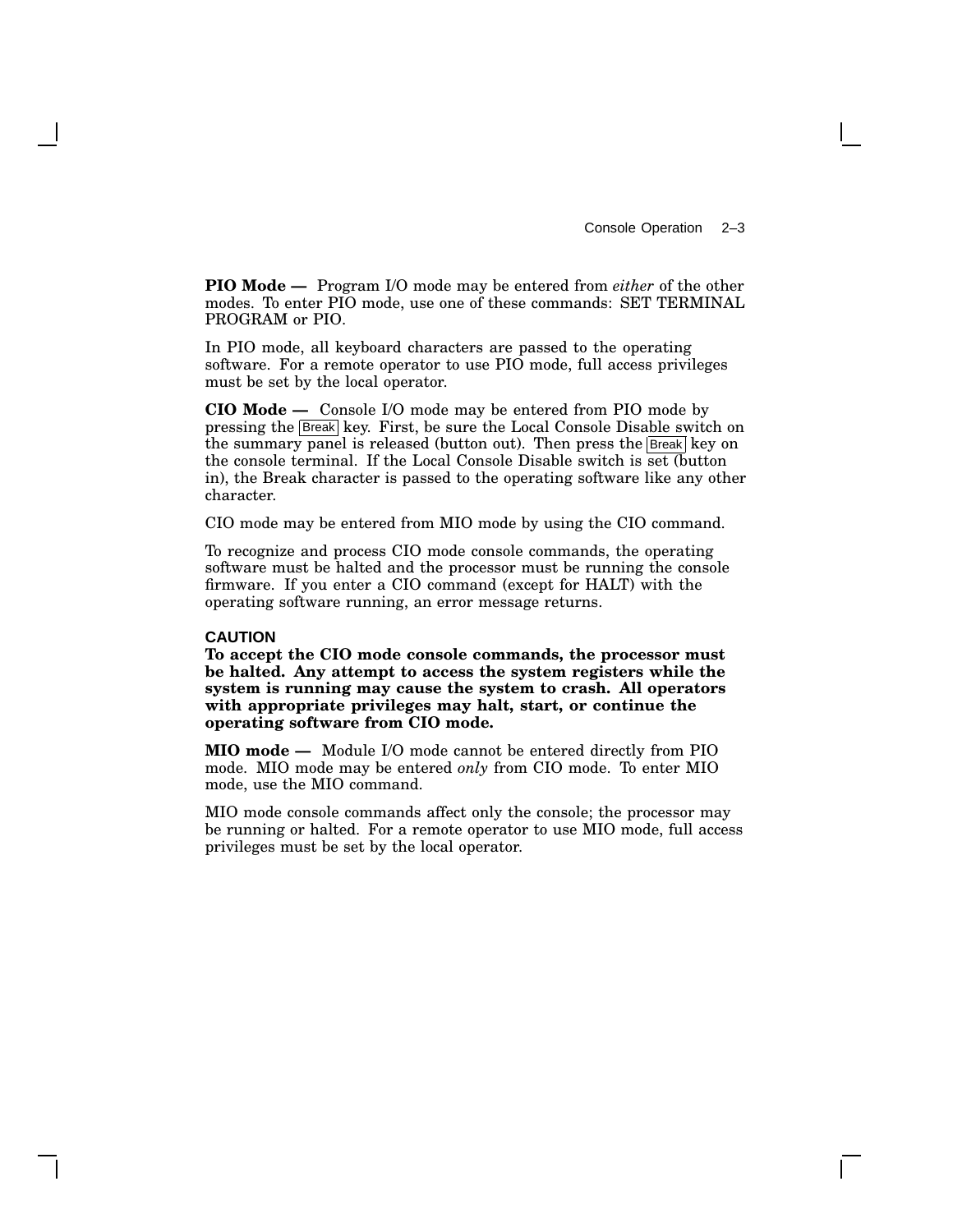## **2.2 CIO Mode Console Command Summary**

Table 2–1 briefly describes the CIO mode console commands.

| Command                                          | <b>Function</b>                                                                                                        |  |
|--------------------------------------------------|------------------------------------------------------------------------------------------------------------------------|--|
| BOOT [/qualifier] [device list] [/qualifier]     |                                                                                                                        |  |
| Qualifier:                                       | /R5:n                                                                                                                  |  |
| Devices:                                         | $Disk$ (DI), tape (MI), Ethernet (EP)                                                                                  |  |
| Function:                                        | Initializes the system, and then loads and starts<br>the VMB program from ROM.                                         |  |
| BOOT name                                        | Initializes the system, and then invokes a stored<br>boot command specified by the 1- to 4-character<br>symbolic name. |  |
| <b>CONTINUE</b>                                  | Resumes execution from the point where the<br>system halted.                                                           |  |
| DEPOSIT [/qualifier] address data [/qualifier]   |                                                                                                                        |  |
| Qualifiers:                                      | $/B/N$ /L /P /V /L /G /N:count                                                                                         |  |
| Function:                                        | Stores the specified data in the specified address.                                                                    |  |
| <b>EXAMINE</b> [/qualifier] address [/qualifier] |                                                                                                                        |  |
| Qualifiers:                                      | $/B$ /W /L /P /V /I /G /N:count                                                                                        |  |
| Function:                                        | Displays the data stored in the specified address.                                                                     |  |
| HATT                                             | Suspends execution and causes the processor<br>module to invoke the processor console firmware.                        |  |
| <b>INITIALIZE</b>                                | Initializes the system to its power-on state.                                                                          |  |
| MIO                                              | Changes the console mode from CIO to MIO.                                                                              |  |

**Table 2–1 CIO Mode Console Command Summary**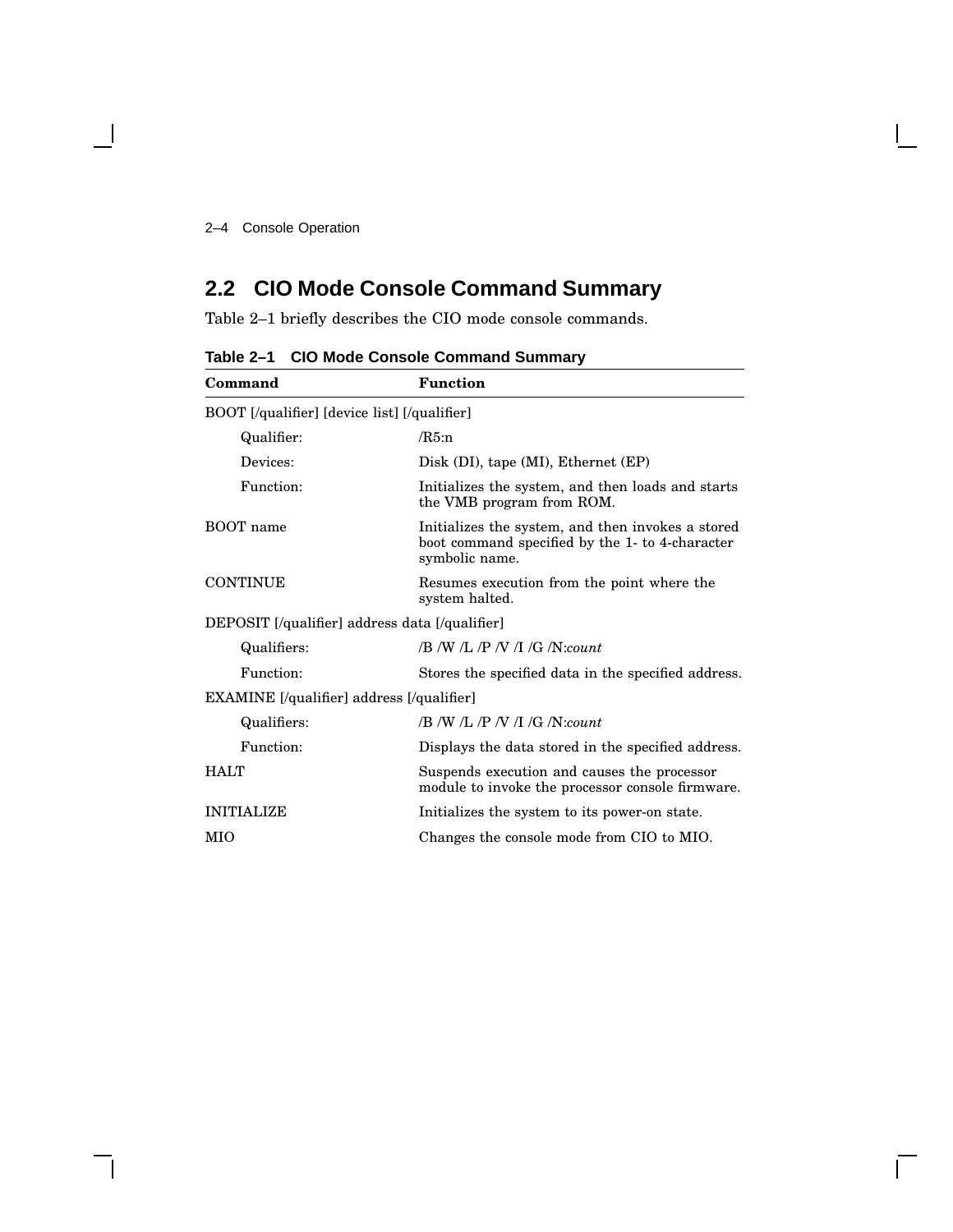$\overline{\Gamma}$ 

| Command                                               | <b>Function</b>                                                                                                                                                                                            |  |  |
|-------------------------------------------------------|------------------------------------------------------------------------------------------------------------------------------------------------------------------------------------------------------------|--|--|
| <b>NEW CPU</b>                                        | Updates a new processor module with system<br>information from the processor module located in<br>the partner zone.                                                                                        |  |  |
|                                                       | The NEW CPU command is used only by<br>qualified maintenance personnel.                                                                                                                                    |  |  |
| <b>PIO</b>                                            | Changes the console mode from CIO to PIO.                                                                                                                                                                  |  |  |
| REPEAT command                                        | Continuously executes the specified console<br>command until the operator types Ctrl/C. The<br>command may be any CIO command except<br>TEST Z (KA550 only), REPEAT, CIO, PIO, MIO,<br>HALT, SHOW, or SET. |  |  |
|                                                       | The REPEAT command is used only during<br>maintenance procedures.                                                                                                                                          |  |  |
| SET BOOT name [/qualifier] [device list] [/qualifier] |                                                                                                                                                                                                            |  |  |
| Qualifier:                                            | /R5:n                                                                                                                                                                                                      |  |  |
| Function:                                             | Names and stores a boot command in EEPROM.                                                                                                                                                                 |  |  |
| SET [P] PORT/qualifier(s)                             | Sets the operating parameters for the terminal<br>port issuing the command.                                                                                                                                |  |  |
| <b>SET TERMINAL</b><br>PROGRAM                        | Sets the I/O mode for the terminal issuing the<br>command.                                                                                                                                                 |  |  |
| <b>SET ZONE</b> option                                | Establishes the zone configuration as either zone<br>A or zone B. The zone configuration is always<br>stored in the EEPROM of the zone issuing the<br>command.                                             |  |  |
|                                                       | The SET ZONE command is used only during<br>installation and maintenance procedures. After a<br>SET ZONE, you must initialize the system.                                                                  |  |  |
| SHOW option                                           | Displays the system operating parameters.                                                                                                                                                                  |  |  |

**Table 2–1 (Cont.) CIO Mode Console Command Summary**

 $\overline{\phantom{a}}$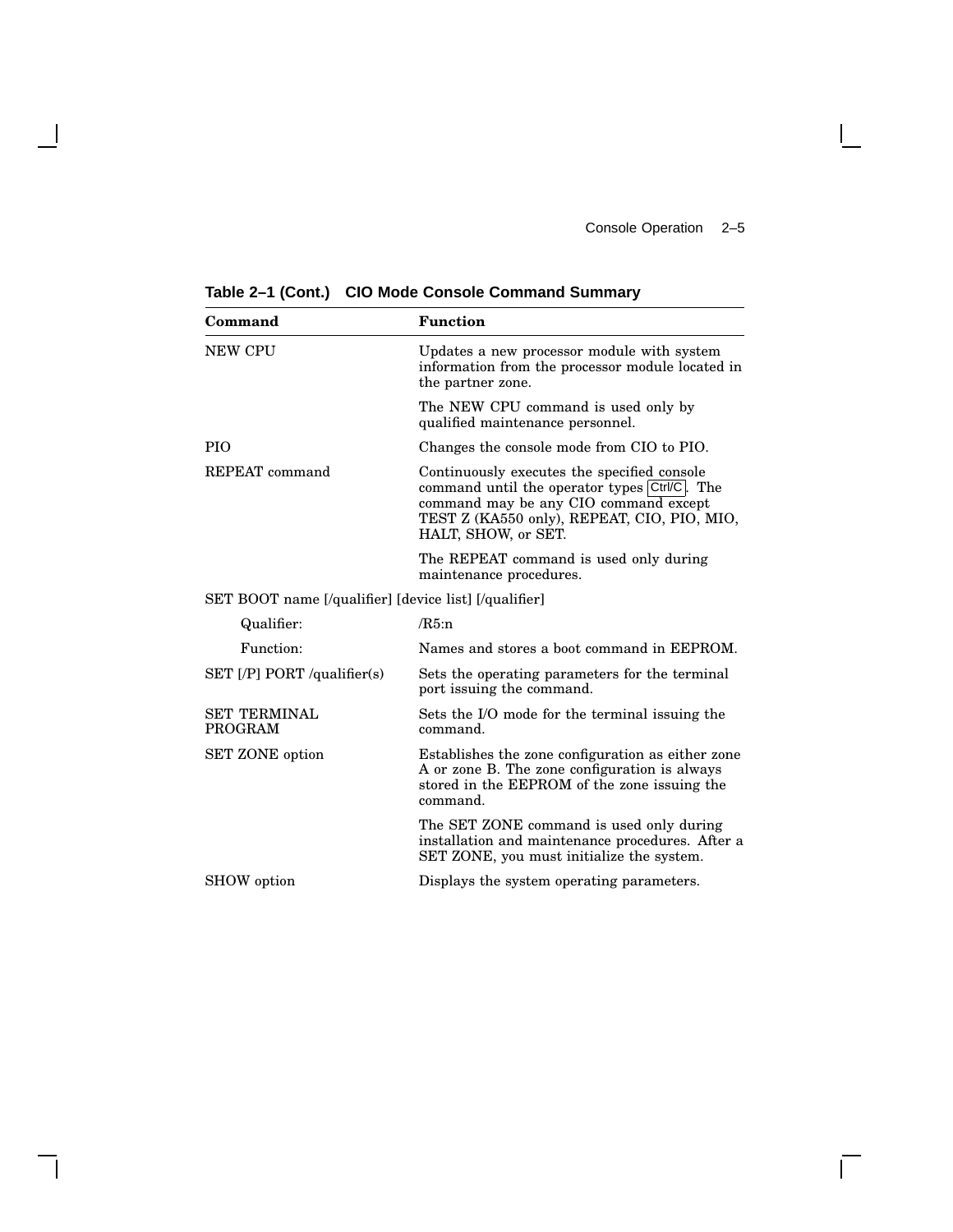#### 2–6 Console Operation

 $\blacksquare$ 

|  |  | Table 2-1 (Cont.) CIO Mode Console Command Summary |  |  |
|--|--|----------------------------------------------------|--|--|
|--|--|----------------------------------------------------|--|--|

| Command                   | <b>Function</b>                                                                                                                                                                                                                                                                                        |  |  |
|---------------------------|--------------------------------------------------------------------------------------------------------------------------------------------------------------------------------------------------------------------------------------------------------------------------------------------------------|--|--|
| <b>SHOW BOOT</b>          | Identifies the zone and issuing terminal $(0 =$<br>local, $1 =$ remote), and displays the settings for<br>all stored boot commands.                                                                                                                                                                    |  |  |
| <b>SHOW CONFIGURATION</b> | Displays a table of the modules in the backplane.                                                                                                                                                                                                                                                      |  |  |
| <b>SHOW CPU</b>           | Displays the ROM version of the CPU and the<br>primary CIO module.                                                                                                                                                                                                                                     |  |  |
| <b>SHOW ETHERNET</b>      | Displays the physical Ethernet address.                                                                                                                                                                                                                                                                |  |  |
| <b>SHOW PORT</b>          | Displays the port address.                                                                                                                                                                                                                                                                             |  |  |
| <b>SHOW ALL</b>           | Displays boot, configuration, CPU, and Ethernet<br>parameters.                                                                                                                                                                                                                                         |  |  |
| START [address]           | Begins execution of the operating software<br>from the specified address or, if the address is<br>omitted, at the PC contents that were saved<br>on the previous HALT. If memory management<br>is enabled, the address is virtual. If memory<br>management is not enabled, the address is<br>physical. |  |  |
| <b>TEST [/RBD]</b>        | Invokes the RBD monitor on the processor<br>module.                                                                                                                                                                                                                                                    |  |  |
|                           | The TEST command is used only by qualified<br>maintenance personnel.                                                                                                                                                                                                                                   |  |  |
| Z n                       | Invokes the RBD monitor on any system logic<br>module except for the primary system I/O<br>controller module, processor module, or a memory<br>module. The n specifies the slot ID number of an<br>approved I/O or adapter module in the backplane<br>of the local zone.                               |  |  |
|                           | The Z command is used only by qualified<br>maintenance personnel and cannot be used to<br>go to another zone.                                                                                                                                                                                          |  |  |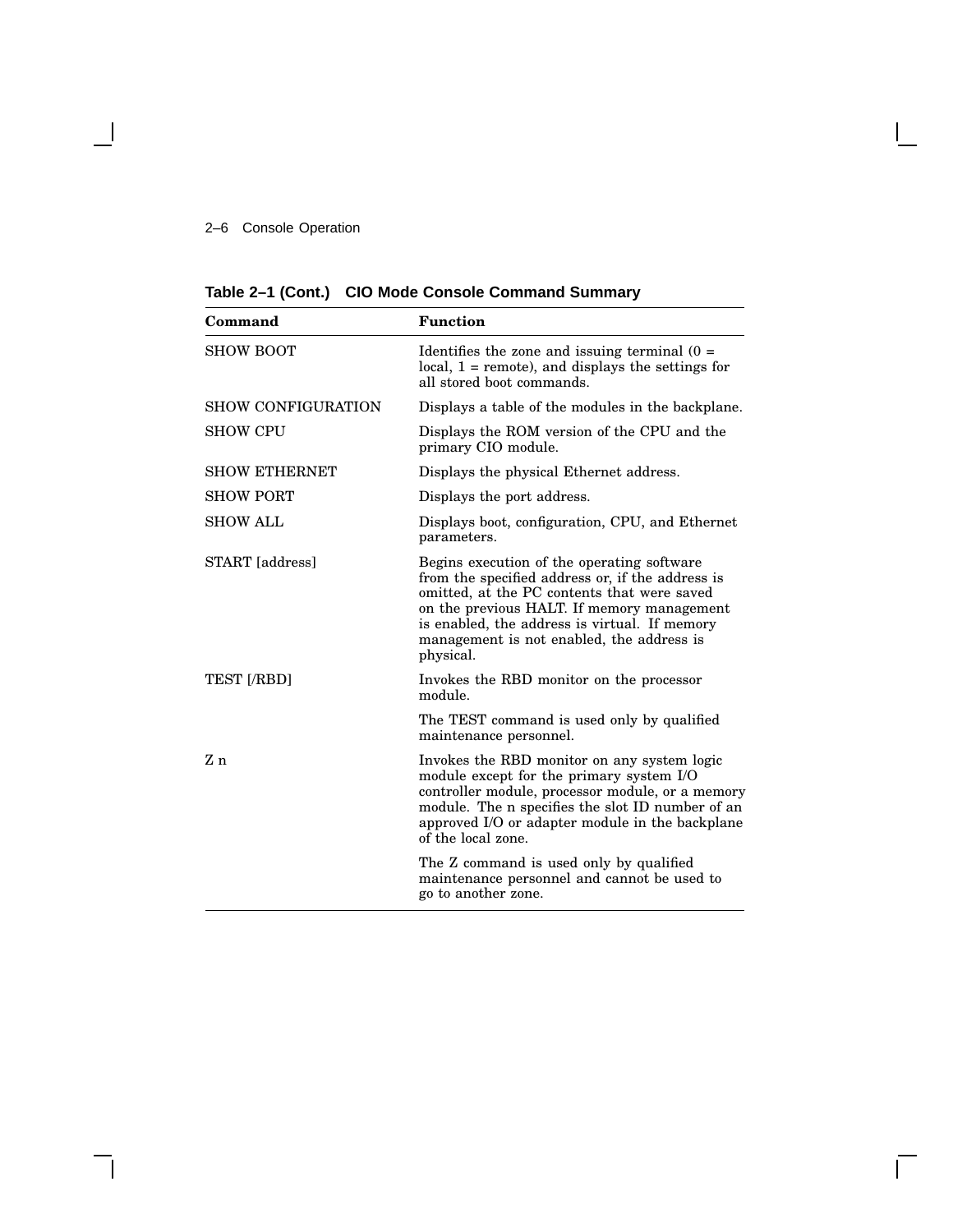$\Box$ 

The address specifier used with the DEPOSIT and EXAMINE commands may be a 1- to 8-character hex address or may specify one of the symbolic addresses listed in Table 2–2.

| Symbol       | <b>Name or Function</b>                                                                                                                                                                                                                                                                                                    |  |
|--------------|----------------------------------------------------------------------------------------------------------------------------------------------------------------------------------------------------------------------------------------------------------------------------------------------------------------------------|--|
| PSL          | Processor status longword. The address space qualifier is<br>not allowed when PSL is used as the symbolic address.                                                                                                                                                                                                         |  |
| PC           | Program counter.                                                                                                                                                                                                                                                                                                           |  |
| SP           | Stack pointer.                                                                                                                                                                                                                                                                                                             |  |
| FP           | Frame pointer.                                                                                                                                                                                                                                                                                                             |  |
| AP           | Argument pointer.                                                                                                                                                                                                                                                                                                          |  |
| Rn           | General register number $n$ in decimal notation.                                                                                                                                                                                                                                                                           |  |
| $+$ (plus)   | The location following the last location accessed by an<br>EXAMINE or DEPOSIT. For references to physical or<br>virtual memory, the accessed location is the last address<br><i>plus</i> the size of the last reference. For all the other<br>addresses (IPRs and GPRs), the location is the last address<br>plus 1.       |  |
| $-$ (minus)  | The location preceding the last location accessed by an<br>EXAMINE or DEPOSIT. For references to physicial or<br>virtual memory, the accessed location is the last address<br><i>minus</i> the size of the last reference. For all the other<br>addresses (IPRs and GPRs), the location is the last address<br>$minus 1$ . |  |
| * (asterisk) | The last location referenced by an EXAMINE or DEPOSIT.                                                                                                                                                                                                                                                                     |  |

**Table 2–2 Symbolic Addresses for DEPOSIT and EXAMINE**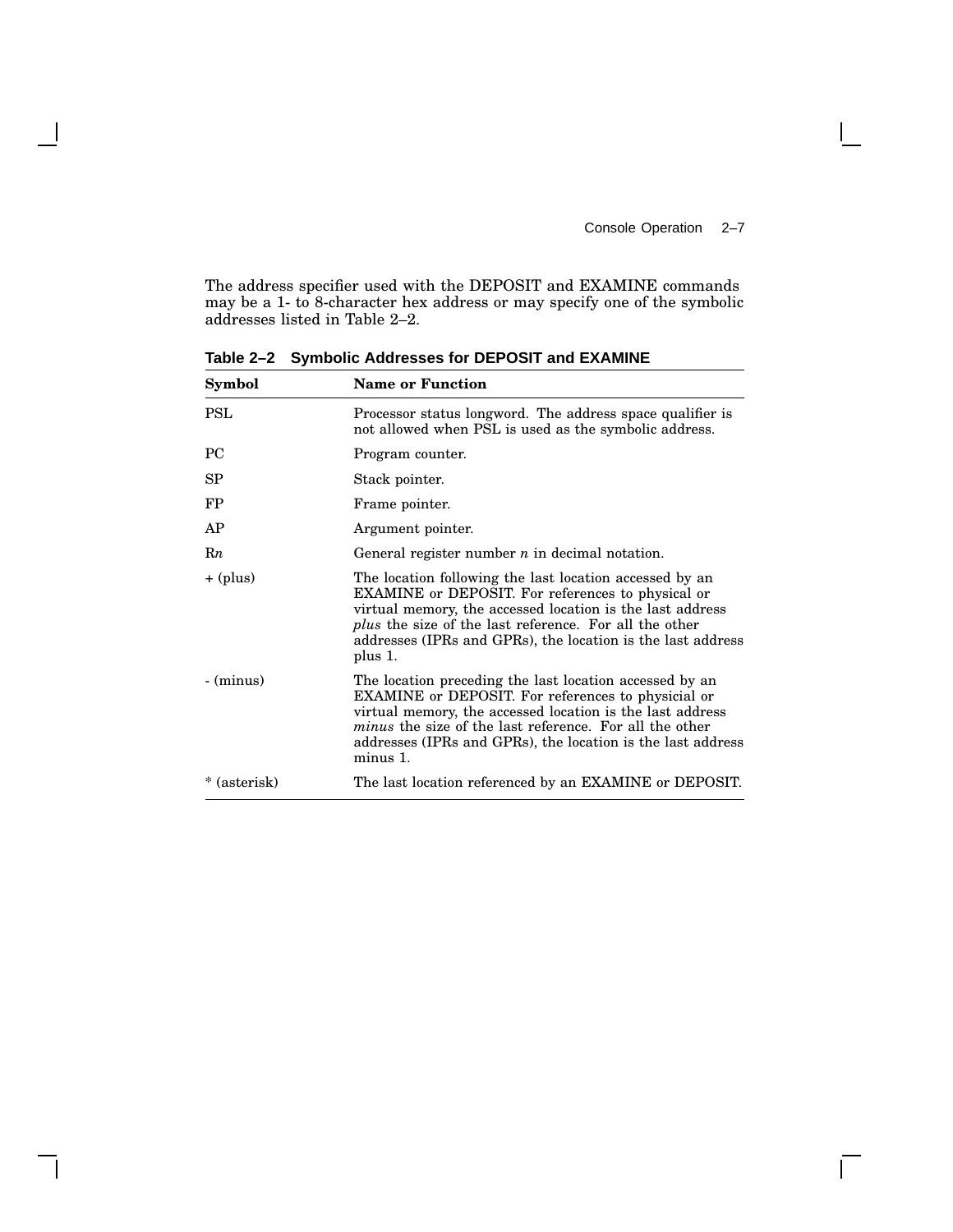## **2.3 MIO Mode Console Command Summary**

Table 2–3 briefly describes the MIO mode console commands.

| Command                     | <b>Function</b>                                                                                                                                                                                                                                                                                   |
|-----------------------------|---------------------------------------------------------------------------------------------------------------------------------------------------------------------------------------------------------------------------------------------------------------------------------------------------|
| CIO                         | Changes the console mode from MIO to CIO.                                                                                                                                                                                                                                                         |
| DIALOUT                     | Invokes the console autonotification process.                                                                                                                                                                                                                                                     |
|                             | The DIALOUT command is used only during<br>maintenance procedures.                                                                                                                                                                                                                                |
| <b>DISABLE REMOTE</b>       | Disables all remote terminal console privileges.<br>Has the same function as the SET REMOTE OFF<br>command.                                                                                                                                                                                       |
|                             | If the remote terminal is connected directly to<br>the system I/O module, the remote terminal<br>becomes inactive. If the remote connection is<br>made through a modem, the command does not<br>take effect until the remote terminal breaks the<br>connection. Dial-in access is also disabled.  |
| <b>ENABLE REMOTE [USER]</b> | Enables remote terminal console privileges.<br>Without the USER option, this command has<br>the same function as the SET REMOTE FULL<br>command, enabling all privileges including dial-in<br>access through a modem.                                                                             |
|                             | With the USER option, this command has the<br>same function as the SET REMOTE SECURE<br>command, enabling access for the remote<br>operator, but only in PIO mode. If the remote<br>terminal is in any other mode, the command does<br>not take effect until the operator enters the PIO<br>mode. |

**Table 2–3 MIO Mode Console Command Summary**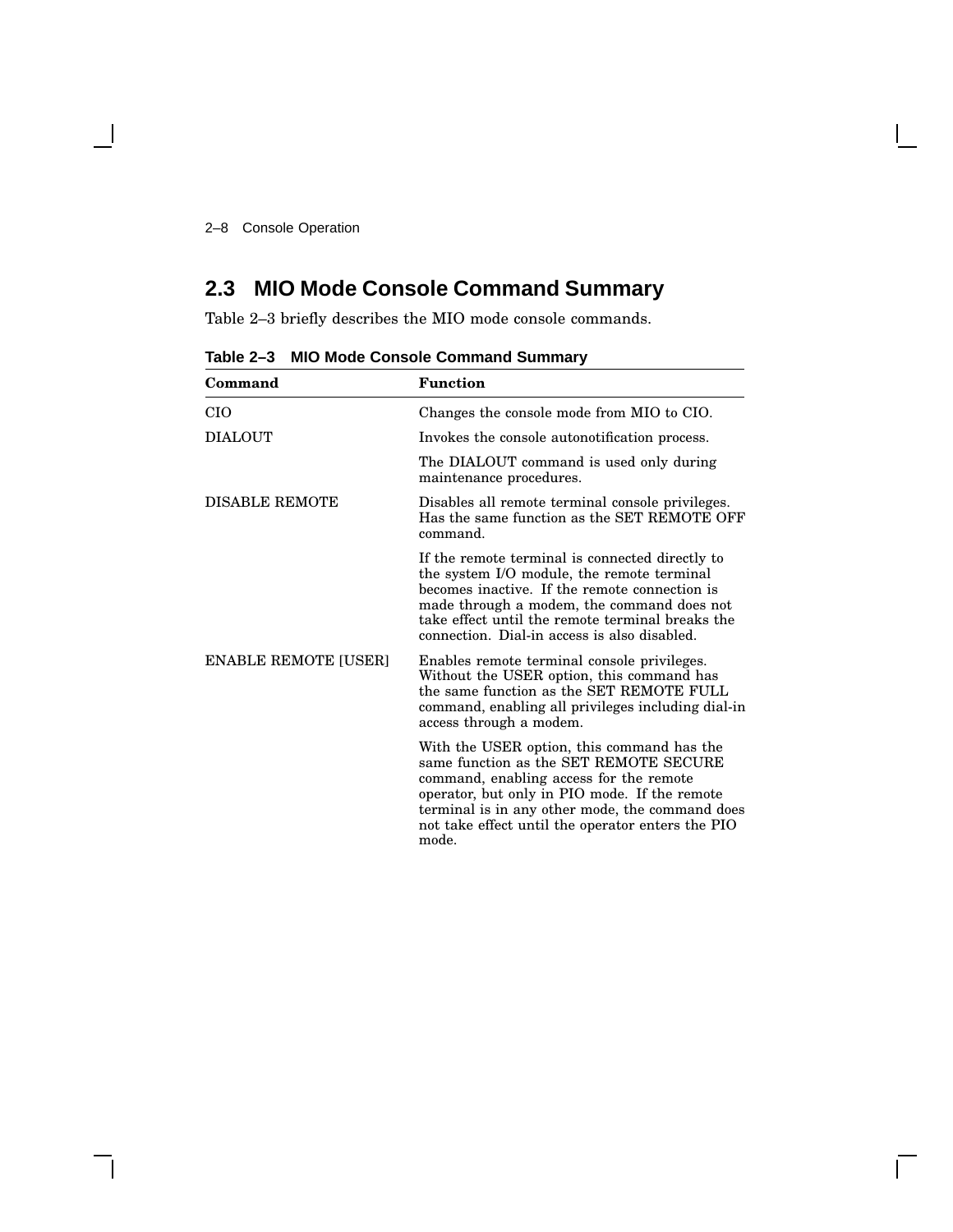$\overline{\Gamma}$ 

| Command                                  | <b>Function</b>                                                                                                                                                                                                         |
|------------------------------------------|-------------------------------------------------------------------------------------------------------------------------------------------------------------------------------------------------------------------------|
| <b>HANGUP</b>                            | Breaks the remote console terminal telephone<br>connection by deasserting the data terminal<br>ready (DTR) signal.                                                                                                      |
| <b>PIO</b>                               | Changes the console mode from MIO to PIO.                                                                                                                                                                               |
| RBD                                      | Invokes the RBD monitor on the primary system<br>I/O controller module. Has the same function as<br>the TEST/RBD command.                                                                                               |
|                                          | The RBD command is used only by qualified<br>maintenance personnel. The RBD command<br>must not be used while the operating system is<br>running.                                                                       |
| $SET$ [/P] [/qualifier] option parameter |                                                                                                                                                                                                                         |
|                                          | Establishes the console settings. Without the<br>/P qualifier, the command stores the setting<br>in volatile memory. With the /P qualifier, the<br>command stores the setting both in volatile<br>memory and in EEPROM. |
| SET [/P] LANGUAGE option                 |                                                                                                                                                                                                                         |
| Function:                                | Sets the console error message output.                                                                                                                                                                                  |
| Options:                                 | ENGLISH, INTERNATIONAL                                                                                                                                                                                                  |

**Table 2–3 (Cont.) MIO Mode Console Command Summary**

- 1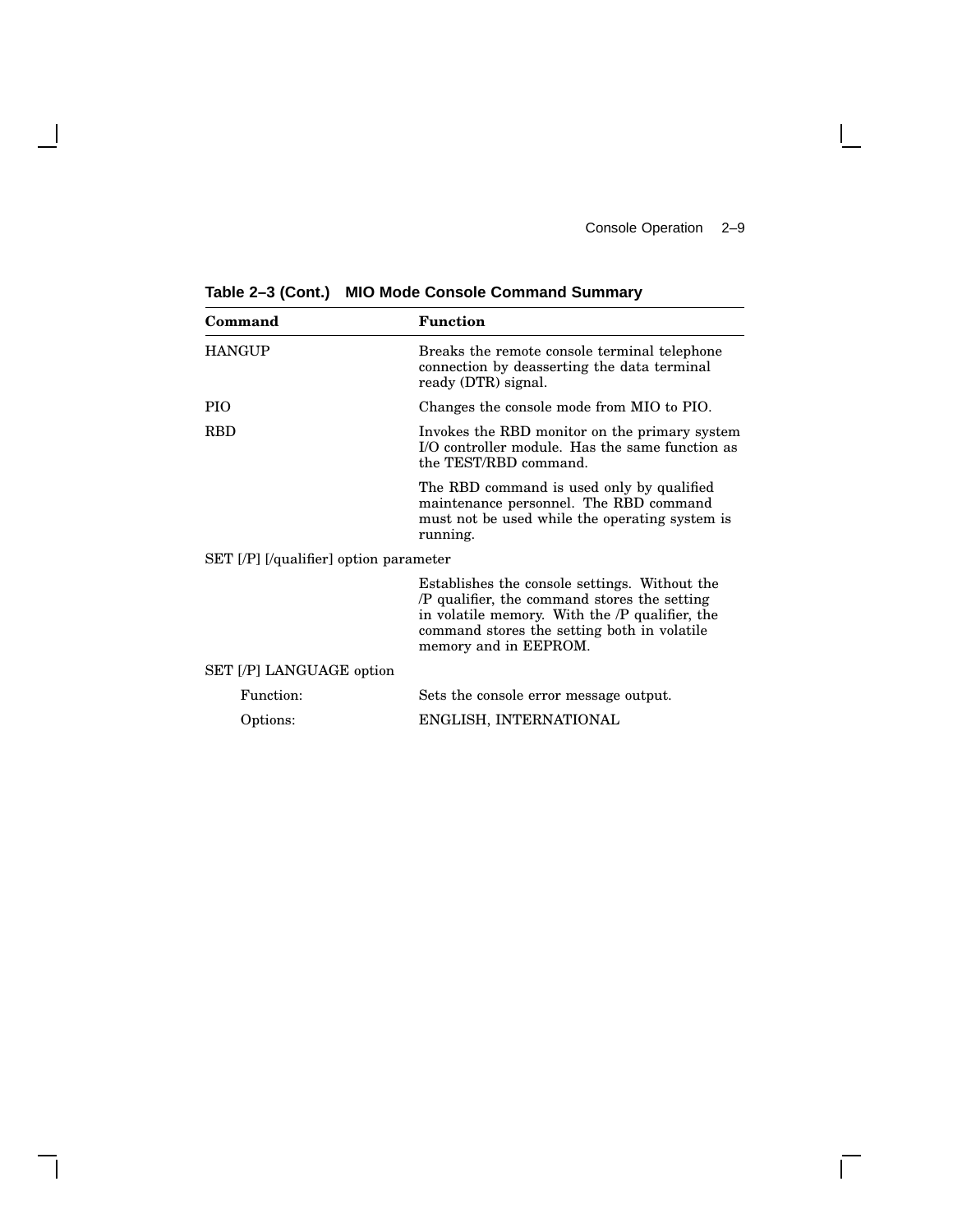|  | Table 2-3 (Cont.) MIO Mode Console Command Summary |  |
|--|----------------------------------------------------|--|
|--|----------------------------------------------------|--|

| Command                        | <b>Function</b>                                                                                                                                                                                                                    |
|--------------------------------|------------------------------------------------------------------------------------------------------------------------------------------------------------------------------------------------------------------------------------|
| $SET$ [/P] LOCAL /qualifier(s) |                                                                                                                                                                                                                                    |
| Function:                      | Sets the operating parameters for the local<br>terminal port.                                                                                                                                                                      |
| Qualifiers:                    | /BREAK, /NOBREAK; /UPPER, /LOWER;<br>/HARDCOPY, /NOHARDCOPY; /SCOPE,<br>/NOSCOPE; /SYNC_IN, /NOSYNC_IN; /SYNC_<br>OUT, /NOSYNC_OUT; /SPEED=rate                                                                                    |
|                                | Valid baud rates are: 300, 600, 1200, 2400, 4800,<br>9600 (default), and 19200.                                                                                                                                                    |
| SET [/P] MODEM TYPE option     |                                                                                                                                                                                                                                    |
| Function:                      | Defines the type of connection between the<br>remote terminal and the system I/O module.                                                                                                                                           |
| Options:                       | NONE (direct connection), V22                                                                                                                                                                                                      |
| SET [/P] NOTIFICATION option   |                                                                                                                                                                                                                                    |
| Function:                      | Sets the operating parameters for the<br>autonotification process. The autonotification<br>process is invoked when the system I/O module<br>loses contact with the host operating system or<br>when the DIALOUT command is issued. |
| Options:                       | See Table 2-4.                                                                                                                                                                                                                     |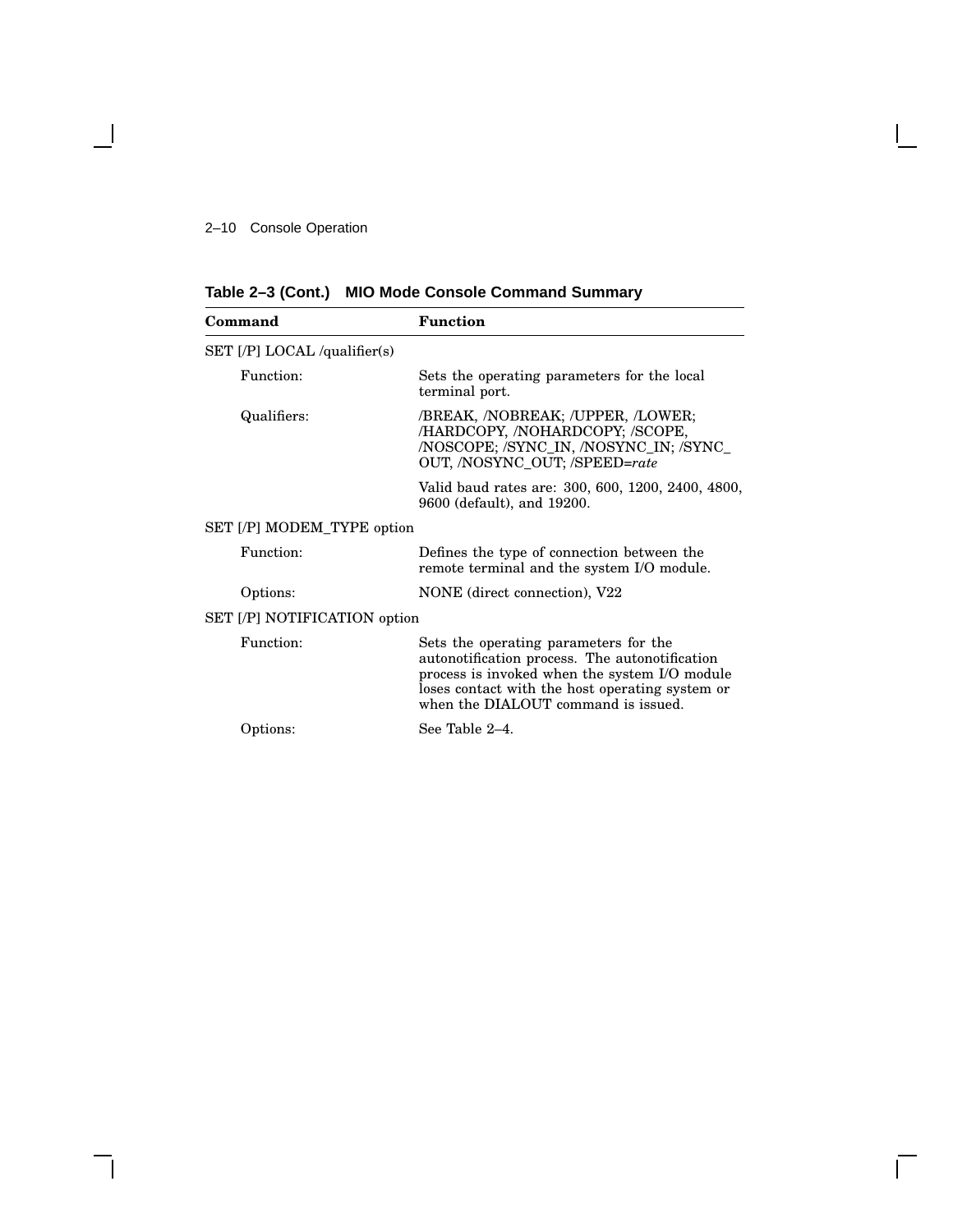$\Box$ 

| Command                              | <b>Function</b>                                                                                                                                                                                                          |  |
|--------------------------------------|--------------------------------------------------------------------------------------------------------------------------------------------------------------------------------------------------------------------------|--|
| SET [/P] PORT /qualifier(s)          |                                                                                                                                                                                                                          |  |
| Function:                            | Sets the operating parameters for the terminal<br>port issuing the command.                                                                                                                                              |  |
| Qualifiers:                          | /BREAK, /NOBREAK; /UPPER, /LOWER;<br>/HARDCOPY, /NOHARDCOPY; /SCOPE,<br>/NOSCOPE; /SYNC_IN, /NOSYNC_IN; /SYNC_<br>OUT, /NOSYNC_OUT; /SPEED=rate                                                                          |  |
|                                      | Valid baud rates are: 300, 600, 1200, 2400, 4800,<br>9600 (default), and 19200.                                                                                                                                          |  |
| SET [/P] REMOTE option /qualifier(s) |                                                                                                                                                                                                                          |  |
| Function:                            | Sets the operating parameters and privileges for<br>the remote terminal port. May be issued from<br>any console terminal with full access privileges.<br>Options and qualifiers cannot be issued in the<br>same command. |  |
| Options:                             | FULL, SECURE, OFF                                                                                                                                                                                                        |  |
| Qualifiers:                          | /BREAK, /NOBREAK; /UPPER, /LOWER;<br>/HARDCOPY, /NOHARDCOPY; /SCOPE,<br>/NOSCOPE; /SYNC_IN, /NOSYNC_IN; /SYNC_<br>OUT, /NOSYNC_OUT; /SPEED=rate                                                                          |  |
|                                      | Valid baud rates are: 300, 600, 1200, 2400, 4800,<br>9600 (default), and 19200.                                                                                                                                          |  |
| SET [/P] RESTART_ACTION option       |                                                                                                                                                                                                                          |  |
| Function:                            | Defines the action the zone takes after an<br>initialization or power-on sequence.                                                                                                                                       |  |
| Options:                             | RESTART, BOOT, HALT                                                                                                                                                                                                      |  |
| SET TERMINAL                         | Sets the I/O mode for the terminal issuing the<br>command. Has the same function as the PIO<br>command.                                                                                                                  |  |
|                                      |                                                                                                                                                                                                                          |  |

**Table 2–3 (Cont.) MIO Mode Console Command Summary**

 $\blacksquare$ 

H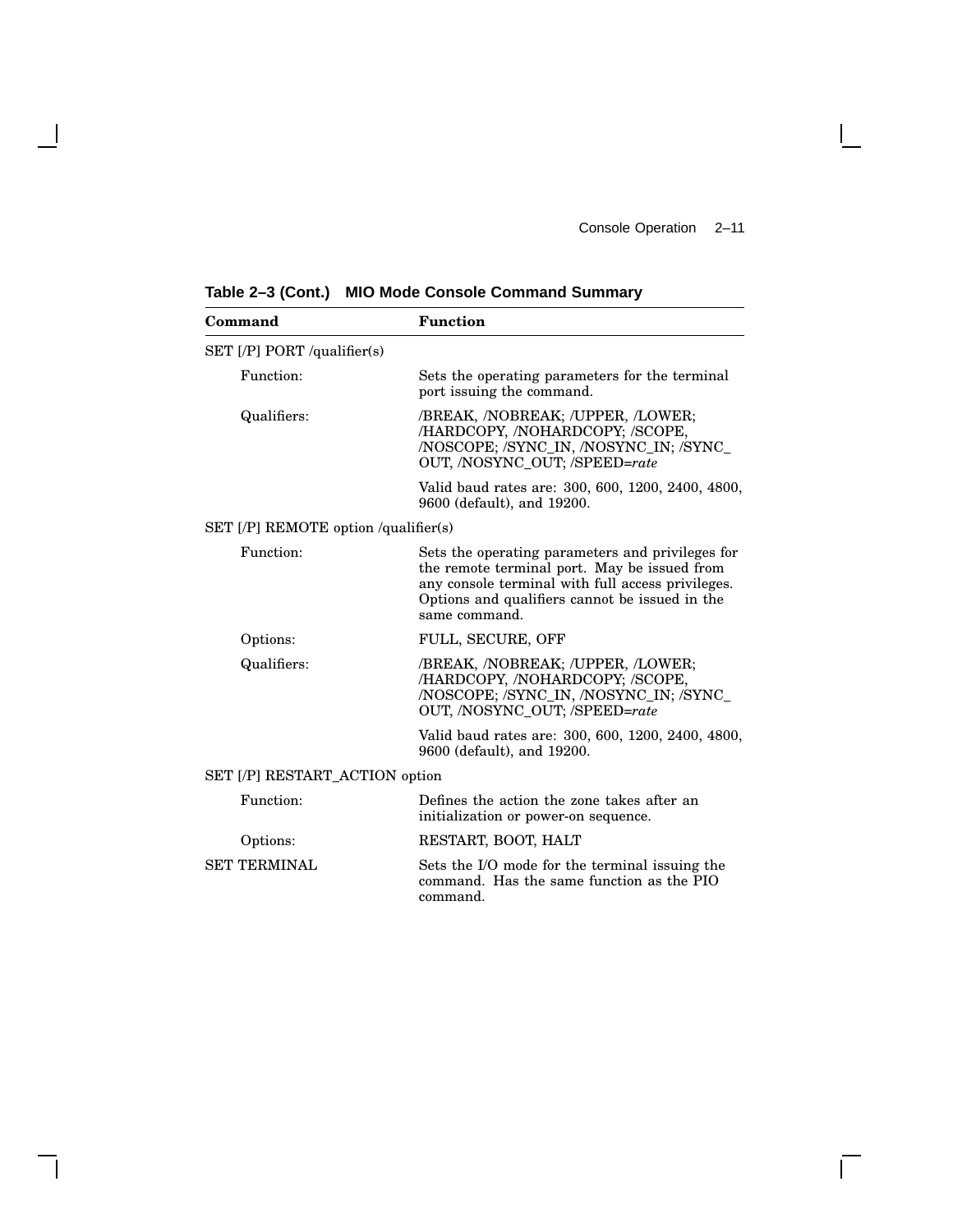| Command          | <b>Function</b>                                                                                                                                                                                                                                         |
|------------------|---------------------------------------------------------------------------------------------------------------------------------------------------------------------------------------------------------------------------------------------------------|
|                  |                                                                                                                                                                                                                                                         |
| SHOW [/P] option |                                                                                                                                                                                                                                                         |
| Function:        | Displays the current settings for the specified<br>option. Without the /P qualifier, the command<br>displays the current settings stored in volatile<br>memory. With the /P qualifier, the command<br>displays the current settings stored in EEPROM.   |
| Options:         | LANGUAGE, LOCAL, NOTIFICATION <sup>1</sup> , PORT,<br>REMOTE, RESTART_ACTION, TERMINAL                                                                                                                                                                  |
| TEST [/RBD]      | Invokes the RBD monitor on the primary<br>system I/O controller module. Without the /RBD<br>qualifier, the command runs the power-on self-<br>tests on the module. With the /RBD qualifier,<br>the command has the same function as the RBD<br>command. |
|                  | The TEST command is used only by qualified<br>maintenance personnel.                                                                                                                                                                                    |

**Table 2–3 (Cont.) MIO Mode Console Command Summary**

<sup>1</sup>Display includes the MODEM\_TYPE setting.

The SET NOTIFICATION options are listed in Table 2–4. An option specifier *must* be supplied. Quoted parameters *must* be entered within quotation marks (" ") as shown.

**Table 2–4 SET NOTIFICATION Command Options**

| Option                  | <b>Function</b>                                                                                                                           |
|-------------------------|-------------------------------------------------------------------------------------------------------------------------------------------|
| P[hone_number] "number" |                                                                                                                                           |
|                         | The "number" is the phone number for the dial-out<br>process. The quoted string is sent to the modem when<br>autonotification is invoked. |
|                         | Normal dial-outs use the phone number stored in<br>volatile memory. Emergency dial-outs use the phone<br>number stored in EEPROM.         |

<sup>1</sup>The quoted string may consist of up to 255 ASCII characters if preceded by the escape (<ESC>) character (ASCII 27).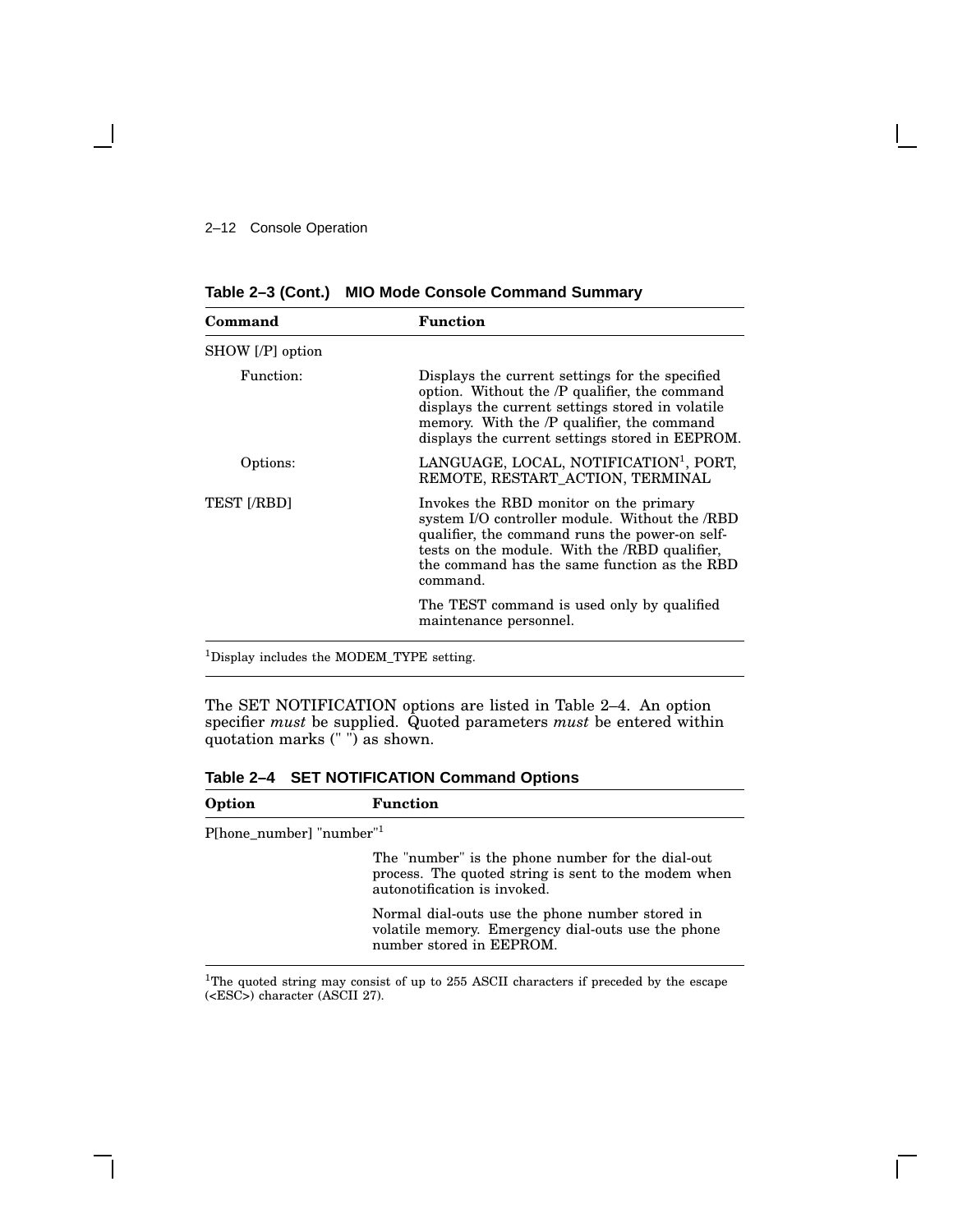$\overline{\Gamma}$ 

| Option                                       | <b>Function</b>                                                                                                                                                                                                                                                                                                                                                                                             |
|----------------------------------------------|-------------------------------------------------------------------------------------------------------------------------------------------------------------------------------------------------------------------------------------------------------------------------------------------------------------------------------------------------------------------------------------------------------------|
| M[essage] "message" <sup>1</sup>             |                                                                                                                                                                                                                                                                                                                                                                                                             |
|                                              | The "message" is the message to be transmitted when<br>the DIALOUT command is successful.                                                                                                                                                                                                                                                                                                                   |
| C[ountry] name                               |                                                                                                                                                                                                                                                                                                                                                                                                             |
|                                              | The <i>name</i> is the country from which a dialout message<br>will occur. Each country has an associated retry count,<br>retry delay, and disconnect timeout. Table 2-5 lists the<br>countries you can select. The defaults are as follows:                                                                                                                                                                |
|                                              | Retry count $= 1$<br>٠                                                                                                                                                                                                                                                                                                                                                                                      |
|                                              | Retry delay $= 0$                                                                                                                                                                                                                                                                                                                                                                                           |
|                                              | Disconnect timeout $= 60$                                                                                                                                                                                                                                                                                                                                                                                   |
| $E[mergency_message]$ "message" <sup>1</sup> |                                                                                                                                                                                                                                                                                                                                                                                                             |
|                                              | The "message" is the message to be transmitted by<br>the autonotification process if the I/O module loses<br>communication with the processor module.                                                                                                                                                                                                                                                       |
| PARAMn "parameter" <sup>1</sup>              |                                                                                                                                                                                                                                                                                                                                                                                                             |
|                                              | The "parameter" is one of three parameters $(n = 1, 2, )$<br>or 3) passed to the script interpreter for the dial-out<br>procedure.                                                                                                                                                                                                                                                                          |
| T[ransmit_delay] value                       |                                                                                                                                                                                                                                                                                                                                                                                                             |
|                                              | The <i>value</i> is a positive 0 to 255 (decimal) value<br>representing the number of seconds the autonotification<br>process waits before transmitting a message after data<br>set ready (DSR) is asserted by the modem (indicating<br>that the remote connection has been established). The<br>value is also used as the delay after the message is sent<br>before data terminal ready (DTR) is released. |

**Table 2–4 (Cont.) SET NOTIFICATION Command Options**

 $\overline{\phantom{a}}$ 

 $1$ <sup>1</sup>The quoted string may consist of up to 255 ASCII characters if preceded by the escape (<ESC>) character (ASCII 27).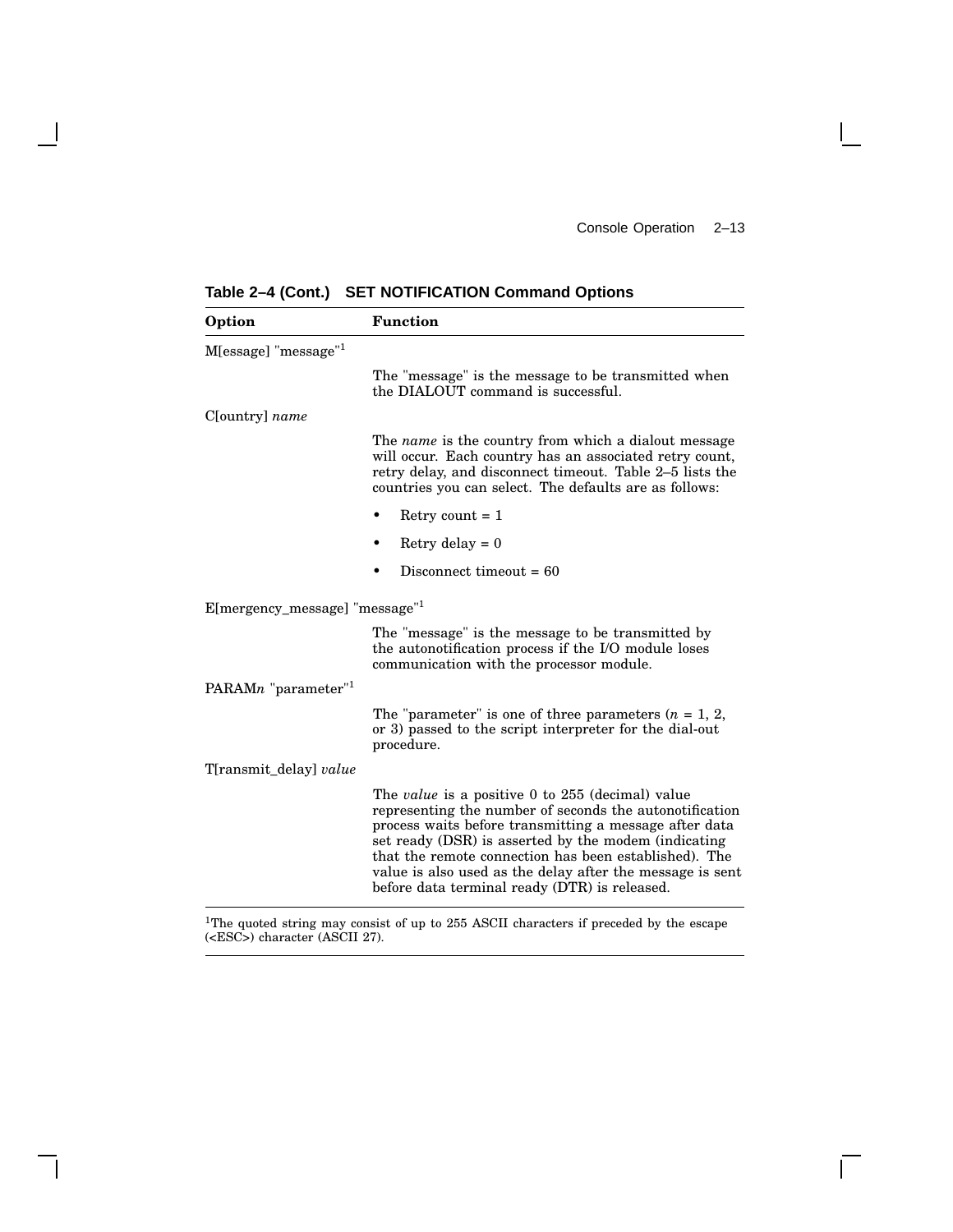#### 2–14 Console Operation

### **Country Retry Count Retry Delay Disconnect Timeout** AL[geria] 1 0 60 AUSTRA[lia] 10 120 61 AUSTRI[a] 10 120 90 B[elgium] 10 120 80 C[anada] 10 120 90 D[enmark] 10 120 61  $\begin{matrix} \text{E}[\text{gypt}] \end{matrix} \qquad \qquad \begin{matrix} 1 \end{matrix} \qquad \qquad \begin{matrix} 0 \end{matrix} \qquad \qquad \begin{matrix} 60 \end{matrix} \end{matrix}$ FI[nland] 4 120 90 FR[ance] 5 120 120 G[ermany] 8 120 90 IR[eland] 4 120 61 IS[rael] 4 300 61 I[taly] 4 300 61 J[apan] 10 300 61 NET[herlands] 10 120 61 NEW[\_zealand] 4 300 61 NO[rway] 10 120 61 P[ortugal] 4 300 61 SA[udi\_Arabia] 1 0 60 SP[ain] 4 300 61 SWE[den] 10 120 61 SWI[tzerland] 5 120 90 UK 7 120 61 US[a] 10 120 90

#### **Table 2–5 Dialout Countries**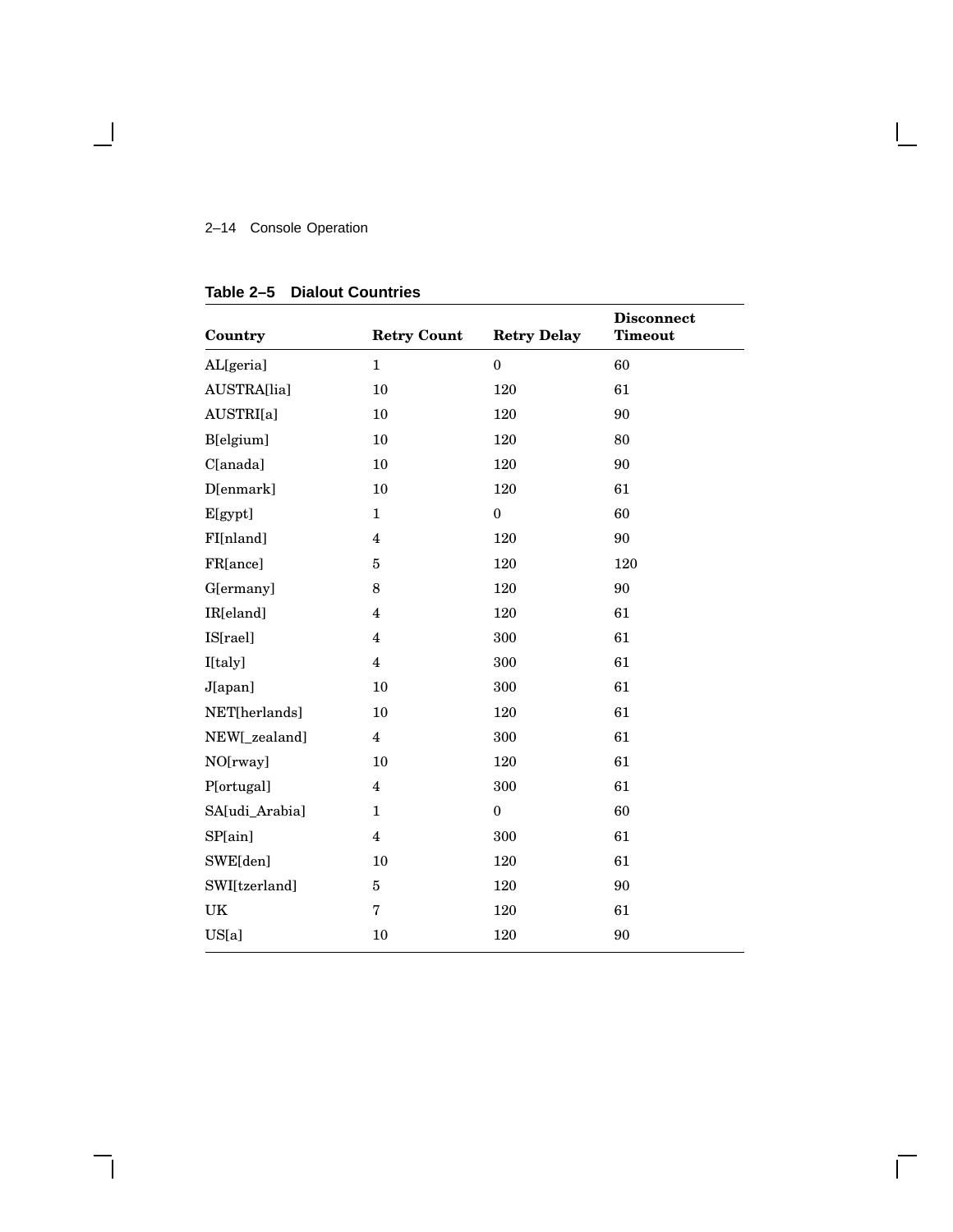$\mathbf{L}$ 

### **2.4 Console Control Characters**

The ASCII control characters and function keys listed in Table 2–6 have special meanings when typed on a console terminal that is running in either CIO or MIO mode.

| <b>Character/Key</b>                                                                                                                                                             | <b>Function</b>                                                                                                                                                                                                        |
|----------------------------------------------------------------------------------------------------------------------------------------------------------------------------------|------------------------------------------------------------------------------------------------------------------------------------------------------------------------------------------------------------------------|
| <b>Break</b>                                                                                                                                                                     | Causes the console to exit PIO mode and enter CIO mode.<br>First, be sure that the Local Console Disable switch on the<br>summary panel is released (button out). Then press the<br>Break key on the console terminal. |
| Ctrl/C                                                                                                                                                                           | Echoes <sup>^</sup> C and causes the console to abort processing of a<br>command.                                                                                                                                      |
| Ctrl/O                                                                                                                                                                           | Alternately enables and disables console output to the<br>terminal.                                                                                                                                                    |
| Ctrl/R                                                                                                                                                                           | Echoes $\wedge$ R and retypes the command line.                                                                                                                                                                        |
| Ctrl/S                                                                                                                                                                           | Stops console transmission to the terminal until Ctrl/Q is<br>typed.                                                                                                                                                   |
| Ctrl/Q                                                                                                                                                                           | Resumes console output previously suspended by Ctrl/S.                                                                                                                                                                 |
| Ctrl/U                                                                                                                                                                           | Echoes ^U and erases the command line.                                                                                                                                                                                 |
| Esc or Ctrl/[                                                                                                                                                                    | Disables the meaning of the next character you type. This<br>function is keyboard dependent. Refer to your terminal<br>owner's manual.                                                                                 |
| Return                                                                                                                                                                           | Terminates a command line and executes the command.                                                                                                                                                                    |
| <x (delete)<="" td=""><td>Deletes the character to the left of the cursor. On a hard-<br/>copy terminal, use the rubout key. Refer to your terminal<br/>owner's manual.</td></x> | Deletes the character to the left of the cursor. On a hard-<br>copy terminal, use the rubout key. Refer to your terminal<br>owner's manual.                                                                            |
| Break   Break                                                                                                                                                                    | Enables autobaud.                                                                                                                                                                                                      |

**Table 2–6 Console Control Characters and Function Keys**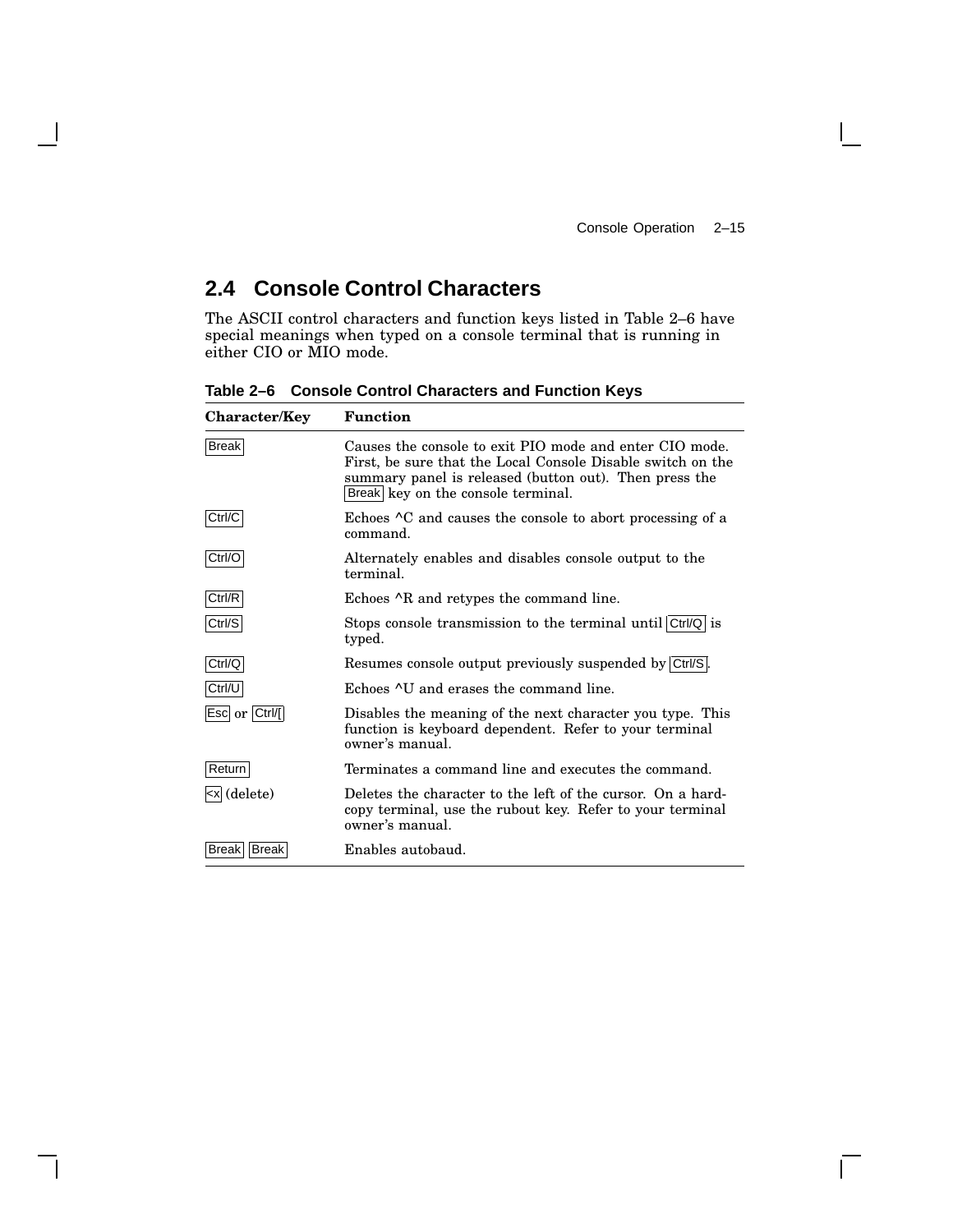2–16 Console Operation

### **2.5 BOOT Command**

The operating system may be booted using the syntax shown in Figure 2–2.



MR−0390−90.PSART

**Figure 2–2 BOOT Command Syntax**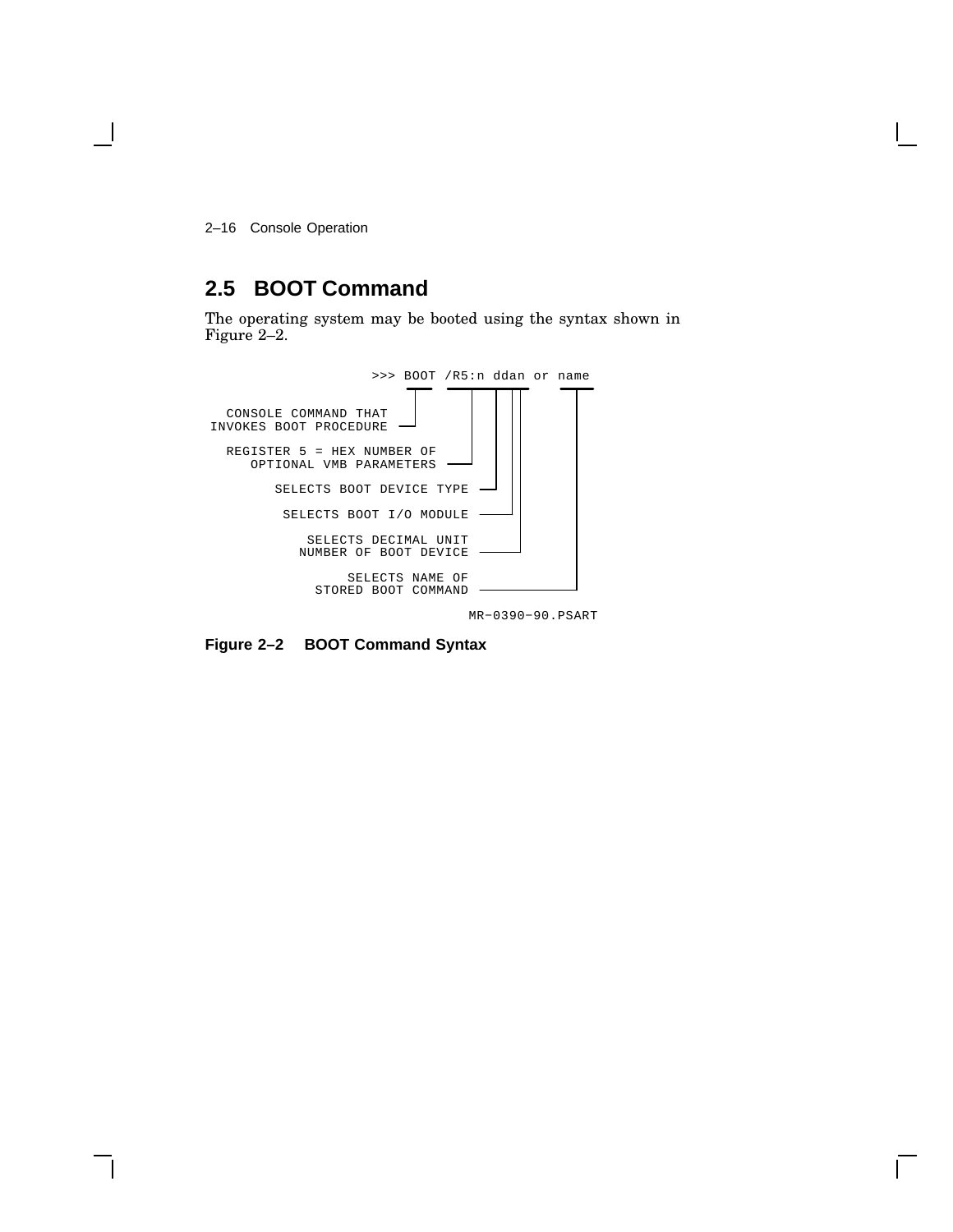$\overline{\Gamma}$ 

Table 2–7 describes the /R5:n qualifier and two BOOT command options. Table 2–8 lists the VMB program control flag values for n.

| <b>Qualifier/Option</b> | <b>Function</b>                                                                                                                                                                                                            |
|-------------------------|----------------------------------------------------------------------------------------------------------------------------------------------------------------------------------------------------------------------------|
| $/R5:$ n                | Register 5 parameter, where n is the hex value of a<br>binary bit mask that selects one of the VMB program<br>bootstrap options listed in Table 2–8. If /R5:n is omitted,<br>the default value is 0.                       |
| ddan                    | Optional device specifier, takes the form ddan.<br>Section 2.6 defines the variables for ddan.                                                                                                                             |
|                         | The device specifier is used to identify the path(s) to the<br>boot device(s). You may specify as many as four paths<br>to one or more of the same type of device. Commas are<br>used to separate these device specifiers. |
| name                    | Optional name specifier, invokes a stored BOOT<br>command.                                                                                                                                                                 |
|                         | The name specifier must be a 1- to 4-character symbolic<br>name for the stored boot command. Use of symbolic<br>names that are the same as the device specifiers is not<br>recommended.                                    |

**Table 2–7 BOOT Command Qualifier and Options**

H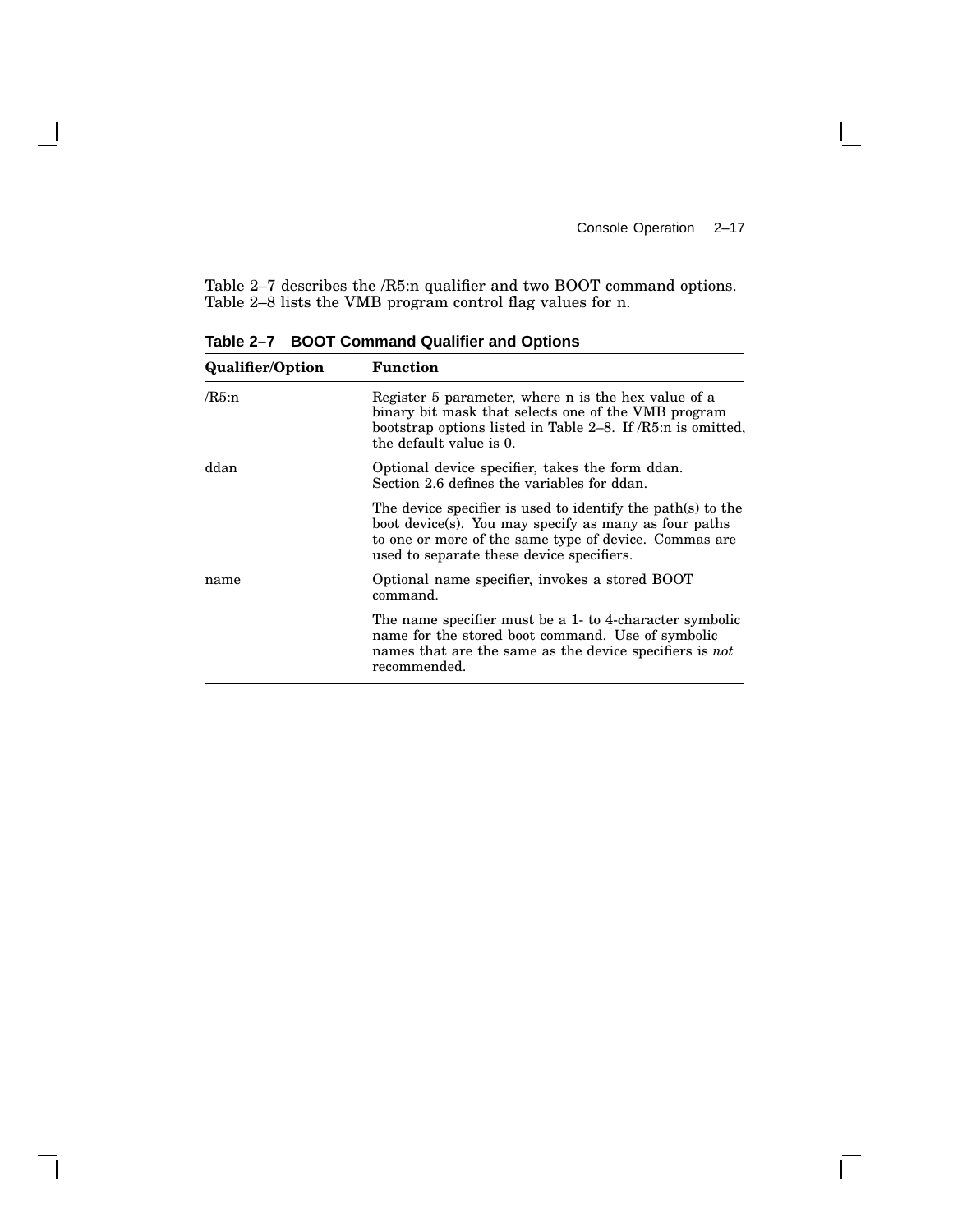### 2–18 Console Operation

 $\overline{\phantom{a}}$ 

| Bit<br>Position | Hex Value (n) | <b>Flag Name/Function When Bit is Set</b>                                                                                                    |
|-----------------|---------------|----------------------------------------------------------------------------------------------------------------------------------------------|
| < 0>            | 1             | Conversational Boot — Returns the SYSBOOT><br>prompt. From this prompt, the console operator<br>may enter SYSGEN parameters.                 |
| <1>             | $\mathbf{2}$  | Debug $-$ The operating system maps the<br>XDELTA debugger into its system page tables.                                                      |
| $< \!\!2 \!\!>$ | 4             | Initial Breakpoint — The operating system<br>executes a breakpoint (BPT) instruction after<br>turning on memory management.                  |
| $5>$            | 20            | Bootstrap Breakpoint — The VMB and<br>secondary bootstrap programs execute BPT<br>instructions to transfer control to the XDELTA<br>program. |
| <8>             | 100           | Solicit File Name — The VMB bootstrap<br>program prompts the console terminal for<br>the secondary bootstrap procedure.                      |
| <31:28>         | $(0-F)000000$ | Specify the top-level directory number for a<br>system disk with multiple system roots.                                                      |

 $\mathbf{I}$ 

**Table 2–8 VMB Program Control Flags for /R5:n**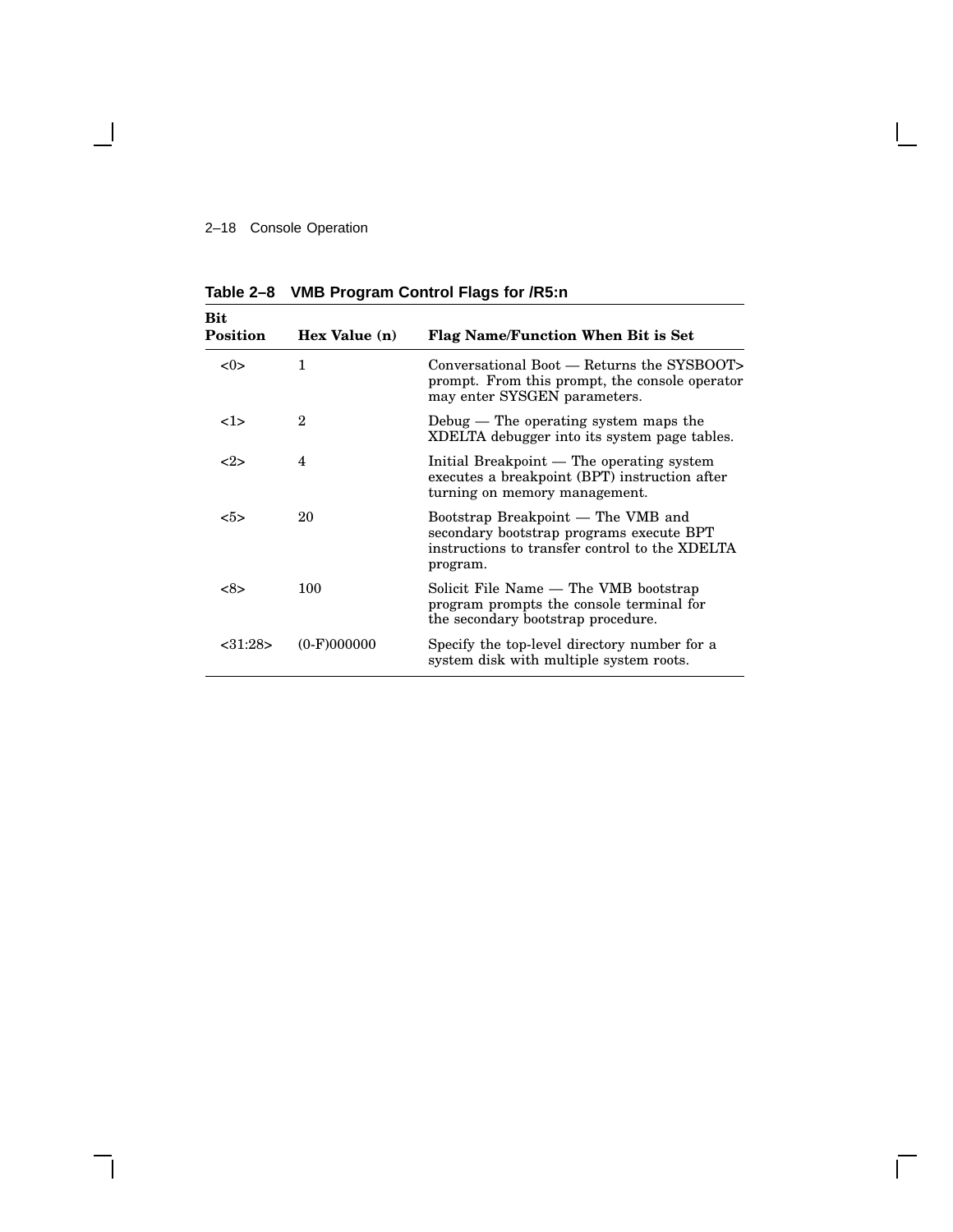Table 2–9 provides some examples of BOOT and SET BOOT commands.

| <b>Command Example</b>          | <b>Function</b>                                                                                                                                                                            |  |  |  |  |
|---------------------------------|--------------------------------------------------------------------------------------------------------------------------------------------------------------------------------------------|--|--|--|--|
| <b>BOOT:</b>                    |                                                                                                                                                                                            |  |  |  |  |
| $>>$ BOOT <i>R</i> 5:4 DIA7     | General register R5 passes a value of 4 (hex) to the<br>virtual memory bootstrap (VMB) program, setting<br>bit $\langle 02 \rangle$ . Then the boot takes place from disk drive<br>unit 7. |  |  |  |  |
| >>> BOOT DIA0, DIB1, DIF0, DIG1 |                                                                                                                                                                                            |  |  |  |  |
|                                 | Four device specifiers are used, separated by<br>commas. The system selects one or more of the<br>paths to one or more of the boot devices. (See<br>Section $2.6.$ )                       |  |  |  |  |
| >>> BOOT MAIN                   | The boot takes place from the stored boot command<br>location called MAIN.                                                                                                                 |  |  |  |  |
| $\gg$ BOOT                      | Without arguments, the boot takes place from the<br>stored boot command location called DEFAULT.                                                                                           |  |  |  |  |

**Table 2–9 BOOT and SET BOOT Command Examples**

#### **SET BOOT:**

>>> SET /P BOOT MAIN /R5:4 DIA5

Opens a stored boot command location called MAIN and stores the command both in volatile memory and in EEPROM. (If the SET BOOT had been issued without the /P qualifier, the command would be stored in volatile memory only.)

 $\mathbf{I}$ 

#### >>> SET /P BOOT DEFAULT /R5:4 DIA7

|                         | Opens a stored boot command location called<br>DEFAULT and stores the command both in volatile<br>memory and in EEPROM. |
|-------------------------|-------------------------------------------------------------------------------------------------------------------------|
| $>>$ SET $/P$ BOOT MAIN | Without arguments, the command clears the<br>location called MAIN.                                                      |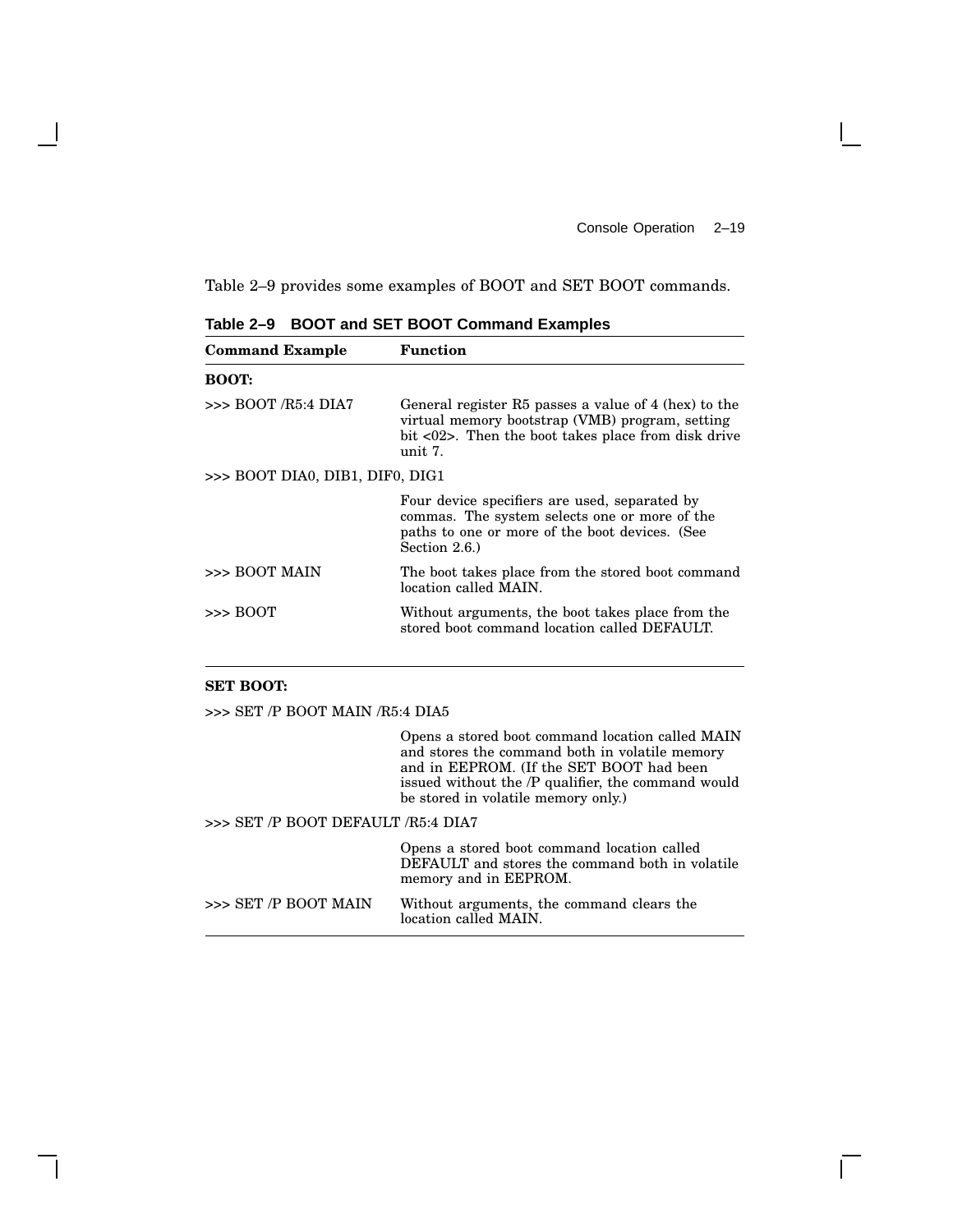2–20 Console Operation

### **2.6 BOOT Devices**

The device specifier takes the form *ddan* where:

*dd* specifies the device type

MI is a TF-series tape drive DI is an RF-series disk drive EP is an Ethernet port

*a* specifies (using letters A through J) the zone and slot of the primary system I/O controller module as shown in Figure 2–3. Figure 2–3 also lists the correct module expansion sequence.

*n* specifies the decimal unit number of the boot device, which is the DSSI node ID number selected by the backplane.



**Figure 2–3 I/O Module Zone/Slot Specifiers**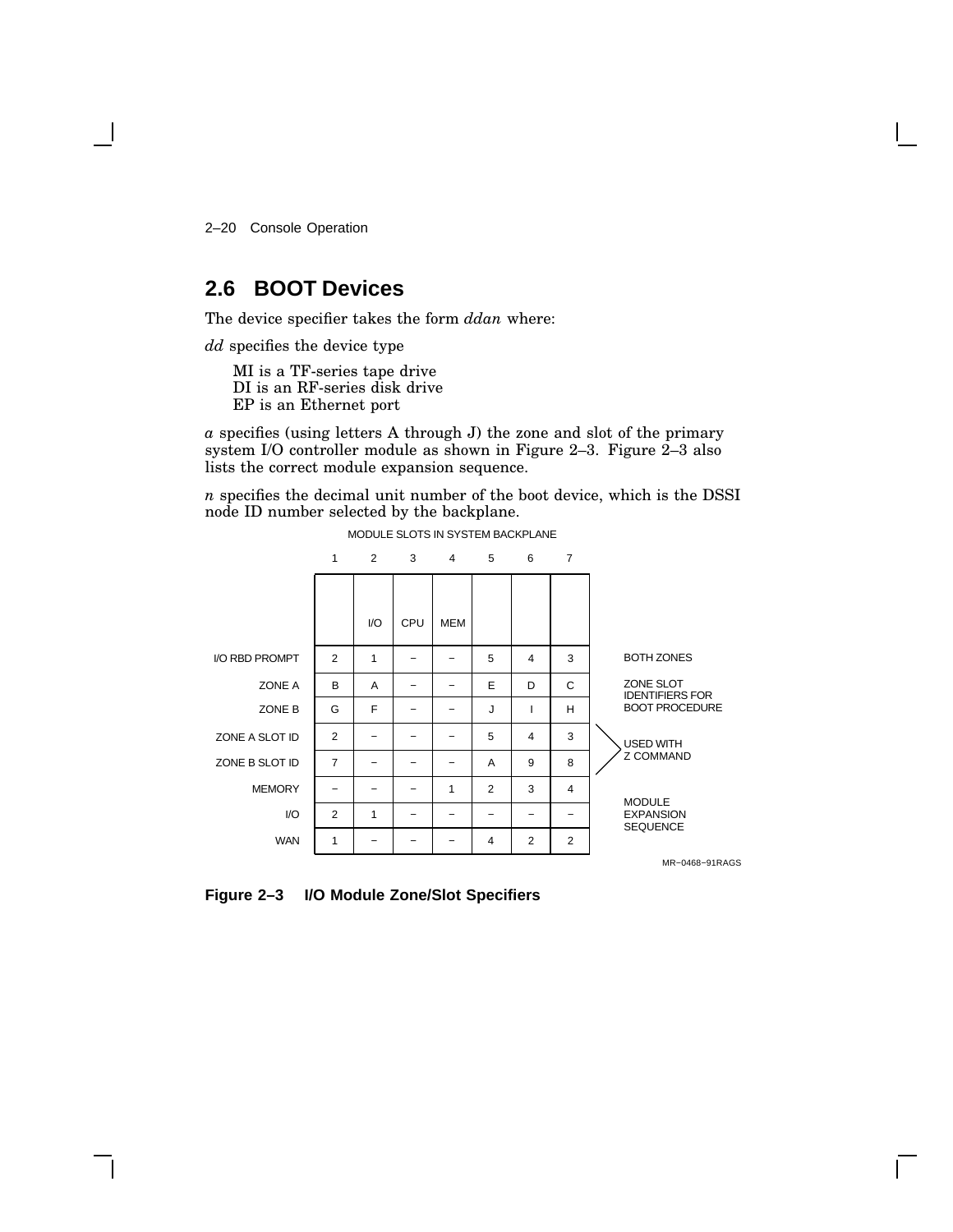Figure 2–4 shows how the device specifiers select a system cabinet drive or Ethernet port in an entry-level system. (The summary panel controls the system cabinet drives as shown in Figure 1–3.) The drive unit numbers correspond to DSSI bus addresses that are hardwired on the drive backplanes. The left drive slot contains unit 5, and the right drive slot contains unit 7. DSSI bus address 6 is used by the primary I/O module in slot 2 of the logic backplanes. DSSI bus address 7 is used by the secondary I/O module in slot 1.

Figure 2–5 shows how the device specifiers select an expander cabinet drive in an expanded, dual access system. (The summary panel controls the expander cabinet drives as shown in Figure 1–4.) The drive unit numbers correspond to DSSI bus addresses that are hardwired on the drive backplanes. Units 0 through 4 are always carrier drives. Unit 5 may contain either a cannister drive or a carrier drive as an option. An expander cabinet does not support drives in both unit 5 slots. There are no system cabinet drives in an expanded, dual access system.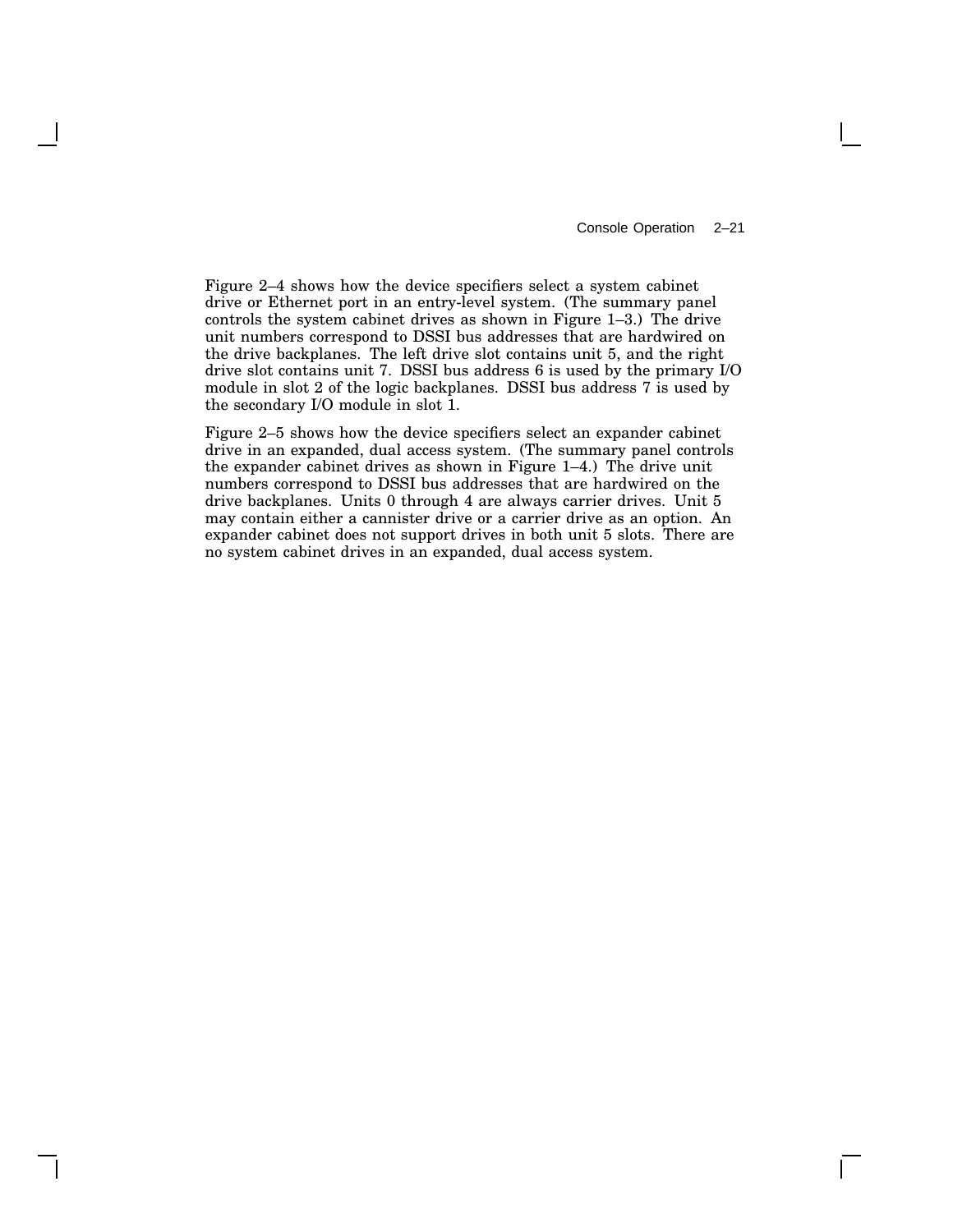#### 2–22 Console Operation

 $\overline{\phantom{a}}$ 



**Figure 2–4 System Cabinet Drive Specifiers**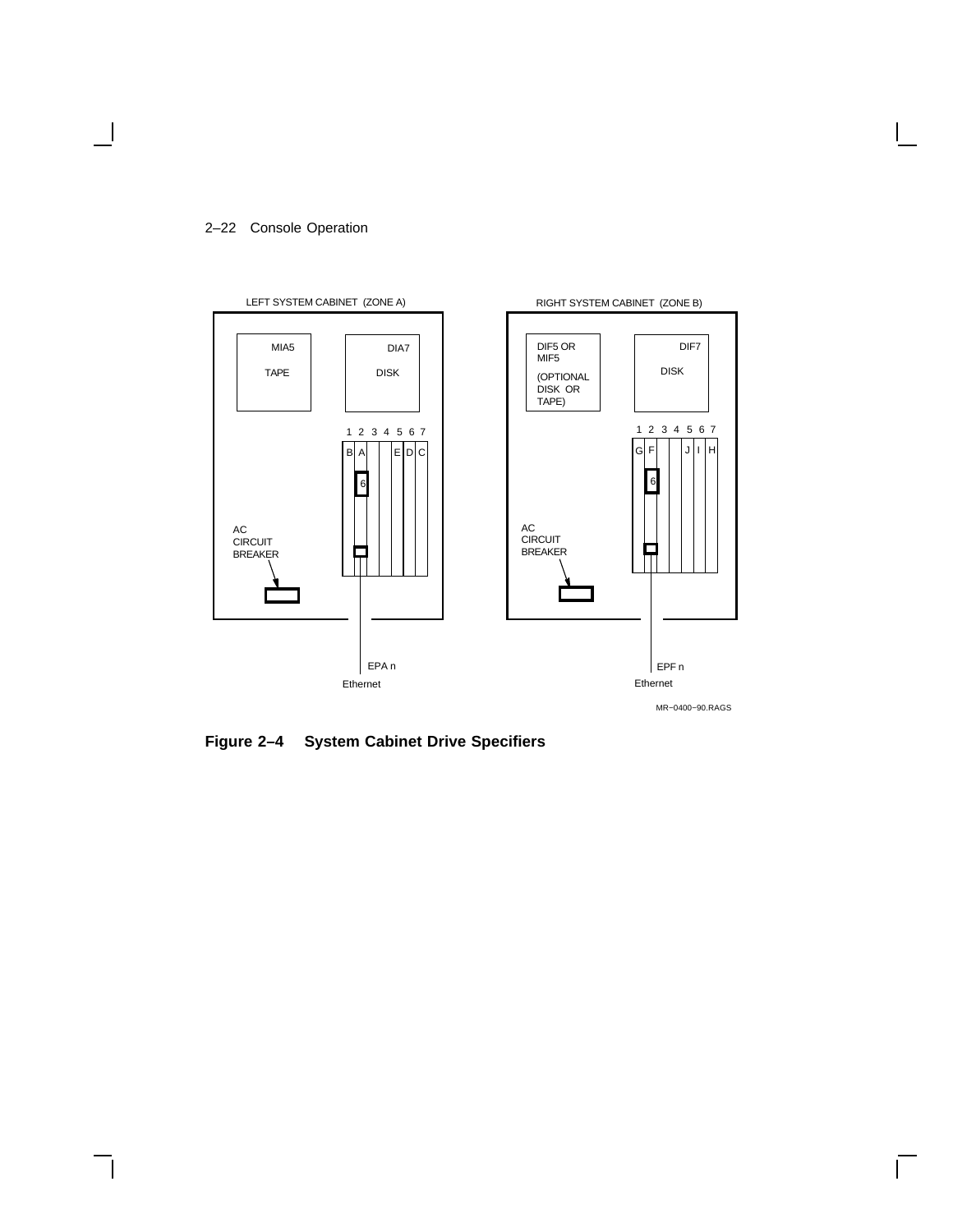Console Operation 2–23

 $\Box$ 

 $\Gamma$ 



 $\overline{\phantom{a}}$ 

 $\mathsf{l}$ 

MR−0401−90.RAGS

**Figure 2–5 Expander Cabinet Drive Specifiers**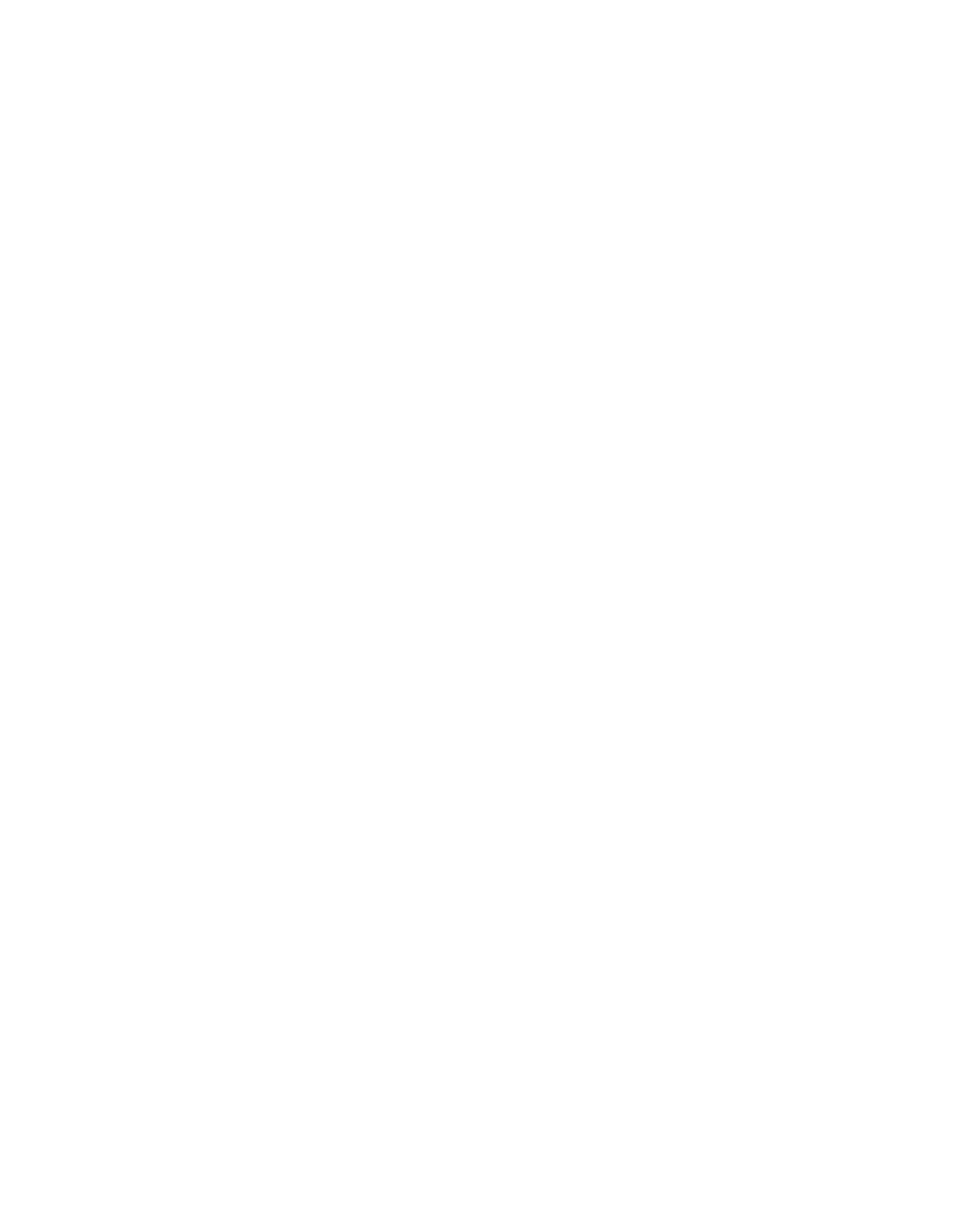# **3 System Registers**

This chapter contains illustrations of the system address space and lists the operating registers.

This chapter includes:

- Physical address space
- Processor status longword
- General purpose registers
- Internal processor registers
- System-specific registers
- Machine checks

 $\overline{\Gamma}$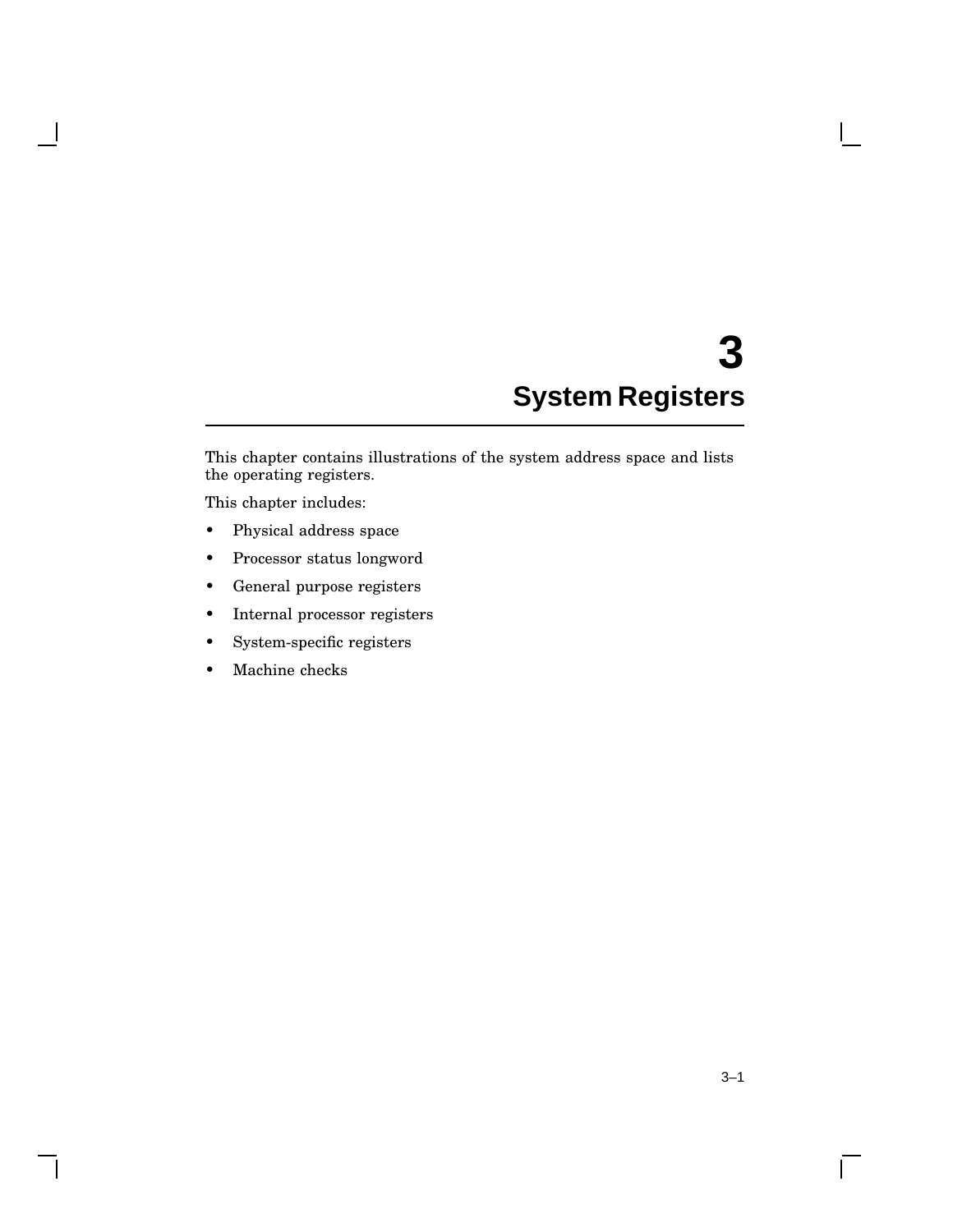3–2 System Registers

 $\overline{\phantom{a}}$ 

# **3.1 Physical Address Space**

Figure 3–1 shows the physical address space available in the VAXft system.

CVAX DUAL RAIL BYTE ADDRESS

| 0000      | 0000      |                                             |
|-----------|-----------|---------------------------------------------|
|           | 1FFF FFFF | <b>MEMORY ADDRESS SPACE</b><br>(512 Mbytes) |
| 2000      | 0000      |                                             |
|           |           | I/O ADDRESS SPACE<br>(512 Mbytes)           |
| 3FFF FFFF |           |                                             |

MR−1831−89.RAGS

**Figure 3–1 Physical Address Space**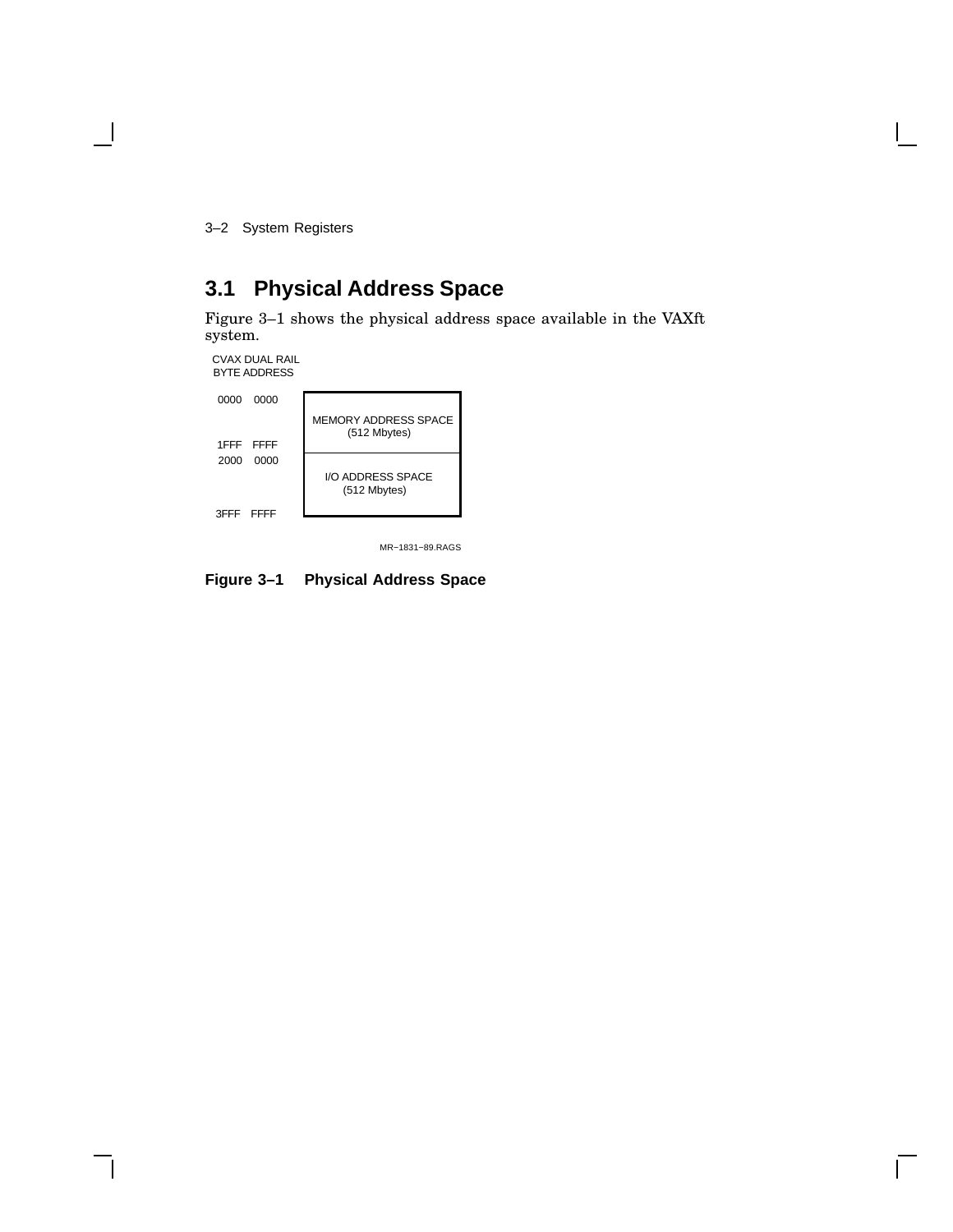# **3.2 Processor Status Longword**

Figure 3–2 is a bitmap showing the processor status longword.

PROCESSOR STATUS LONGWORD (PSL)

| 31         | 30            | 29         | 28 | 27         | 26 | 25 | 24         | 23 | 22  | 21         | 20 | 19 | 18  | 17 | 16 |
|------------|---------------|------------|----|------------|----|----|------------|----|-----|------------|----|----|-----|----|----|
| <b>MBZ</b> | <b>TP</b><br> | <b>MBZ</b> |    | <b>FPD</b> | IS |    | <b>CUR</b> |    | PRV | <b>MBZ</b> |    |    | IPL |    |    |

| 15 | 14 | 13 | 12 | 11         | 10 | 09 | 08 | 07        | 06 | 05 | 04                       | 03 | 02                 | 01         | 00          |
|----|----|----|----|------------|----|----|----|-----------|----|----|--------------------------|----|--------------------|------------|-------------|
|    |    |    |    | <b>MBZ</b> |    |    |    | <b>DV</b> | VU | IV | $\overline{\phantom{0}}$ | N  | $\rightarrow$<br>∸ | $\sqrt{ }$ | $\sim$<br>ັ |

MR−1838−89.RAGS

 $\mathbf{I}$ 

**Figure 3–2 Processor Status Longword**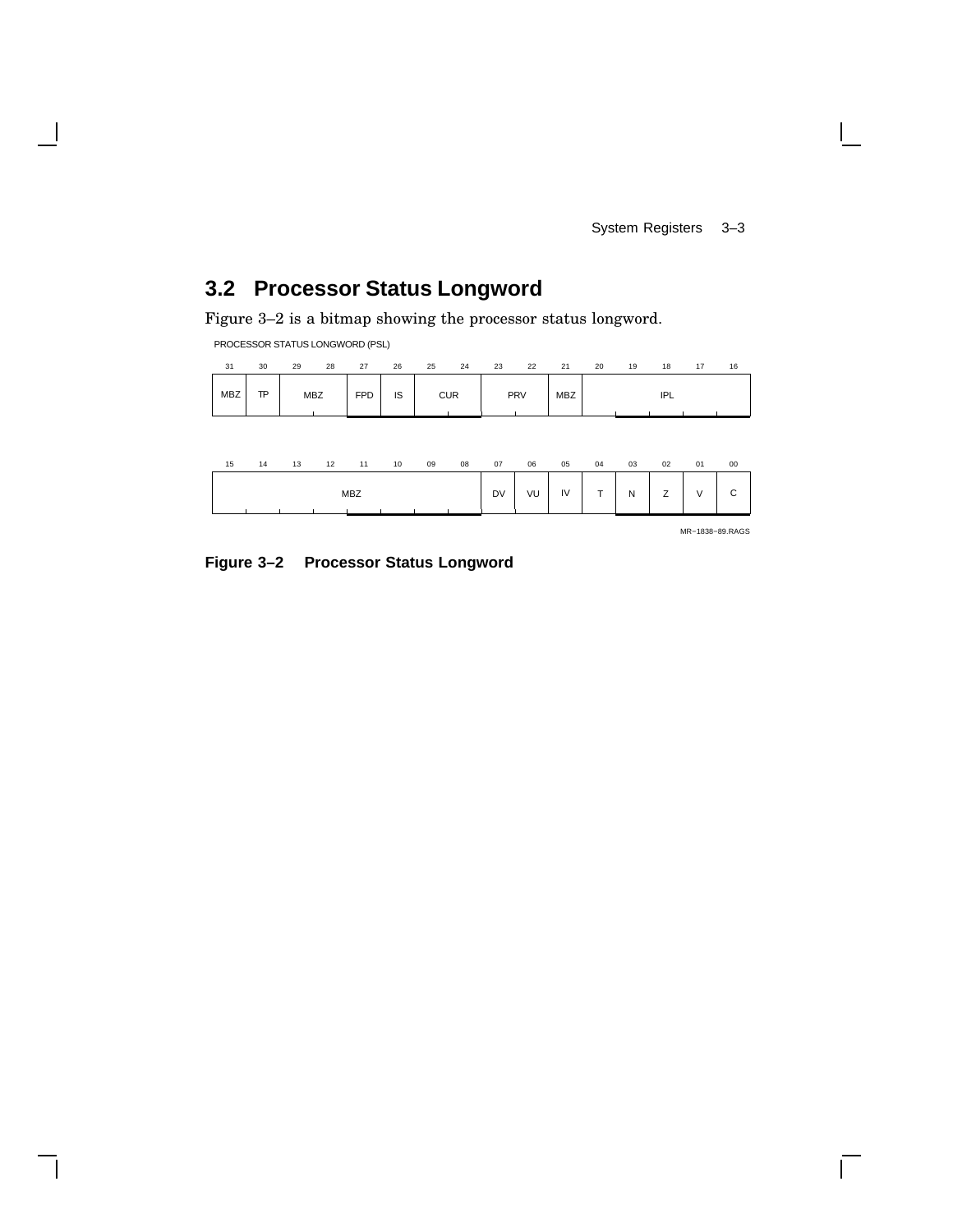#### 3–4 System Registers

# **3.3 General Purpose Registers**

Table 3–1 lists the VAXft general purpose registers.

| Address     | <b>Mnemonic</b>   | <b>Name</b>                 |
|-------------|-------------------|-----------------------------|
| $_{\rm R0}$ | GPR <sub>0</sub>  | General Purpose Register 0  |
| R1          | GPR1              | General Purpose Register 1  |
| R2          | GPR <sub>2</sub>  | General Purpose Register 2  |
| R3          | GPR <sub>3</sub>  | General Purpose Register 3  |
| R4          | GPR4              | General Purpose Register 4  |
| R5          | GPR <sub>5</sub>  | General Purpose Register 5  |
| R6          | GPR <sub>6</sub>  | General Purpose Register 6  |
| $_{\rm R7}$ | GPR7              | General Purpose Register 7  |
| R8          | GPR8              | General Purpose Register 8  |
| R9          | GPR9              | General Purpose Register 9  |
| R10         | GPR <sub>10</sub> | General Purpose Register 10 |
| R11         | GPR11             | General Purpose Register 11 |
| R12         | AP                | <b>Argument Pointer</b>     |
| R13         | FP                | <b>Frame Pointer</b>        |
| R14         | SP                | <b>Stack Pointer</b>        |
| R15         | PC                | Program Counter             |

**Table 3–1 General Purpose Registers (GPRs)**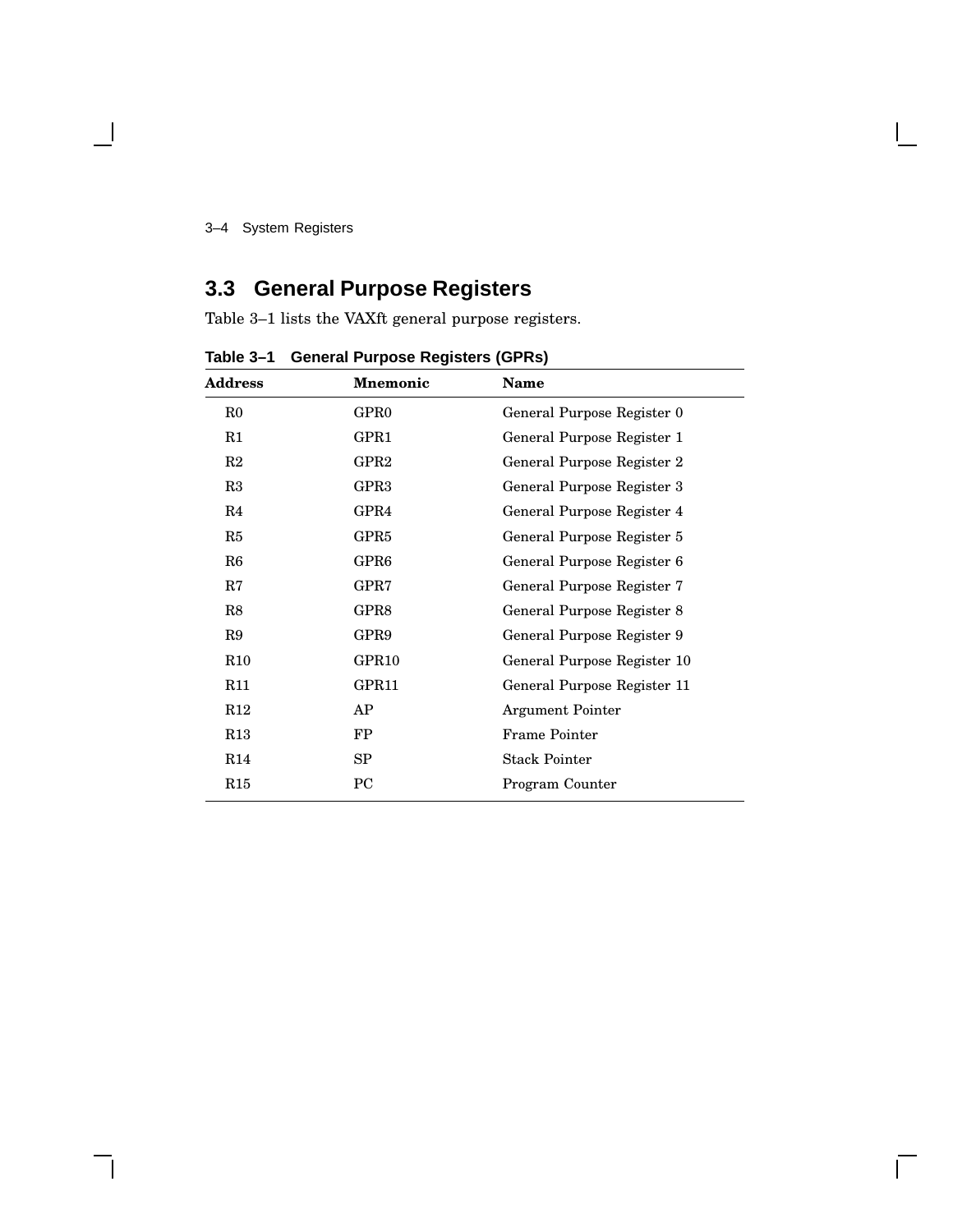$\mathbf{L}$ 

# **3.4 Internal Processor Registers**

Table 3–2 lists the VAXft internal processor registers.

| <b>Address</b>        | <b>Mnemonic</b>   | Name                                | <b>Type</b> |
|-----------------------|-------------------|-------------------------------------|-------------|
| IPR <sub>0</sub>      | <b>KSP</b>        | Kernel Stack Pointer                | R/W         |
| IPR1                  | <b>ESP</b>        | <b>Executive Stack Pointer</b>      | R/W         |
| IPR <sub>2</sub>      | <b>SSP</b>        | Supervisor Stack Pointer            | R/W         |
| IPR <sub>3</sub>      | <b>USP</b>        | User Stack Pointer                  | R/W         |
| IPR4                  | <b>ISP</b>        | Interrupt Stack Pointer             | R/W         |
| IPR <sub>5</sub> to 7 |                   | Reserved                            |             |
|                       |                   |                                     |             |
| IPR8                  | <b>POBR</b>       | P0 Base Register                    | R/W         |
| IPR9                  | POLR              | P0 Length Register                  | R/W         |
| IPR <sub>10</sub>     | P <sub>1</sub> BR | P1 Base Register                    | R/W         |
| IPR11                 | P <sub>1</sub> LR | P1 Length Register                  | R/W         |
| IPR12                 | <b>SBR</b>        | <b>System Base Register</b>         | R/W         |
| IPR13                 | <b>SLR</b>        | System Length Register              | R/W         |
|                       |                   |                                     |             |
| IPR14, 15             |                   | Reserved                            |             |
| IPR <sub>16</sub>     | <b>PCBB</b>       | Process Control Block Base          | R/W         |
| IPR17                 | <b>SCBB</b>       | System Control Block Base           | R/W         |
| IPR18                 | <b>IPL</b>        | <b>Interrupt Priority Level</b>     | R/W         |
| IPR <sub>19</sub>     | <b>ASTLVL</b>     | Asynchronous System Trap Level      | R/W         |
| <b>IPR20</b>          | <b>SIRR</b>       | Software Interrupt Request Register | W           |

**Table 3–2 Internal Processor Registers (IPRs)**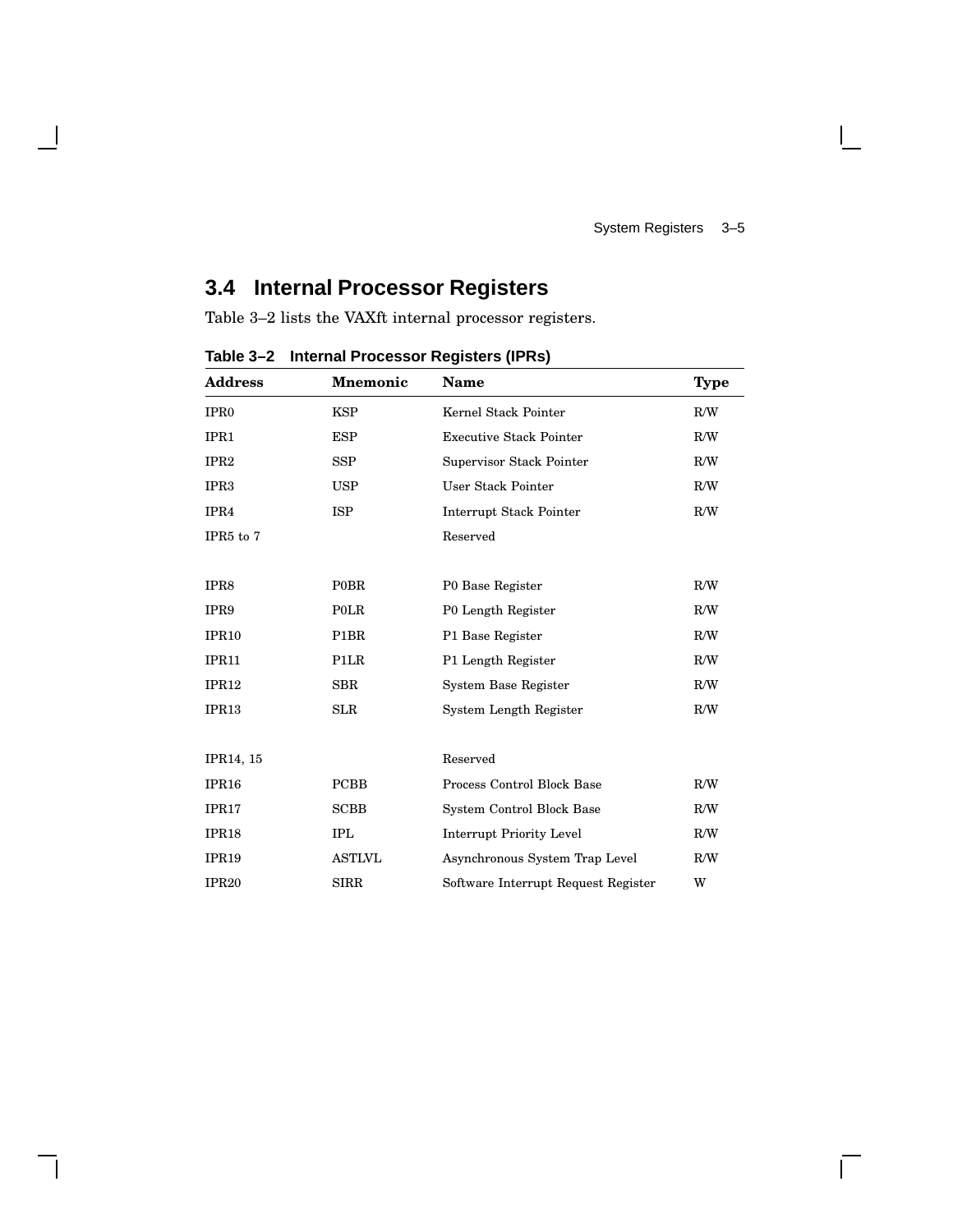### 3–6 System Registers

 $\overline{\phantom{a}}$ 

| <b>Address</b>    | <b>Mnemonic</b> | <b>Name</b>                          | <b>Type</b> |
|-------------------|-----------------|--------------------------------------|-------------|
| IPR21             | <b>SISR</b>     | Software Interrupt Summary Register  | R/W         |
| IPR22, 23         |                 | Reserved                             |             |
| IPR24             | <b>ICCS</b>     | Interval Clock Control/Status        | R/W         |
| IPR25 to 36       |                 | Reserved                             |             |
| IPR37             | <b>CADR</b>     | Cache Disable Register               | R/W         |
| IPR <sub>38</sub> |                 | Reserved                             |             |
|                   |                 |                                      |             |
| <b>IPR39</b>      | <b>MSER</b>     | Memory System Error Register         | R/W         |
| IPR40, 41         |                 | Reserved                             |             |
| <b>IPR42</b>      | <b>SAVPC</b>    | Console-Saved PC                     | R           |
| IPR43             | <b>SAVPSL</b>   | Console-Saved PSL                    | $\mathbf R$ |
| IPR44 to 55       |                 | Reserved                             |             |
| IPR <sub>56</sub> | <b>MAPEN</b>    | Memory Management Enable             | R/W         |
|                   |                 |                                      |             |
| IPR <sub>57</sub> | <b>TBIA</b>     | Translation Buffer Invalidate All    | R           |
| IPR <sub>58</sub> | <b>TBIS</b>     | Translation Buffer Invalidate Single | $\mathbf R$ |
| IPR59 to 61       |                 | Reserved                             |             |
| IPR62             | <b>SID</b>      | <b>System Identification</b>         | R           |
| IPR63             | <b>TBCHK</b>    | <b>Translation Buffer Check</b>      | W           |
| IPR64 to 127      |                 | Reserved                             |             |

 $\mathbf{I}$ 

**Table 3–2 (Cont.) Internal Processor Registers (IPRs)**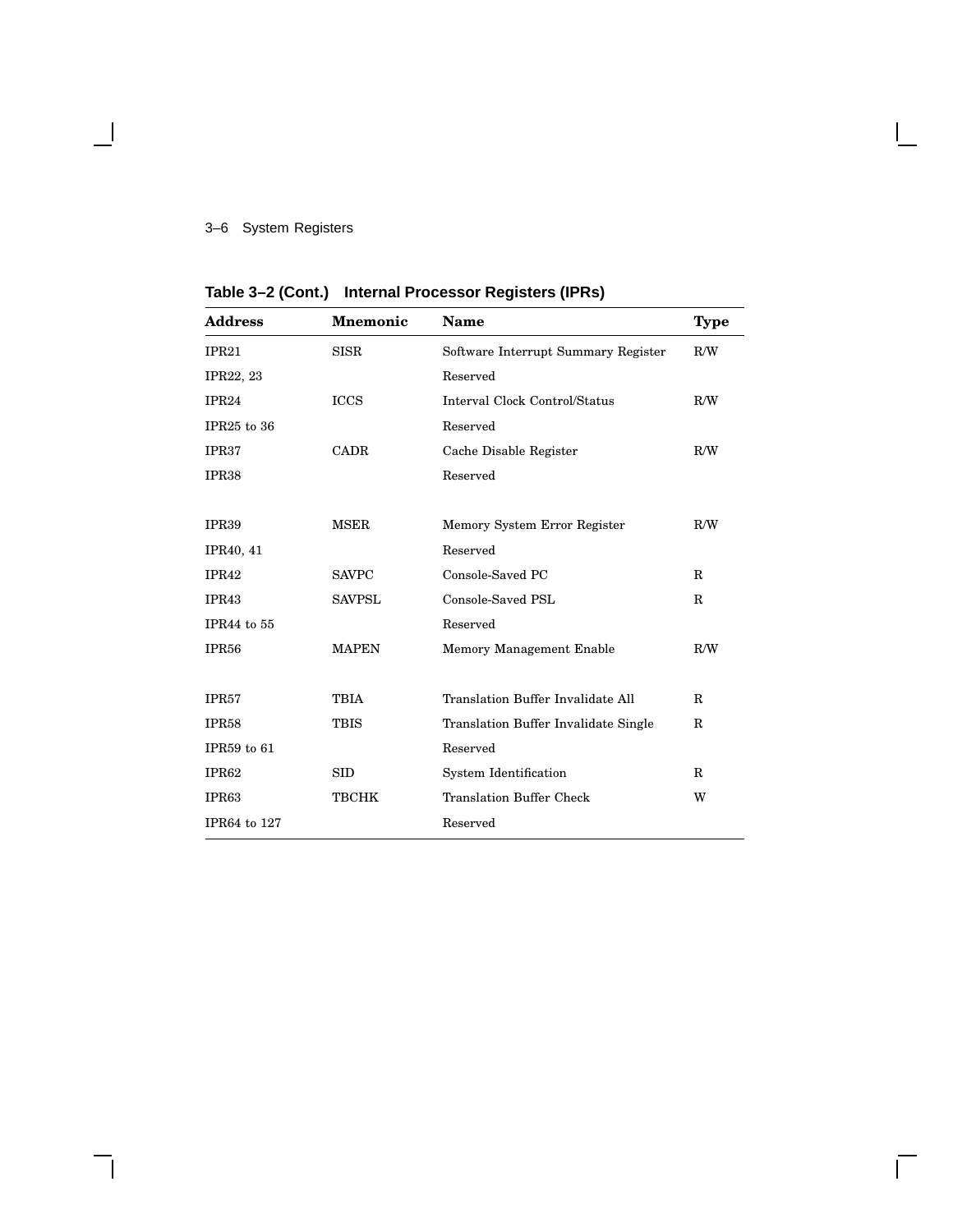# **3.5 System-Specific Registers**

Figure 3–3 contains the system-specific register bitmaps.



| <b>READ AS</b><br>$HIT-$<br>$MCA - i$<br>MCA-I<br>DAL<br><b>READ AS ZEROS</b><br>C <sub>PE</sub><br>PE<br>PE<br><b>MISS</b><br><b>ZEROS</b> | 06<br>05<br>03<br>$^{00}$<br>02<br>04<br>01            | 07 | 08 | 09 | 10 | 12 | 13 | 14 | 15 |
|---------------------------------------------------------------------------------------------------------------------------------------------|--------------------------------------------------------|----|----|----|----|----|----|----|----|
|                                                                                                                                             | <b>CTAG</b><br><b>CDAT</b><br><b>ERR</b><br><b>ERR</b> |    |    |    |    |    |    |    |    |

MR−0396−90.RAGS

**Figure 3–3 (Cont.) System-Specific Registers**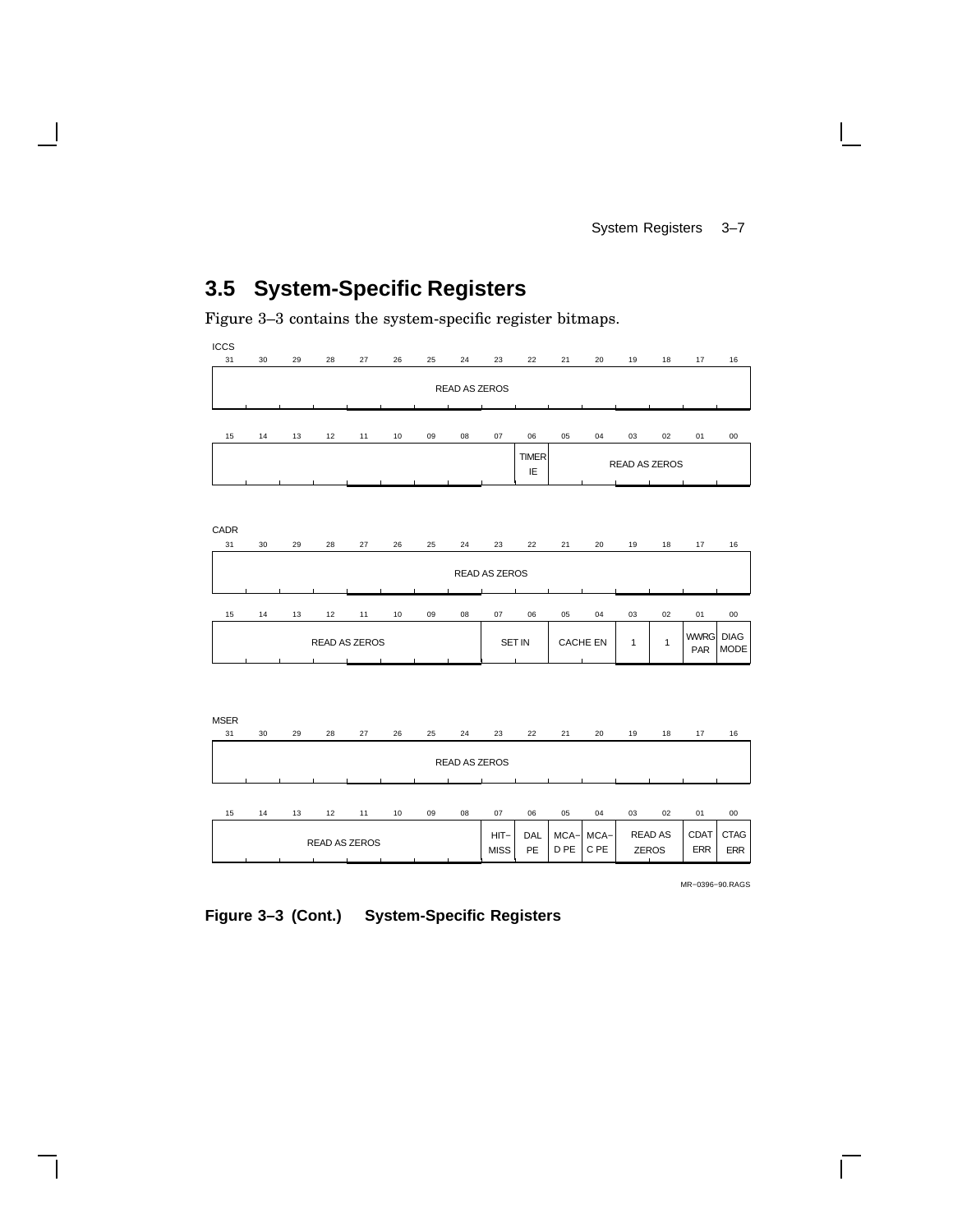### SID 31 30 29 28 27 26 25 24 23 22 21 20 19 18 17 16 10 (DECIMAL) **RESERVED** 15 14 13 12 11 10 09 08 07 06 05 04 03 02 01 00 RESERVED **MICROCODE REVISION**  $\overline{\phantom{0}}$ SAVPSL 31 30 29 28 27 26 25 24 23 22 21 20 19 18 17 16 SAVED PSL<31:16> 15 14 13 12 11 10 09 08 07 06 05 04 03 02 01 00 MAP VSTA RESET CODE SAVED PSW<07:00> EN FLAG SAVPC 31 30 29 28 27 26 25 24 23 22 21 20 19 18 17 16 SAVED PC<31:16> 15 14 13 12 11 10 09 08 07 06 05 04 03 02 01 00 SAVED PC<15:00> MR−1839−89.RAGS

#### 3–8 System Registers

**Figure 3–3 System-Specific Registers**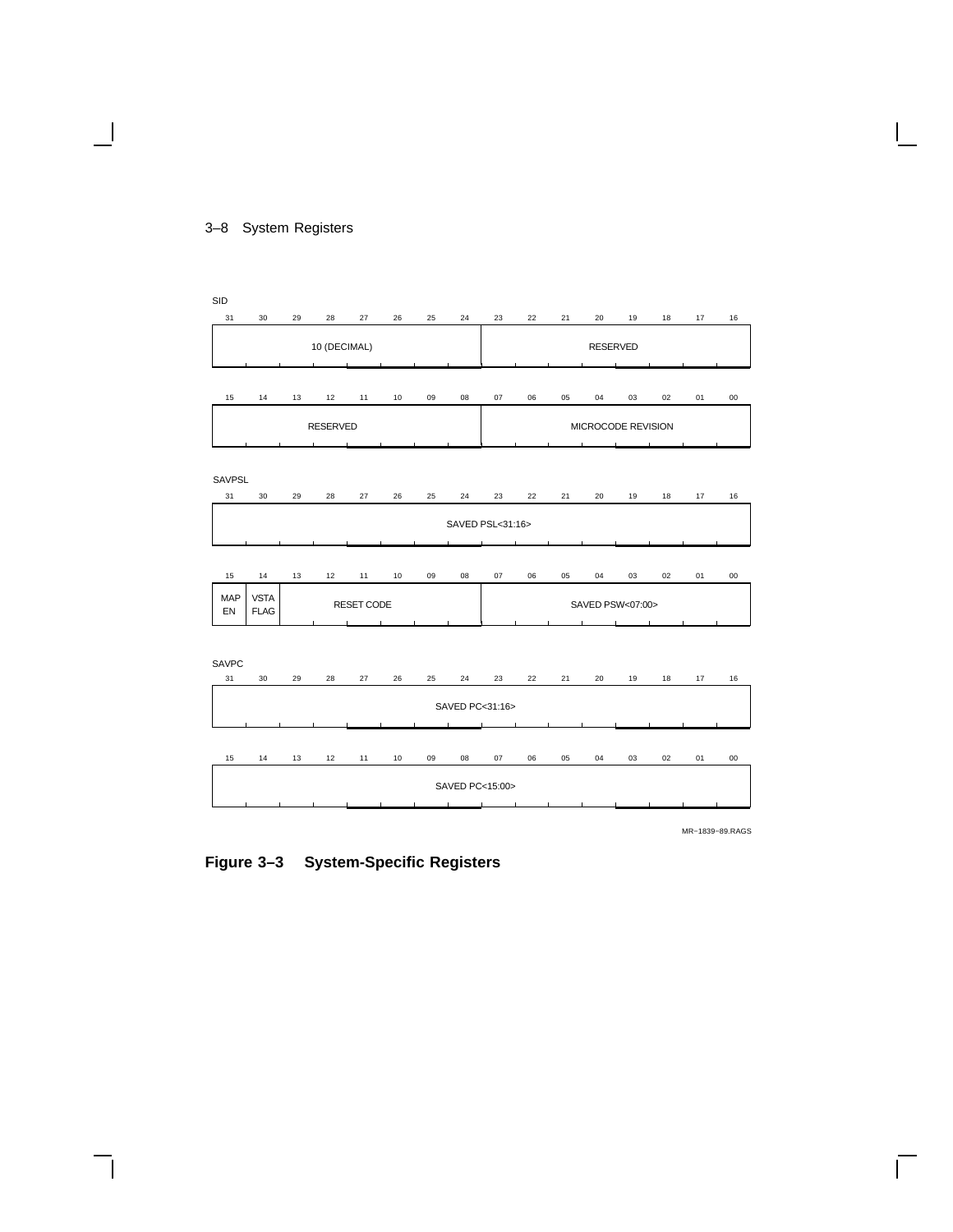System Registers 3–9

 $\mathbf{L}$ 

### **3.6 Machine Checks**

Figure 3–4 shows the contents of the interrupt stack after a machine check. Table 3–3 lists the machine check parameters.

MR−1867−89.RAGS

**Figure 3–4 Interrupt Stack Contents After Machine Check**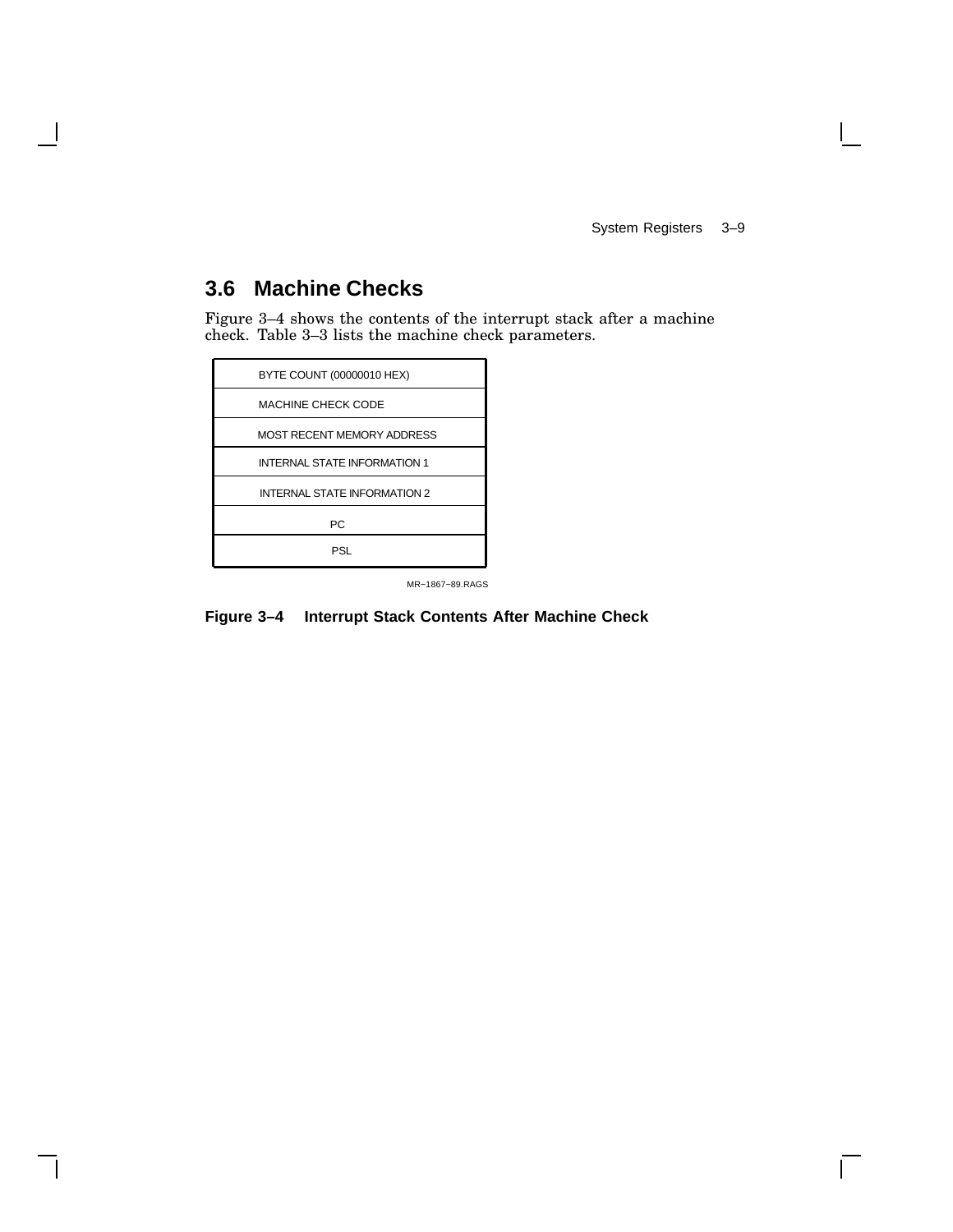### 3–10 System Registers

 $\mathbf{1}$ 

| Parameter                     | <b>Value</b><br>(Bits) | <b>Definition or Contents</b>                     |
|-------------------------------|------------------------|---------------------------------------------------|
| Machine check code            | 01                     | CFPA protocol error                               |
|                               | 02                     | CFPA reserved instruction                         |
|                               | 03                     | CFPA unknown error                                |
|                               | 04                     | CFPA unknown error                                |
|                               | 05                     | Process PTE in P0 space (TB miss)                 |
|                               | 06                     | Process PTE in P1 space (TB miss)                 |
|                               | 07                     | Process PTE in P0 space $(M = 0)$                 |
|                               | 08                     | Process PTE in P1 space $(M = 0)$                 |
|                               | 09                     | Undefined interrupt ID code                       |
|                               | 0A                     | Impossible microcode state (MOVCx)                |
|                               | 80                     | Read memory bus error (normal<br>read)            |
|                               | 81                     | Read memory bus error (SPTE, PCB,<br>or SCB read) |
|                               | 82                     | Write memory bus error (normal<br>write)          |
|                               | 83                     | Write memory bus error (SPTE or<br>PCB write)     |
| Most recent memory<br>address | $<$ 31:00 $>$          | Current contents of VAP register                  |
| Internal state information 1  | $<$ 31:24 $>$          | Current contents of OPCODE<7:0>                   |
|                               | <23:20>                | 1110                                              |
|                               | <19:16>                | Current contents of HSIR<3:0>                     |
|                               | <15:08>                | Current contents of CADR<7:0>                     |
|                               | <07:00>                | Current contents of MSER<7:0>                     |

Г

**Table 3–3 Machine Check Parameters**